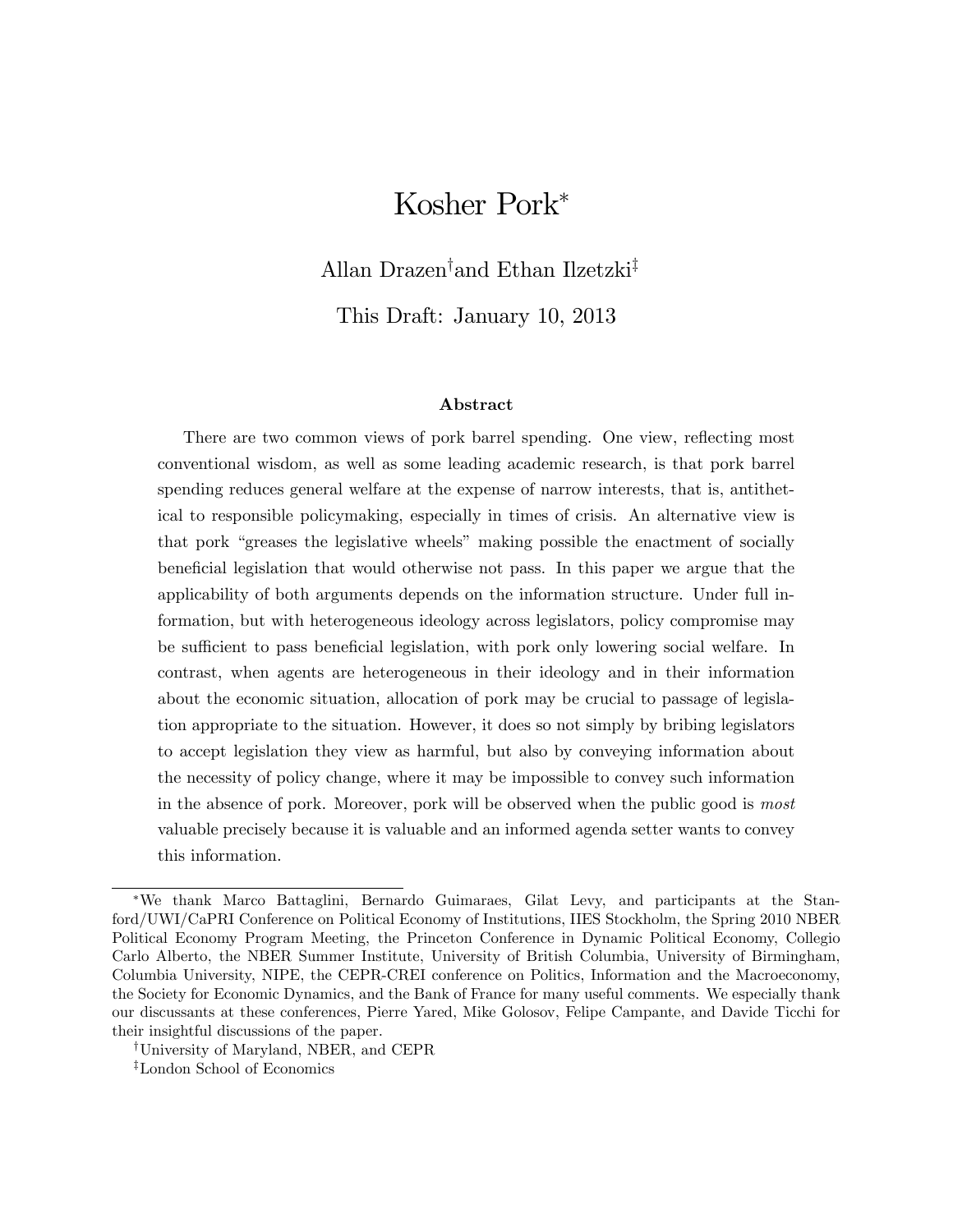ì... trading of that sort [i.e., pork to pass bills] has characterized the Öght for almost every major, controversial measure of domestic legislation in the last half century ...

Frederick Lawton ... who had been for decades a career official at the Office of Management and Budget (as it now is called), once told me of a summons to Franklin Rooseveltís o¢ ce in 1938, when the last big piece of New Deal legislation ever passed, the Fair Labor Standards Act, was teetering before the House of Representatives. "Fred," President Roosevelt said, as I heard the story, "I want you to go across the street [to the State Department building find a vacant office with a desk, two chairs and a telephone, take a copy of the Budget Document with you, call me and give me the room number and then wait there all day. From time to time. members of Congress, sent by me, one by one, will knock on your door. And when they do, Fred, let them in, shut the door, open the Budget, and give them whatever they ask."

Presidential scholar Richard Neustadt (as quoted in Evans, 2004)

# 1 Introduction

A major complaint of observers of Congress is the prevalence of pork barrel spending: projects beneÖtting speciÖc groups or districts at public expense. Conventional wisdom is that legislators take advantage of their opportunity to pad legislation with pork to the point where it harms the general interest. The common association of pork with "politics as usual" is contrasted in the public eye with responsible policy making, in which legislators put aside their love of pork and concentrate on socially beneficial legislation. This view supports proposals to ban or limit pork or ìearmarksîwith the aim of improving social welfare.

An alternative view (as embodied in the above quotation) is that pork is the "grease" that makes the legislative process work. In order to get the votes to pass legislation, it is necessary to build legislative coalitions. Legislators are brought into coalitions not only by the nature of the legislation on the table, but also by the favors they get conditional on delivering their votes. Under this view, pork barrel spending is a necessary evil in order to adopt socially beneficial legislation. It does not disappear when high-priority legislative initiatives are adopted, but in fact may be critical to the passage of such legislation–witness the failure of the 2008 Troubled Asset Relief Program legislation to pass in the House of Representatives on September 29th and its subsequent passage merely four days later when pork was added; or, the passage of major health care legislation in the  $U.S.<sup>1</sup>$  This more

<sup>1</sup>See http://www.sfgate.com/cgi-bin/article.cgi?f=/c/a/2008/10/03/MNR813AHDN.DTL and http://www.lasvegassun.com/news/2009/dec/20/reid-compromise-gives-sweet-medicaid-deal-nebraska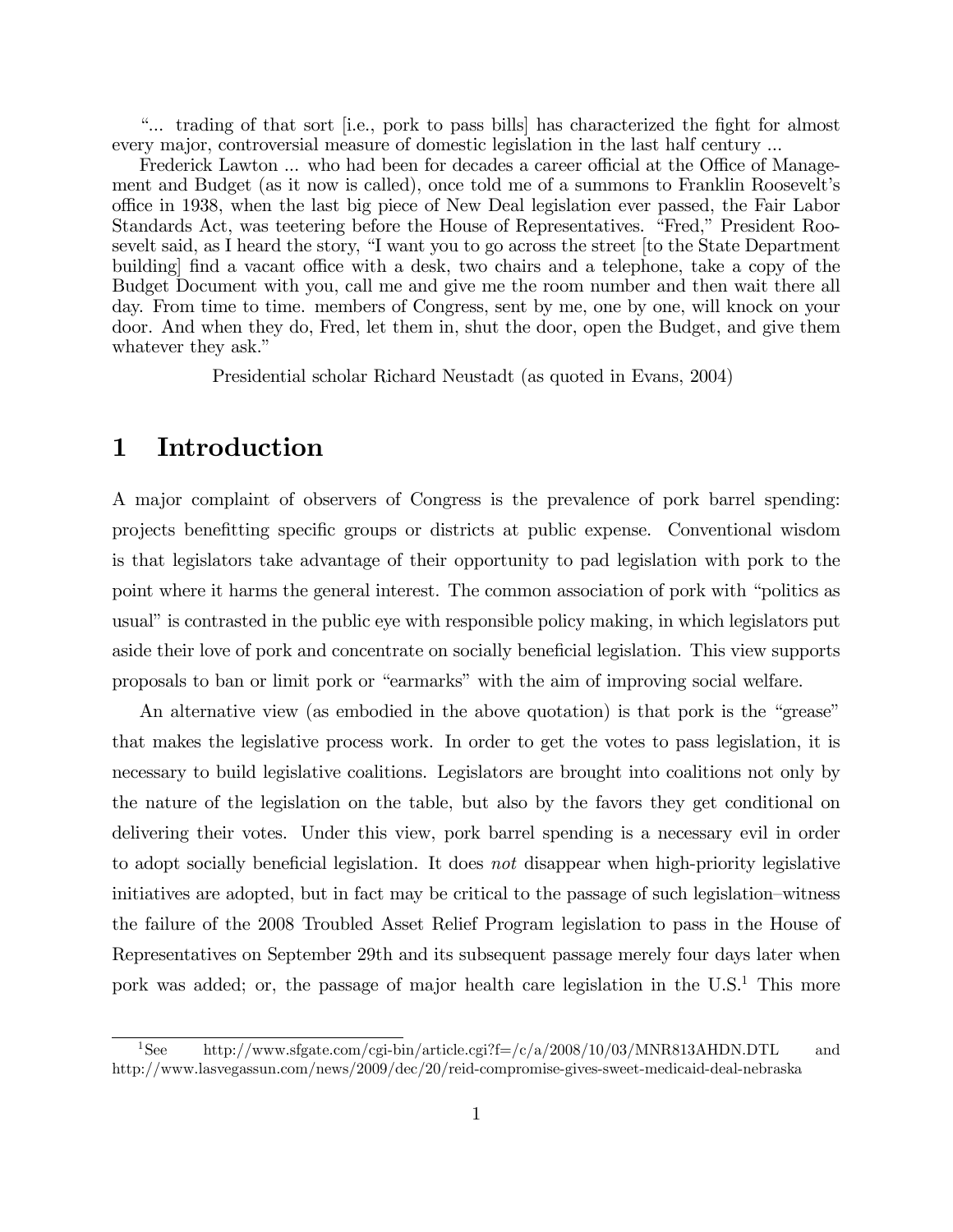ìpragmatic conventional wisdomîtakes account of the realities of the legislative process and the role of pork in "greasing the wheels" so that important legislation may be passed.<sup>2</sup>

A Coasean interpretation can be given to the pragmatic conventional wisdom. If a change is welfare-improving on net-but there are gainers and losers-then, absent transaction costs, there are transfers that make the change Pareto improving. The standard argument is one of ex-post compensation. In a legislative context, compensation is ex-ante, but conceptually the argument is the same.<sup>3</sup>

On the other hand, so much pork may be put into a bill that, in the end, legislation meant to be socially beneficial might actually lower social welfare. More formally, while the Coase theorem applies within the coalition, it fails to apply for society as a whole. Coalition members are compensated if they prefer the status quo to the adopted policy, but districts outside the coalition are not compensated. Hence, an equilibrium that requires the distribution of pork may be one where social welfare is lower rather than higher. Rather than the ends justifying the means, the means corrupt the ends.

The purpose of this paper is to examine carefully both the simple conventional wisdom that distribution of pork lowers social welfare and the "pragmatic" conventional wisdom that pork may be welfare-increasing because it allows formation of coalitions to pass socially beneficial legislation. Our general conclusion is that pork may indeed be welfare-improving, but the circumstances under which we find this to be the case are quite different than what is generally considered in discussions of "greasing the legislative wheels". Moreover, we argue that what allows pork to be a welfare-improving tool is precisely what is widely condemned, namely, the benefit given to specific groups at public expense.

We show that while pork may lead to socially beneficial outcomes under full information, the case for the pragmatic conventional wisdom becomes strongest when one moves away from a perfect information world. Buying votes with pork to enable the passage of legislation is then only part of the story. The extent to which an agenda setter is willing to distribute pork ("give them whatever they ask") may reveal information about the im-

 $2\text{ Evans}$  (2004) presents a detailed study of the use of pork as "greasing the wheels" of the legislative process.

<sup>&</sup>lt;sup>3</sup>There is the issue of whether both sides will actually carry out the trade, but our analysis concerns whether such a compensation scheme exists so as to make the net change welfare-improving, rather than any problem of commitment in this sort of trade. Our critique and reformulation of the "greasing-the-wheels" argument is distinct from commitment problems and we do not focus on them.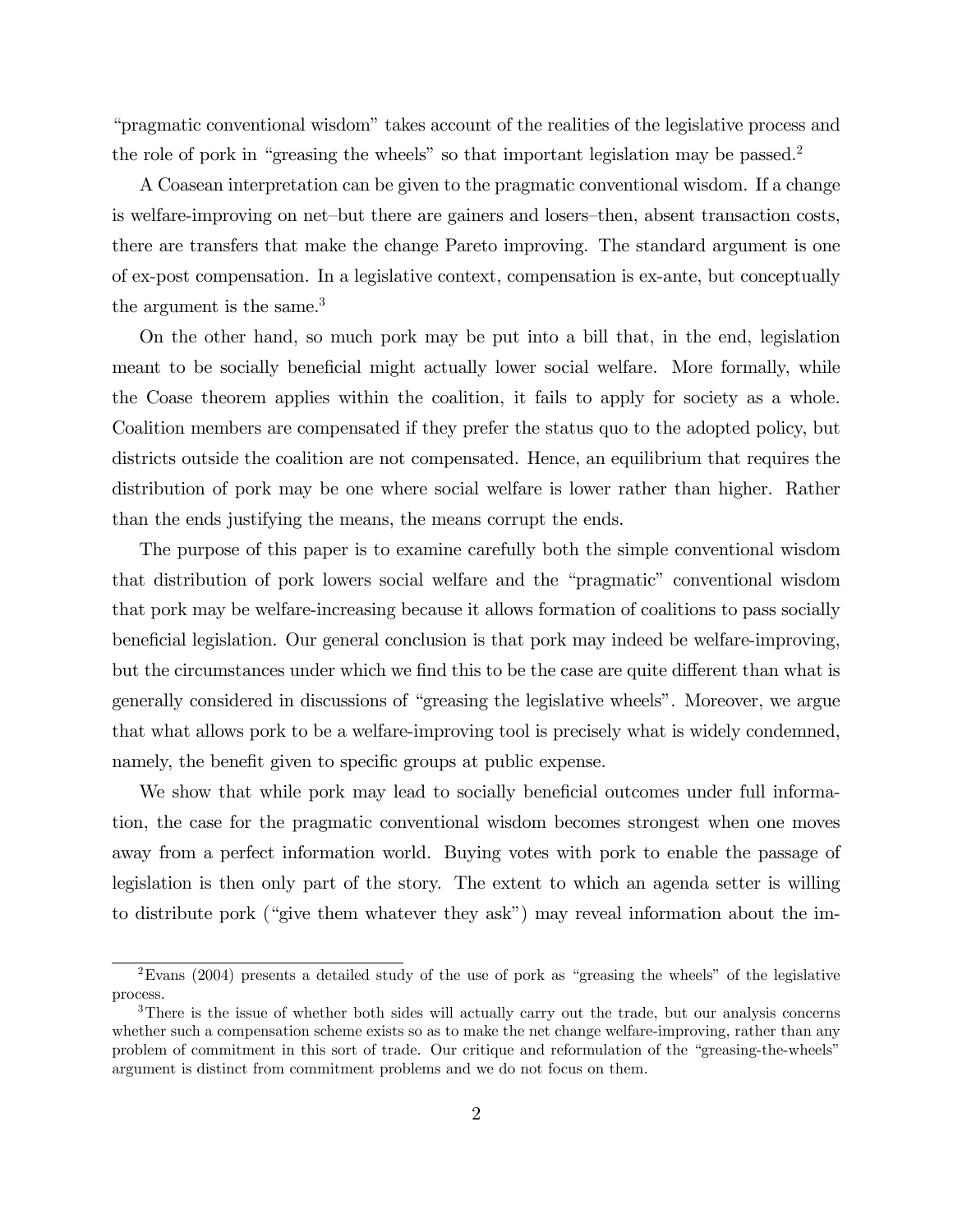portance of legislation. The possibility of information revelation will affect the nature of the legislative bargains that allow legislation to pass, perhaps significantly so, as well as the welfare implications of allowing versus restricting pork. Hence, the pragmatic view that pork is necessary to "lubricate" the legislative process is incomplete without considering how incomplete information affects the use of pork.

In existing models of pork under complete information (for example Battaglini and Coate [2008], discussed below), pork will be distributed to coalition members when the value of public goods and/or pre-existing Öscal obligations is low, but legislators will forgo pork when the value of public goods and/or pre-existing obligations is high. In sharp contrast, under incomplete information, pork may be higher when the public good is most valuable, not when it is least valuable. That is, pork is not antithetical to "responsible policy making" but in fact part of the response of policy to a high valuation of the public good. We also find that pork may be given out (and improve welfare) even when the government budget constraint is very tight. Pork barrel spending is not strictly decreasing in debt or other public obligations.

The nature of legislative bargaining means that we cannot view policy choice under imperfect information as simply signaling information. Signaling and coalition building together require aiding and hurting different legislators  $-$  and in different states of nature  $$ differentially. This determines the distribution of pork consistent with passing legislation. The need for differential benefits implies that coalition building requires policies that in themselves may benefit specific constituencies at the general expense. To the extent that this characteristic defines pork, then pork is the quintessential policy that underlies the pragmatic conventional wisdom. Outlawing pork  $-$  that is outlawing policies with this characteristic  $$ will be shown to make responses to situations calling for higher expenditure on vital public goods impossible, and hence may be welfare reducing. We should stress that we do not claim that information transmission is the primary motivation for pork barrel spending. Rather, the extent to which pork barrel spending is used to build a legislative majority, as well as its distribution, reveals information about the importance the proposer puts on legislation. When the proposer is, in addition, better informed about the legislation's content and its potential effects, this information is valuable and may play an important role in coalition building and in the passing of socially-beneficial legislation.

The plan of the paper is as follows. In the next section we review some existing mod-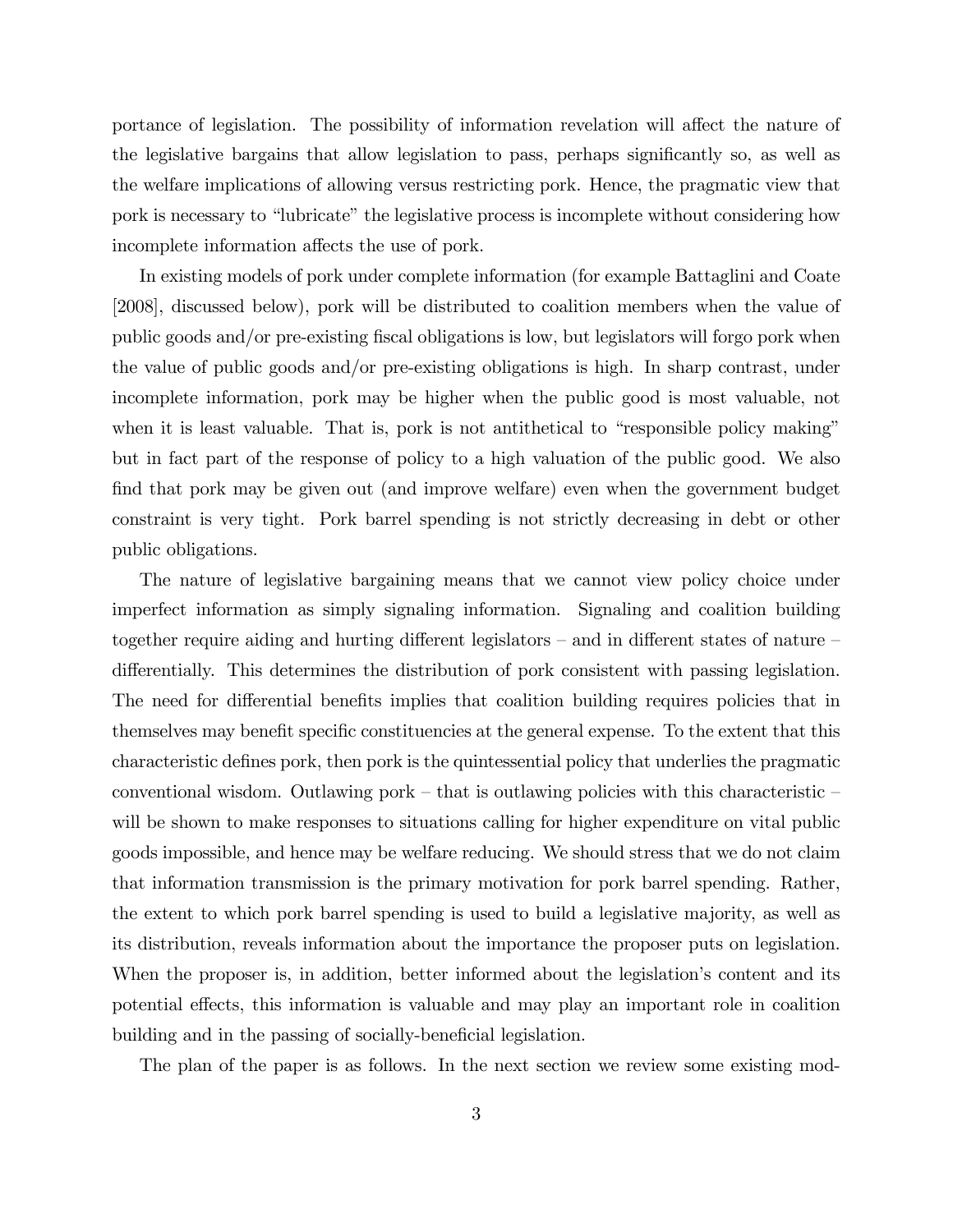els of pork barrel spending. In section 3 we set out the basic model and the legislative process. In section 4 we derive the political equilibrium and its normative properties under full information. Section 5 presents the general characterization of an asymmetric information equilibrium, including some discussion of asymmetrically informed legislators in the real world, and shows that when pork is restricted to be zero under asymmetric information there is no signaling of relevant information. In section 6, we consider coalition building under asymmetric information. In section 7 we discuss the possible welfare-enhacing role of pork under different legislative protocols. Section 8 presents conclusions. Proofs of the propositions and additional derivations can be found in the appendices.

# 2 Existing Models of Pork in Legislatures

There are a number of papers that consider the allocation of pork barrel spending in a legislative setting, though generally without investigating its dependence on variation in either economic circumstances or the social value of other legislation.

Buchanan and Tullock (1962) introduced focus on the decision making process within the legislature where the extent of pork barrel spending reflected vote-trading between legislators over projects. Early formal modeling by Shepsle and Weingast (1981, 1984) and Weingast, Shepsle, and Johnsen (1981) argued that it is the political benefits of geographically concentrated projects  $\overline{\phantom{a}}$  in addition to their economic benefits  $\overline{\phantom{a}}$  that explain their widespread use. Projects generate employment and income in the districts in which they are built, which is a political benefit to the legislator representing the district. In these studies, and in most subsequent literature, there was no discussion either of using pork to pass legislation or of how its social cost may vary depending on economic circumstances.

Baron and Diermeier (2001) consider a model of legislative bargaining where the agenda setter uses transfers to legislators to build legislative coalitions to pass policy measures. There is heterogeneity of legislators' preferences over policy, but agreement across legislators about the state of the world, which is common knowledge. Hence, though the allocation of transfers will depend, as in our model, on the suitability of the status quo to the state of the world, the assumption of full information means there is no need for the agenda setter to transmit information.

Battaglini and Coate (2008) present a model capturing the dependence of policy-making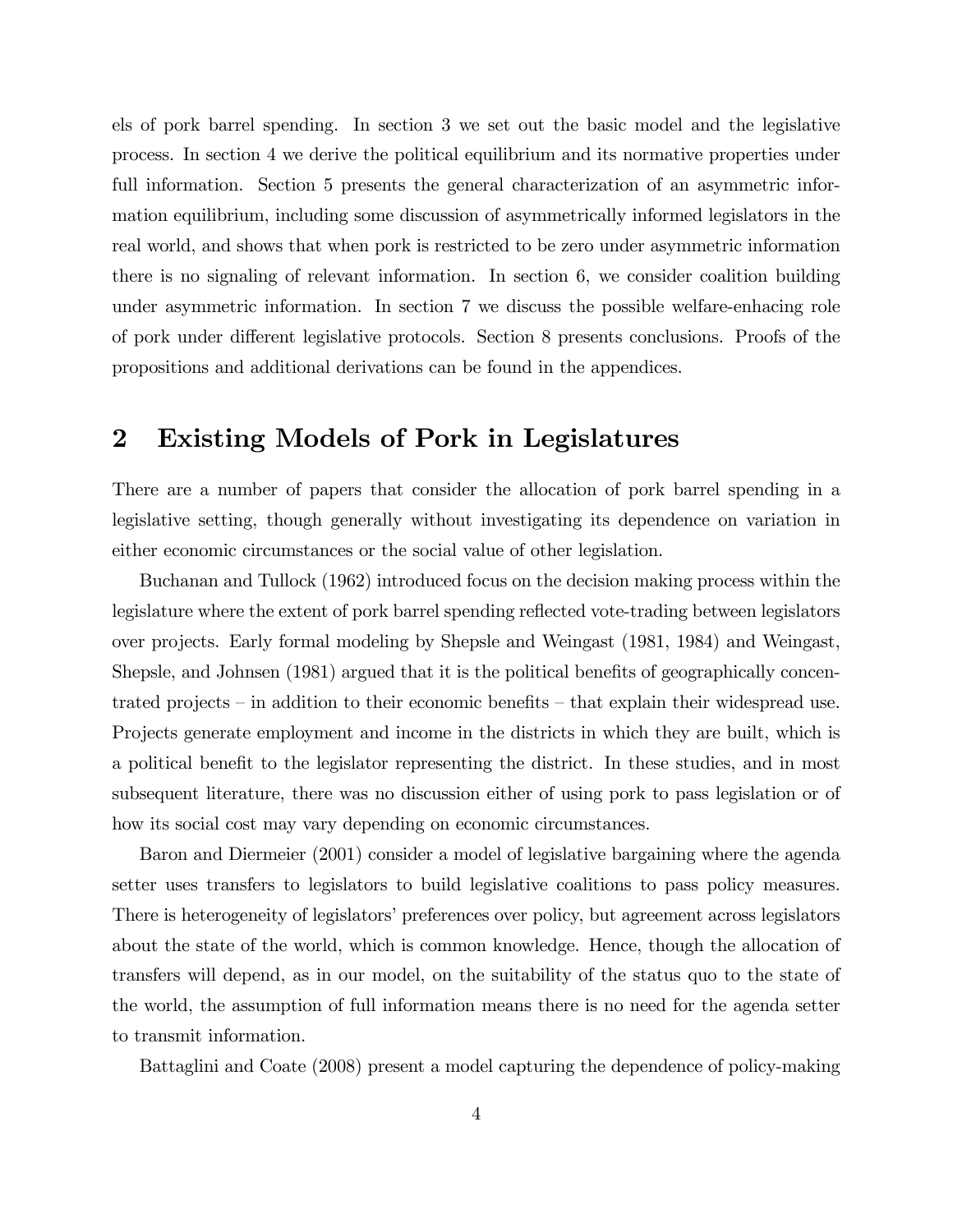regimes on the state of the world, by extending the Baron and Ferajohn (1989) legislative bargaining framework to a dynamic setting. Depending on the social value of public goods and on the level of outstanding debt, which determines pre-existing claims on revenues, the economy may be in either of two "regimes". In BAU ("business as usual"), the agenda setter distributes pork to members of the (minimum winning) coalition. In contrast, in  $RPM$  ("responsible policy making"), when the social value of public spending is high and/or debt is high, no pork is distributed to reflect the combination of high value of public good spending and low "discretionary" revenue.

RPM is not surprising if there is general agreement on the high social value of public goods, that is, general agreement on the existence and magnitude of a "crisis". Similarly, general agreement on public goods expenditure in a time of acknowledged crisis is possible when legislators are homogeneous in their preferences over spending. That is, all agree there is a crisis, on its depth, and on what should be done. This is the assumption of Battaglini and Coate (2008): legislators are identical in their preferences, specifically having identical valuation of public goods expenditures in different states of nature; and they are equally informed and hence in agreement about the state of nature. Politics is entirely distributive, that is, determines who receives pork when there is agreement on politics as usual. Alternation of who has the spending power, combined with the possibility of adopting policy measures with less than unanimous legislative consent, leads to pork barrel spending in non-crisis times, but no pork in crises when spending on public goods is highly valued.<sup>4</sup>.

As indicated in the introduction, we do not see such a simple dichotomy, where pork disappears in times when certain types of spending are agreed to have a high social value. This is no doubt due in part to such agreement being less common than the above paragraph suggests. Even considering a single economic policy, legislators differ in their beliefs about what the economic situation is, as well as which policies they consider optimal in specific situations.<sup>5</sup> In fact, as we will argue, the assumption of homogeneous legislators  $-$  both in their information and in their ideological preferences  $-$  is crucial for this dichotomy where

<sup>&</sup>lt;sup>4</sup>The central role of "minimum winning coalitions" in this line of research is sometimes contrasted with "universalism" in the provision of pork (see, for example, Weingast  $[1979]$ ). We follow much of the literature in assuming MWCs in a legislative equilibrium and not addressing the phenomenon of supermajority coalitions.

 ${}^{5}$ Of course, this point is more general, since the "representative agent" assumption is an approximation. For many questions, this assumption, though not strictly true, can be justified because the basic results are not changed by adding the complication of heterogeneity.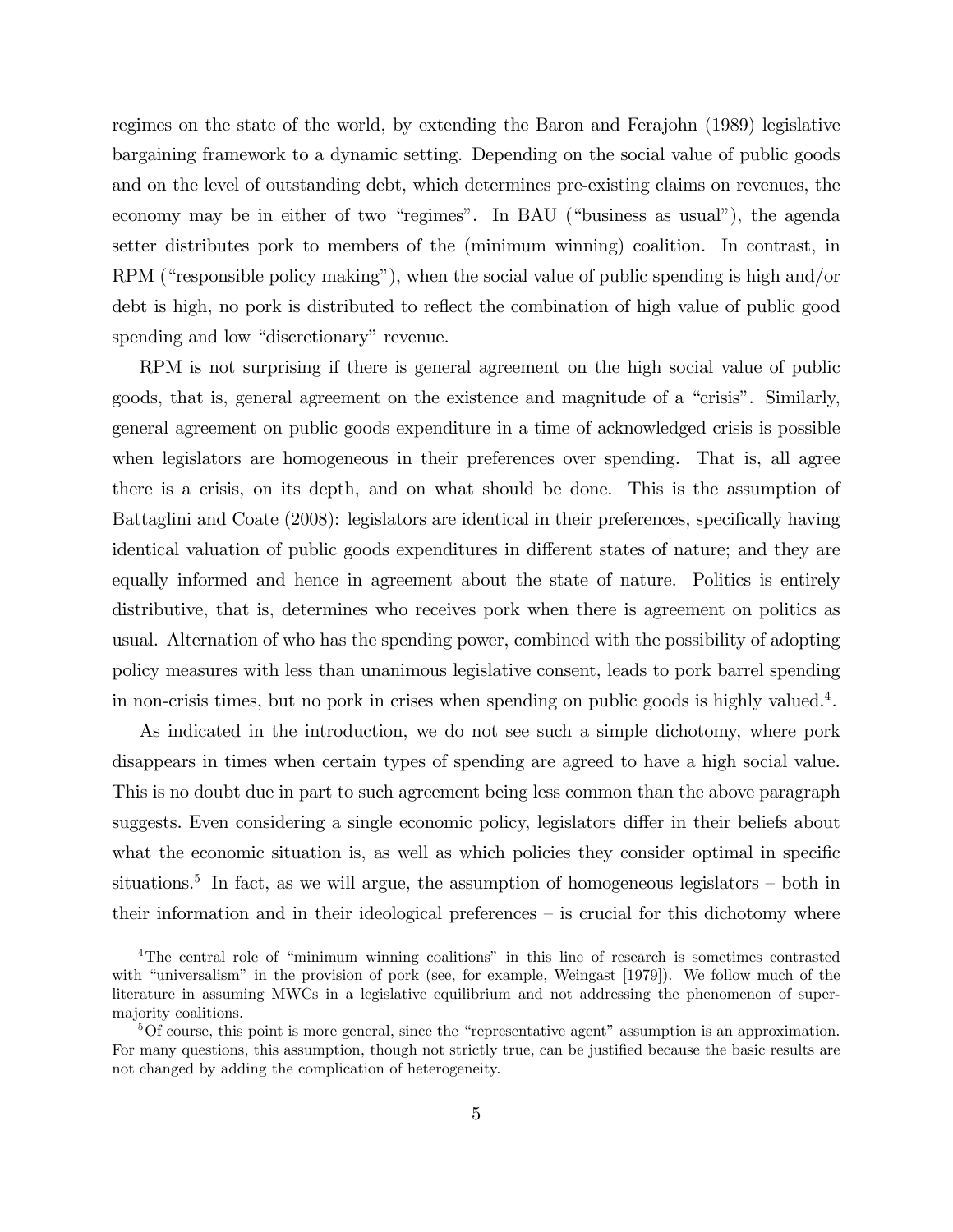pork is observed only when there is not "important" legislation to be passed. We will argue that once the useful but unrealistic assumption of identical legislators is dropped, the opposite is in fact true: pork or other distributive measures may be positively (rather than negatively) correlated with the social value of non-pork spending, as the quote from Neustadt suggests.

Our paper is related to the role of information in legislative organization, as in Gilligan and Krehbiel (1987) and Krehbiel (1991, 2004). This literature explores how existing legislative institutions and procedure may assist or hamper the transmission of information within a legislature, when certain legislators (such as committee members) are better informed. Our paper follows their assumption that agenda setters may be better informed than other legislators. Moreover, we show how legislative procedure (that leads to a distribution of bargaining power) affects both positive predictions and normative assessments of the role of pork barrel spending.

Finally, our paper is also related to Cukierman and Tommasi (1998a,1998b), in which the known ideological bias of the agenda setter, combined with asymmetric information, makes it impossible to adopt policy appropriate to the state of nature, if it coincides with the agenda-setter's bias. We show that the addition of pork to the policy menu may make it possible to adopt such policy in this situation, that is, when an agenda setter is known to favor a policy independent of the state of nature. We return to this below. In this paper we explore the possibility that there are uses for pork other than bribing in which the agenda setter can transfer information by giving pork to other legislators and forgoing it herself. We hope that our theoretical work will inform future empirical explorations of the of role pork barrel spending as a communication device in legislatures.

# 3 Model

#### 3.1 Set-up

Consider a legislature consisting of  $n$  districts. Each district  $i$  consists of a measure-one continuum of identical households with the following preferences over the consumption of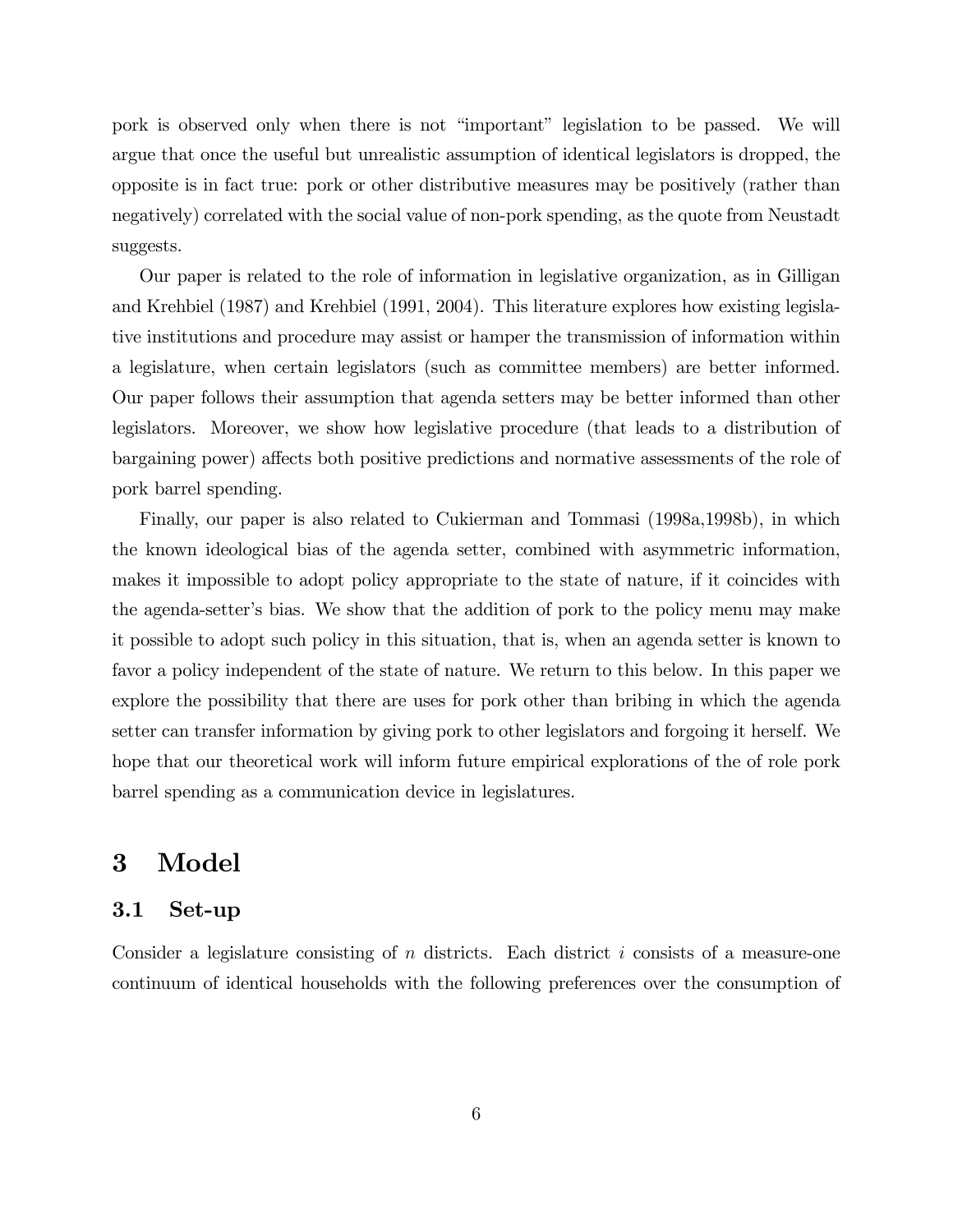private and public goods, and leisure:

$$
u\left(c^i,l,g\right)=c^i-\frac{l^{\frac{1}{\varepsilon}+1}}{\varepsilon+1}+\left(z+\alpha^i\right)v\left(g\right),\,
$$

where g and  $c^i$  are the consumption of public and private goods, respectively, and l is the supply of labor.  $z + \alpha^i$  is a parameter that affects the marginal value of the public good to households and includes a term z that is identical across districts and another term  $\alpha^{i}$  that is idiosyncratic to the specific district. Districts may have one of three valuations for the public good,  $\alpha^i \in \{-\alpha, 0, \alpha\}$ , with  $\alpha > 0$ , representing right-leaning, centrist and left-leaning districts (where here "left" is defined as having a stronger preference towards the provision of public goods.) Let  $n^L$ ,  $n^C$  and  $n^R$  represent the number of districts of each type, with  $n^L + n^C + n^R = n$ . The households maximize utility over the following budget constraint:

$$
c^i = (1 - \tau) l + s^i,
$$

where  $\tau$  are labor taxes, the pre-tax wage is equal to unity, and  $s^i$  are transfers from the central government (pork). The households' first order conditions give

$$
l(\tau) = \left[\varepsilon \left(1 - \tau\right)\right]^{\varepsilon},\tag{1}
$$

which reflects the fact that distortionary taxes affect the supply of labor. (Though  $\varepsilon$  is literally the elasticity of labor supply, it primarily governs the extent to which taxes are distortionary, and could be interpreted more generally as the inefficiency inherent in the tax system.) Thus households' indirect utility over taxes, public consumption, and transfers is:

$$
U(s^i, \tau, g; \alpha^i, z) = \frac{\varepsilon^{\varepsilon} \left[ (1 - \tau) \right]^{\varepsilon + 1}}{\varepsilon + 1} + (z + \alpha^i) v(g) + s^i.
$$

The first term is a combination of households' utility from consumption net of  $s^i$  (that is, from after-tax labor income) and from the disutility of labor l. Note that this is only a function of  $\tau$  and is identical across all individuals. We may write this indirect utility function as

$$
U(s^i, \tau, g; \alpha^i, z) = \hat{u}(\tau) + (z + \alpha^i) v(g) + s^i,
$$
\n(2)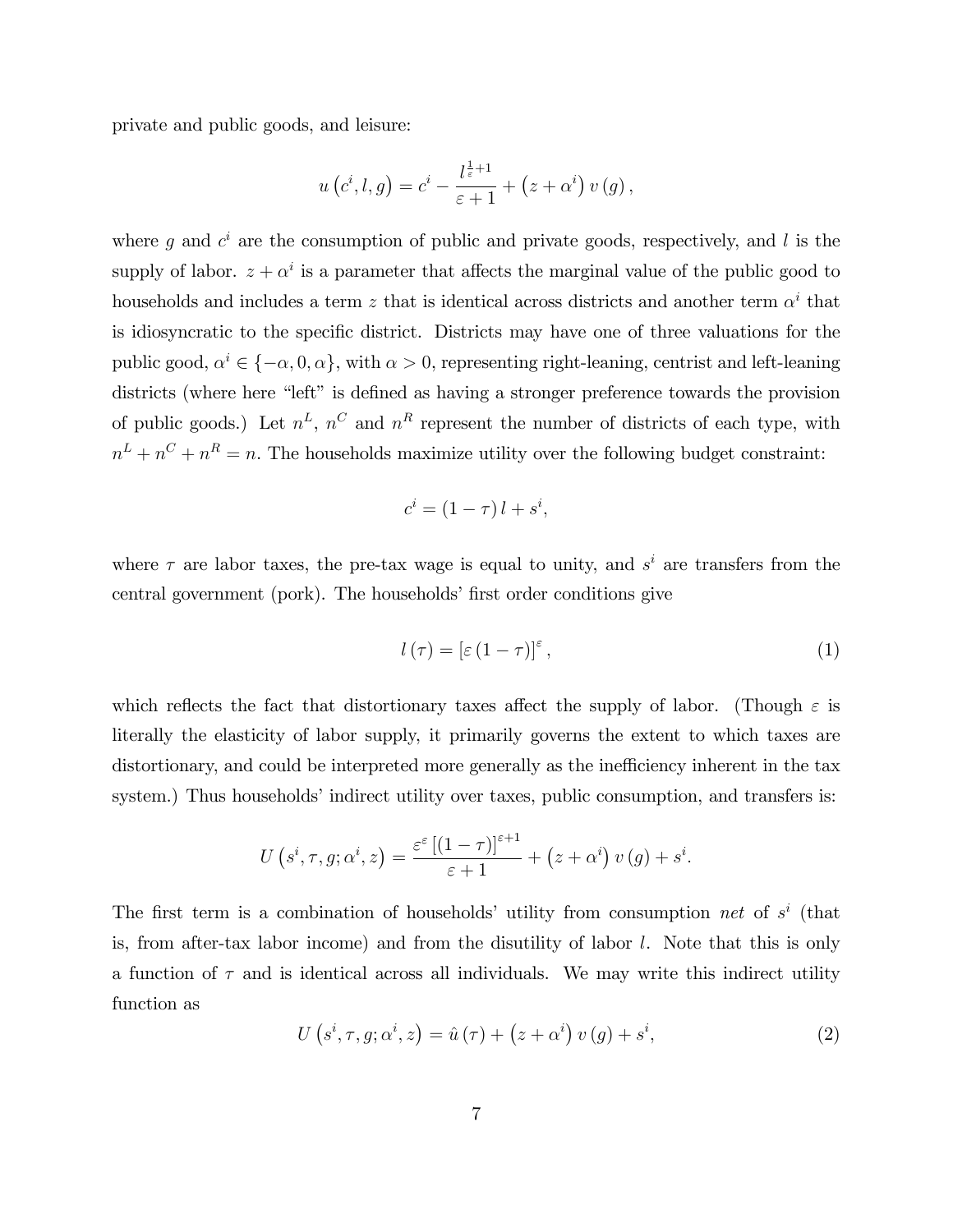where  $\hat{u}(\tau) (\equiv \frac{\varepsilon^{\varepsilon} (1-\tau)^{\varepsilon+1}}{\varepsilon+1})$  denotes the utility from leisure and labor-financed consumption.

## 3.2 Information structure

We will explore two information structures, consistent with the discussion in the introduction. First, we explore complete information, where the all districts observe the values of  $\alpha^i$  $\forall i$  and of z. We then turn to asymmetric information, where all districts know the values of  $\alpha^{i}$   $\forall i$ , but only the agenda setter observes the value of z. Other legislators have expectations based on a prior distribution, where z can take on one of two values  $z \in \{z, \bar{z}\}\$  with probabilities  $\{1-p, p\}$  respectively. We assume that  $p < \frac{1}{2}$  and will state explicitly whenever this assumption affects our results. Let  $z^e \equiv p\overline{z} + (1-p)\overline{z}$  be the expected value of z prior to the legislative round. These information assumptions represent the potentially superior information of agenda setters on some policy matters discussed below in section 5.1.<sup>6</sup>

### 3.3 Legislative Procedure

We consider the case with three legislators, with  $n^R = n^C = n^L = 1$ .<sup>7</sup> We consider an open-amendment procedure, where the coalition formateur, to use Baron and Ferejohnís (1998) term, induces one other legislator to form a proto-coalition. In what we will call the "*proposal round*", the formateur proposes legislation, which faces an up or down vote on the floor (among all legislators). If at least one other legislator votes in favor of the proposal, it is enacted into law and implemented. If the legislation does not pass, it moves to the "amendment round" in which the other member of the proto-coalition may propose any number of amended versions of the legislation. Each of these amended versions is simply a new proposal of tax, public good, and pork allocations, which is put up to a vote in the legislature. It passes if two or more legislators votes in favor, in which case the legislation is implemented.<sup>8</sup> If none of the amended proposals obtains the support of two legislators, a

<sup>&</sup>lt;sup>6</sup>A more general formulation where the values of  $\alpha^{i}$  are also private information is also solvable, but provides no additional insights. The added complication in this case is that the coalition partner faces a signal extraction problem on observing the agenda setter's legislative proposal. Using pork does not aid in resolving the signal-extraction problem, but does still allow signalling of the need for certain legislation.

<sup>7</sup>When there are more than three legislators, the basic arguments are the same. It is important, though that  $n^R < m$  and  $n^L < m$  so that no partisan legislator can pass legislation without the support of centrists.

 $8$ The order in which multiple counter-proposals are offered is immaterial to equilibrium outcomes in this model.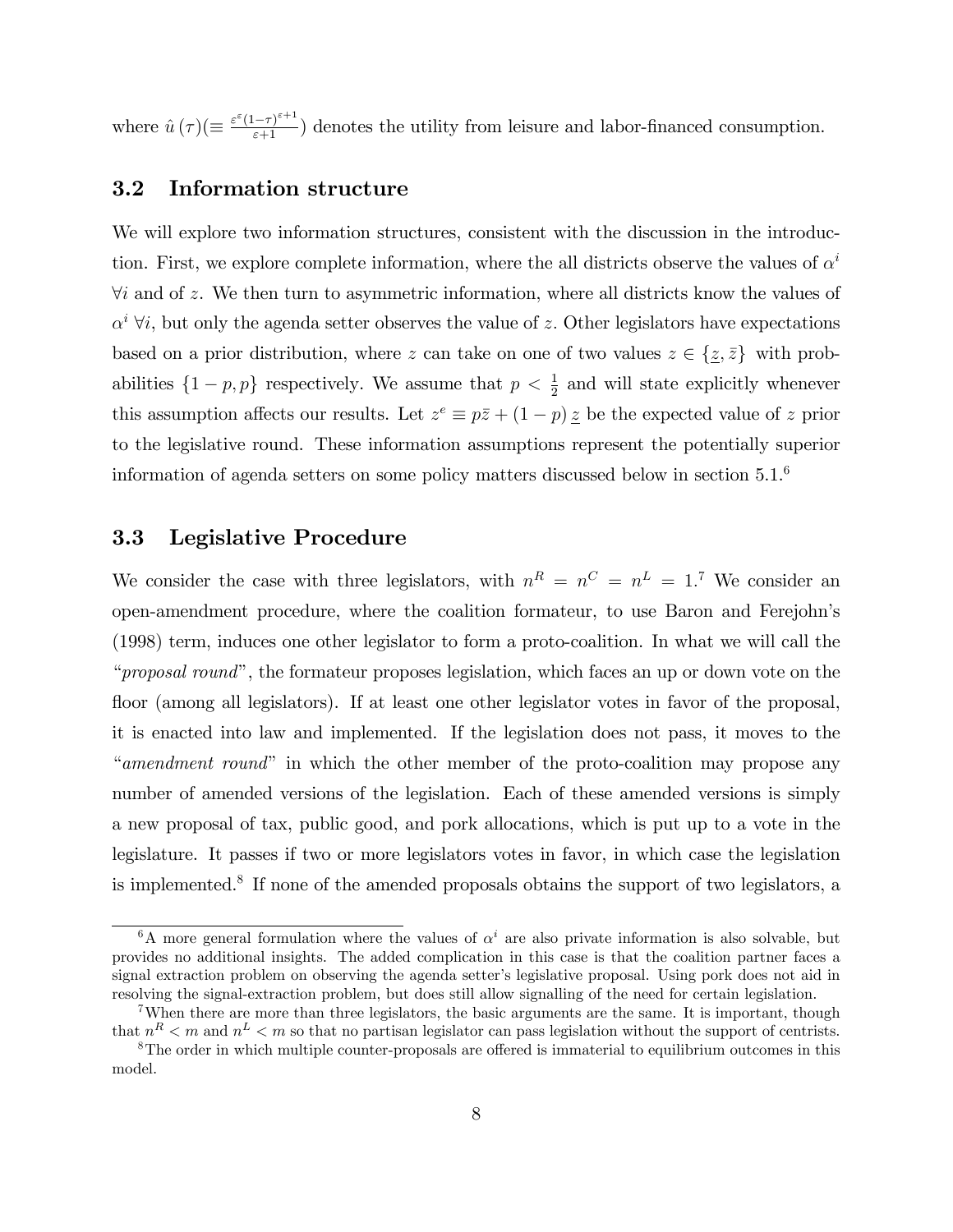status quo policy is enacted. There is no discounting between the initial proposal and the amended counterproposal.

This bargaining protocol reflects an extreme of the distribution of bargaining power. The proposer of the amended legislation has the maximum bargaining power, subject to informational constraints. In an earlier version of this paper-available upon request-we solved for a closed-amendment procedure, reflecting the opposite extreme where the coalition formateur, as agenda setter, has the maximum bargaining power. The model delivered similar insights, but was less tractable, and the results were less stark than in this model.

It should be apparent that it is "cheapest" for a left-wing or right-wing coalition formateur to build a proto-coalition with the centrist  $(C)$  legislator. For concreteness we assume the formateur is left-wing, i.e.,  $\alpha^F = +\alpha^9$ . She proposes a policy  $\{g, \tau, s^C, s^F\}$ , where  $s^C$  and  $s^F$ denote pork to the centrist and the leftist districts, respectively  $\cdot^{10}$  A feasible policy satisfies

$$
g + s^{C} + s^{F} \le R(\tau) - X \tag{3}
$$

where  $X$  denotes prior fiscal obligations which must be met (for example, debt service or non-discretionary public spending) and  $R(\tau)$  is government revenue as a function of  $\tau$  defined by

$$
R(\tau) \equiv 3\tau \varepsilon^{\varepsilon} (1-\tau)^{\varepsilon},
$$

from  $R(\tau) = 3\tau l(\tau)$  and  $l(\tau)$  given by (1). We naturally assume that  $X < R(\tau^{\max})$ , where  $\tau^{\text{max}} = \frac{1}{\varepsilon + 1}$  is the revenue-maximizing tax rate. Any prior obligations exceeding this level would not be serviceable, and in a richer dynamic model, with non-defaultable debt, such levels of debt would violate the government's transversality condition.

In the case of asymmetric information, only the formateur knows the value of  $z$  with certainty. Other legislators, including the proto-coalition member selected to amend the legislation, have the prior  $z^e$ , augmented with any information gained within the legislative process.

<sup>&</sup>lt;sup>9</sup>We do not model how the coalition formateur is chosen. She could be randomly chosen, with our analysis focusing on the information transmission problems when the formateur has a partisan bias. Studying a partisan formateur or agenda setter is of particular interest. When the formateur is a centrist, no informational problem exists, as her choice of coalition partner fully reveals the value of  $z$ .

 $10$ For ease of exposition, the formateur will be female, the independent legislator male.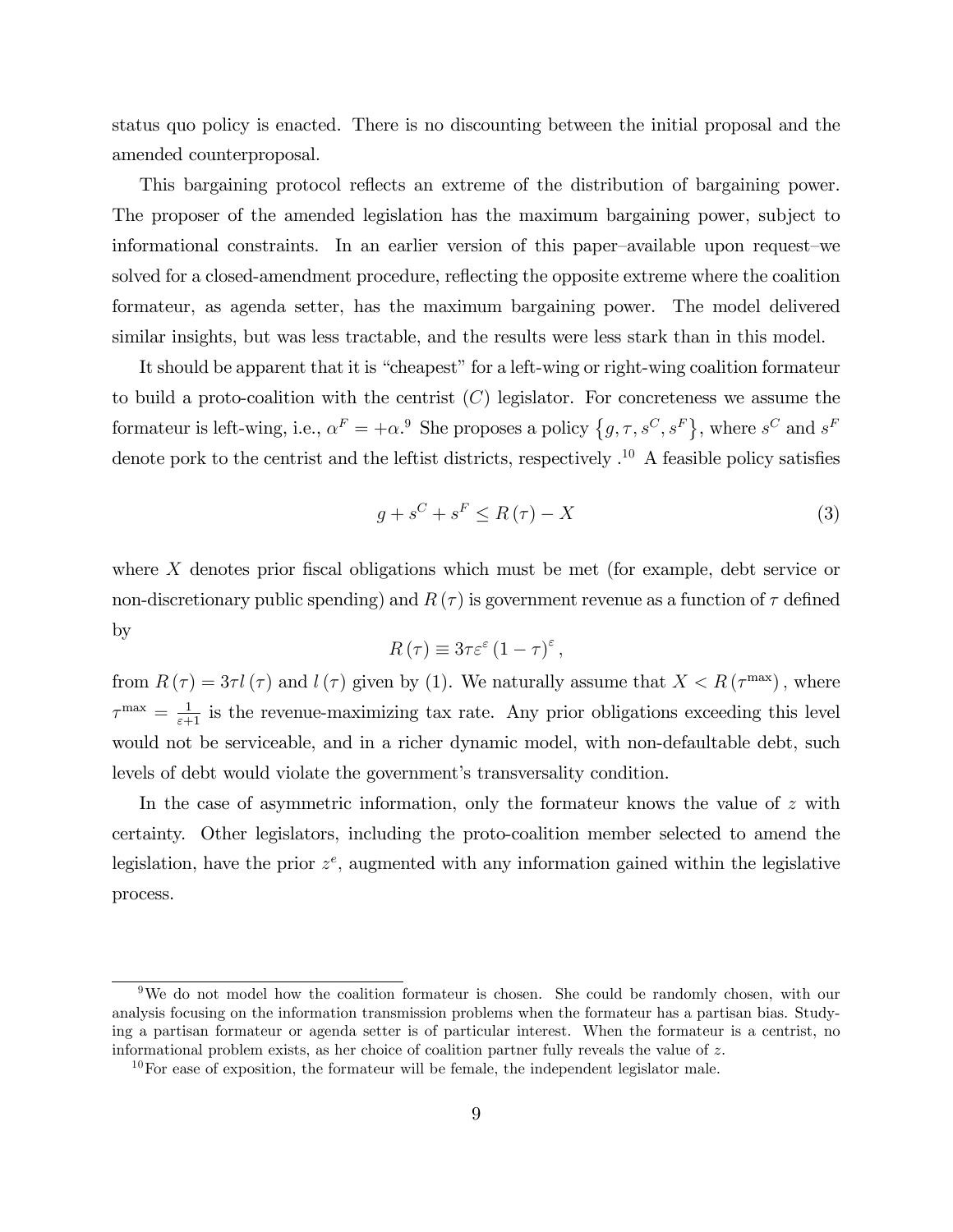### 3.4 Preferred no-pork policies and the status quo

We may denote the most preferred policy of any legislator in the absence of pork as

$$
\tau^*(\zeta, X) = \arg\max_{\tau} \left\{ \hat{u}(\tau) + \zeta v \left( R(\tau) - X \right) \right\}. \tag{4}
$$

 $\tau^*(\zeta, X)$  is the tax rate (which implies a level of public good provision) that would be chosen by a legislator with public-good preferences  $\zeta$ , who faces pre-existing fiscal obligations of X and is prohibited from distributing pork. We note that  $\tau^*(\zeta, X)$  is increasing in both  $\zeta$  and  $X<sup>11</sup>$  This equation may be solved for

$$
\zeta v_g (R(\tau^*(\zeta)) - X) = \mu(\tau^*(\zeta, X)).
$$
\n(5)

That is, a legislator with preferences  $\zeta$  and who is constrained not to distribute pork will equate her marginal value of the public good  $\zeta v_g(g)$  to the marginal cost of raising a unit of tax revenues  $\mu(\tau)$ . This marginal cost (per legislator) is given by

$$
\mu(\tau) \equiv -\frac{\hat{u}_{\tau}(\tau)}{R_{\tau}(\tau)} = \frac{1-\tau}{3(1-\tau-\varepsilon\tau)}.
$$

We begin with the general case where the status quo policy is between those that would be socially optimal in states  $\bar{z}$  and  $\underline{z}$  in the absence of pork. That is, using (4), the status quo policy  $\tau^q$  satisfies

$$
\tau^*(\bar{z}, X) > \tau^q > \tau^*(\underline{z}, X)
$$

Since the values of  $\bar{z}$  and are  $\underline{z}$  common knowledge (if not the realization of  $z$  under asymmetric information), this assumption seems reasonable. In the case of asymmetric information, we will look at the more restrictive assumption that the status quo policy is what would be chosen by a social planner who distributes no pork and who does not know the value of  $z$ , that is,  $\tau^q = \tau^*(z^e, X)$ ). (This assumption makes the status quo socially optimal ex-ante, thus making it harder for pork to be socially beneficial.)

Our assumption about the status quo policy combined with the assumption that the coalition formateur is left-wing (i.e., with policy preference  $\alpha > 0$ ) implies that the following

 ${}^{11}\tau^*$  ( $\zeta$ , X) solves v' ( $R(\tau^*(\zeta, X) - X)$ )  $\frac{1-\tau^*(\zeta, X) - \varepsilon\tau^*(\zeta, X)}{1-\tau^*(\zeta, X)}$  $\frac{\zeta(\zeta,X) - \varepsilon \tau^*(\zeta,X)}{1 - \tau^*(\zeta,X)} = \frac{1}{3\zeta}$ , which implies the above derivatives.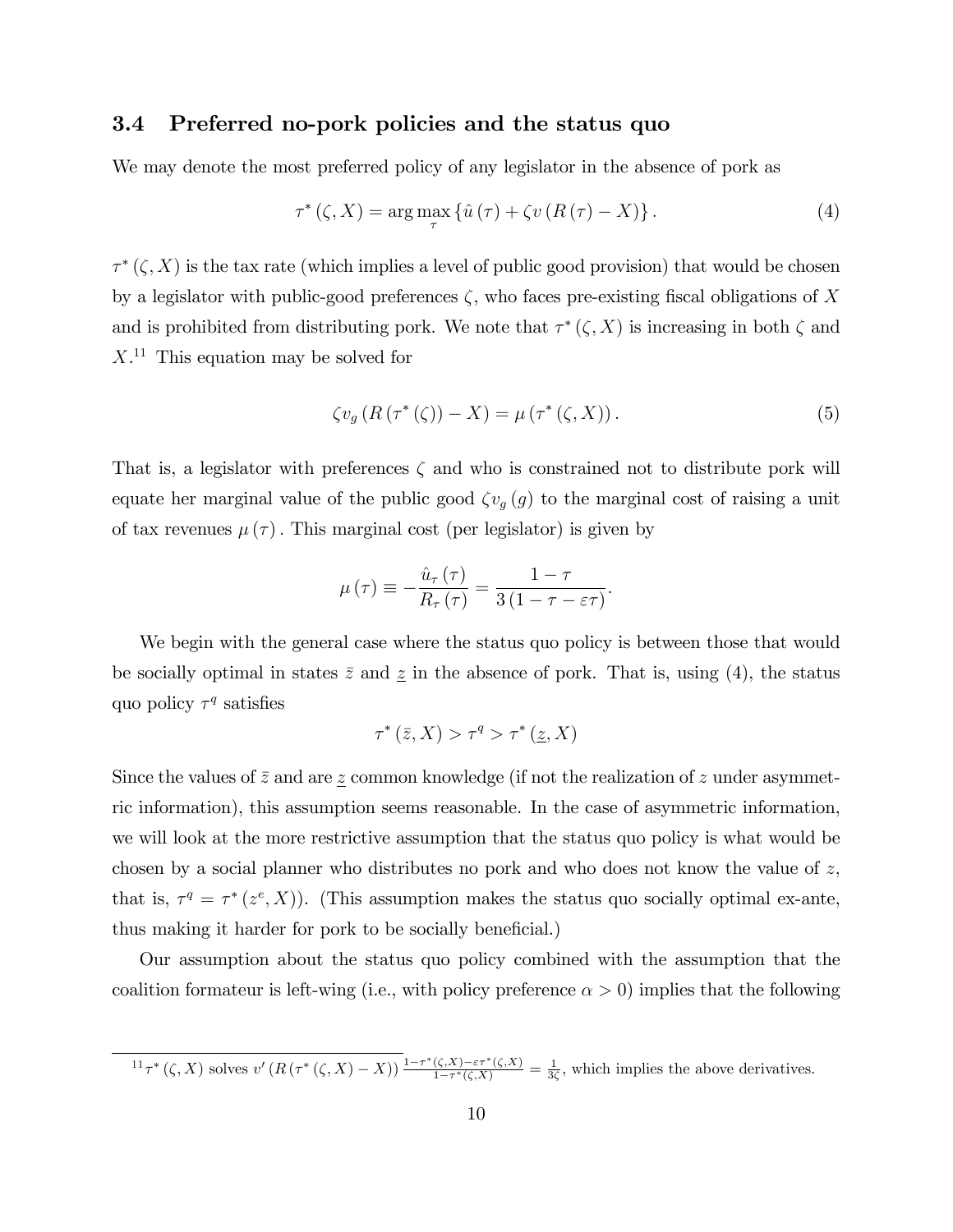must be true of desired tax rates in the absence of pork:

$$
\tau^* (\bar{z} + \alpha, X) > \tau^* (\bar{z}, X) > \tau^q > \tau^* (\underline{z}, X)
$$

The potential problem faced by the formateur under asymmetric information comes from the relationship between her own preferred policy when  $z = \underline{z}$  and that of the centrist when  $z = \overline{z}$ , as summarized by the relation between  $\tau^*(\overline{z}, X)$  and  $\tau^*(\underline{z} + \alpha, X)$ . If  $\tau^*(\overline{z}, X)$  $\tau^*(\underline{z} + \alpha, X)$  – that is, when the difference in policy preferences due the state of nature outweighs the difference due to different ideology  $-$  there exist changes in taxes and spending alone that both signal that the state is  $\bar{z}$  and are not too extreme for the centrist to accept. The interests of the two legislators are sufficiently aligned to allow credible signalling of the state of the world with policy alone.

If however,  $\tau^*(\underline{z} + \alpha, X) > \tau^*(\overline{z}, X)$ , the formateur's ideology is such that she prefers higher spending in normal times  $(z = \underline{z})$  than the centrist does even in a crisis  $(z = \overline{z})$ . In this case, the centrist doesn't know whether the formateur's proposed increase in taxes (which the centrist would accept when  $z = \overline{z}$  but not when  $z = \underline{z}$ ) reflects a crisis or simply the formateur's taste for public goods. The formateur can gain the centrist's agreement to raise taxes above the status quo  $\tau^q$  if she can convince him the state is  $\bar{z}$  rather than  $\underline{z}$ , but her ideological preference for high spending presents her with a cheap talk problem.<sup>12</sup>

It is this case that we want to study in considering the possible signaling role of pork. Accordingly, from here on we assume that  $\alpha > \bar{z} - \underline{z}$  (implying  $\tau^* (\underline{z} + \alpha, X) > \tau^* (\bar{z}, X)$ ), so that the ranking of preferred policies is

$$
\tau^* (\bar{z} + \alpha, X) > \tau^* (\underline{z} + \alpha, X) > \tau^* (\bar{z}, X) > \tau^q > \tau^* (\underline{z}, X) \,. \tag{6}
$$

We further assume that X is sufficiently high that  $\mu(\tau^q) > \frac{1}{3}$  $\frac{1}{3}$ . We make this assumption because if  $\mu(\tau^q) < \frac{1}{3}$  $\frac{1}{3}$ , a social planner would increase the tax rate and distribute pork to some combination of the three districts.<sup>13</sup> Hence this assumption ensures that pork is

 $12$ This is is the Cukierman and Tommasi (1998) environment. There the ideological bias of (for example) a left-wing policymaker implied she wanted to change policy in her desired direction even if there was no change in the state of the world. She has no way of signalling that the changed state of the world calls for a leftward policy shift, so that she is unable to enact socially optimal policy. This is exactly the problem here where no pork is available. However, the addition of pork (or an additional policy dimension) may enable the left-winger to signal and enact optimal policy.

<sup>&</sup>lt;sup>13</sup>The actual distribution is indeterminate due to the transferability of utility through pork.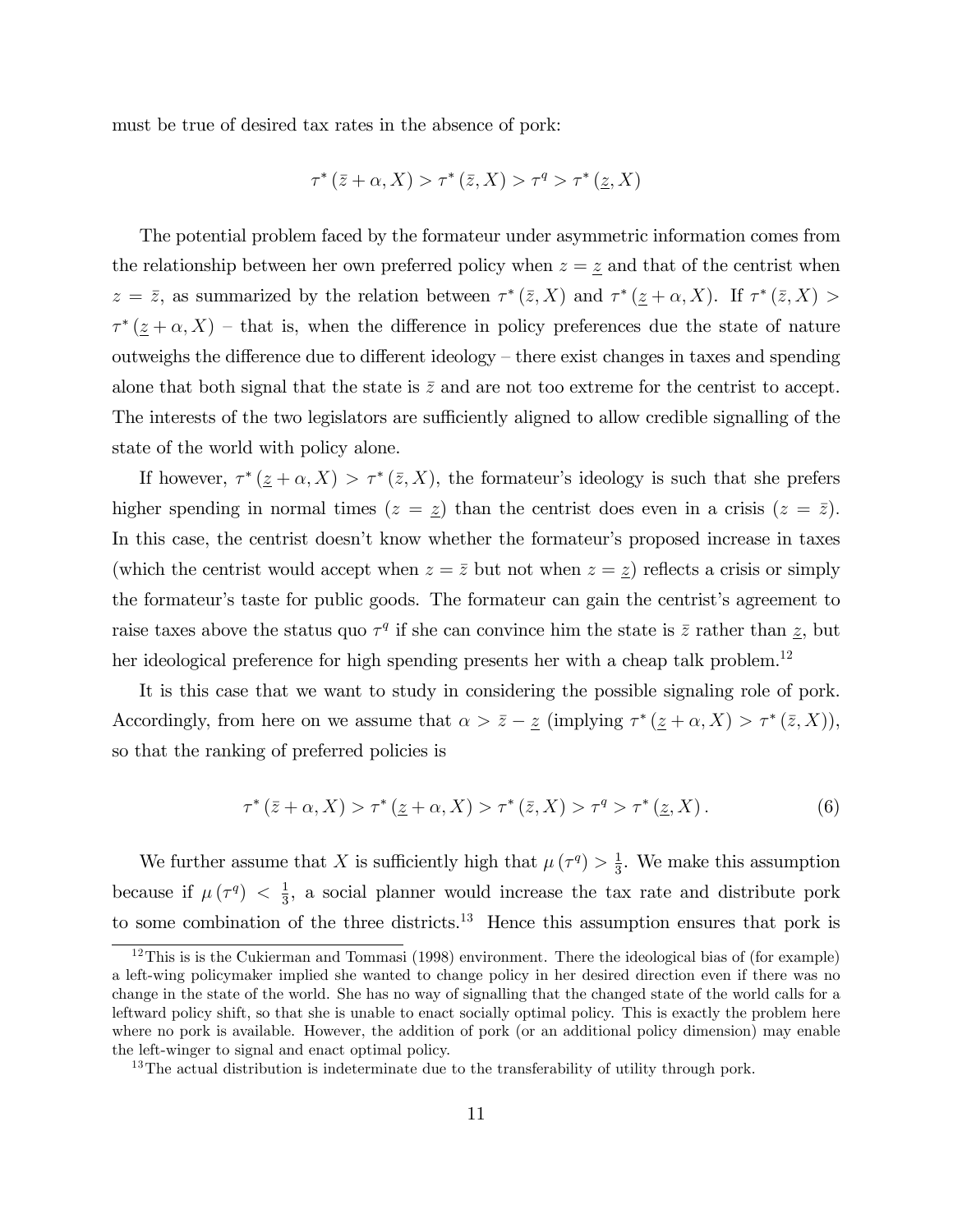not socially beneficial per se, that is, it ensures that pork is used only due to its political, coalition-building, or informational value.

# 4 Full Information

We begin with the case of full information where the state  $z$  is common knowledge.

## 4.1 Political equilibrium

The model is solved via backward induction. If the centrist rejects the formateur's initial proposal, we arrive at the amendment round, where the centrist makes a take-it-or-leave-it offer to the formateur. If the formateur rejects this counterproposal, the status-quo policy is implemented. Equilibrium in the amendment subgame is a feasible policy (one that satisfies (3)) that maximizes the centristís utility, while satisfying a participation constraint for the formateur  $(8a)$  below) that ensures that she is no worse off in equilibrium than under the status quo. Formally,

$$
U_{\text{amend}}^C \equiv \max_{g,\tau,s^F,s^C} \hat{u}(\tau) + zv(g) + s^C,\tag{7}
$$

subject to

$$
\hat{u}(\tau) + (z + \alpha) v(g) + s^{F} \geq \hat{u}(\tau^{q}) + (z + \alpha) v(g^{q}), \qquad (8a)
$$

$$
g + s^C + s^F \le R(\tau) - X,\tag{8b}
$$

$$
s^C \geq 0,\tag{8c}
$$

$$
s^F \geq 0. \tag{8d}
$$

The last two equations are non-negativity constraints on pork to the centrist and the formateur.  $\{\tau^q, g^q\}$  denotes the status quo policy, and we assume that the status quo allocates no pork to any legislator (i.e.,  $s^C = s^F = 0$  with  $g^q$  given by  $g^q = R(\tau^q) - X$ ). As the solution to this maximization problem is unique, the centrist has no reason to put more than one amended bill to a vote.

Anticipating the outcome of the amendment round, in the proposal round, the formateur makes the centrist a feasible offer that maximizes her utility and ensures the centrist's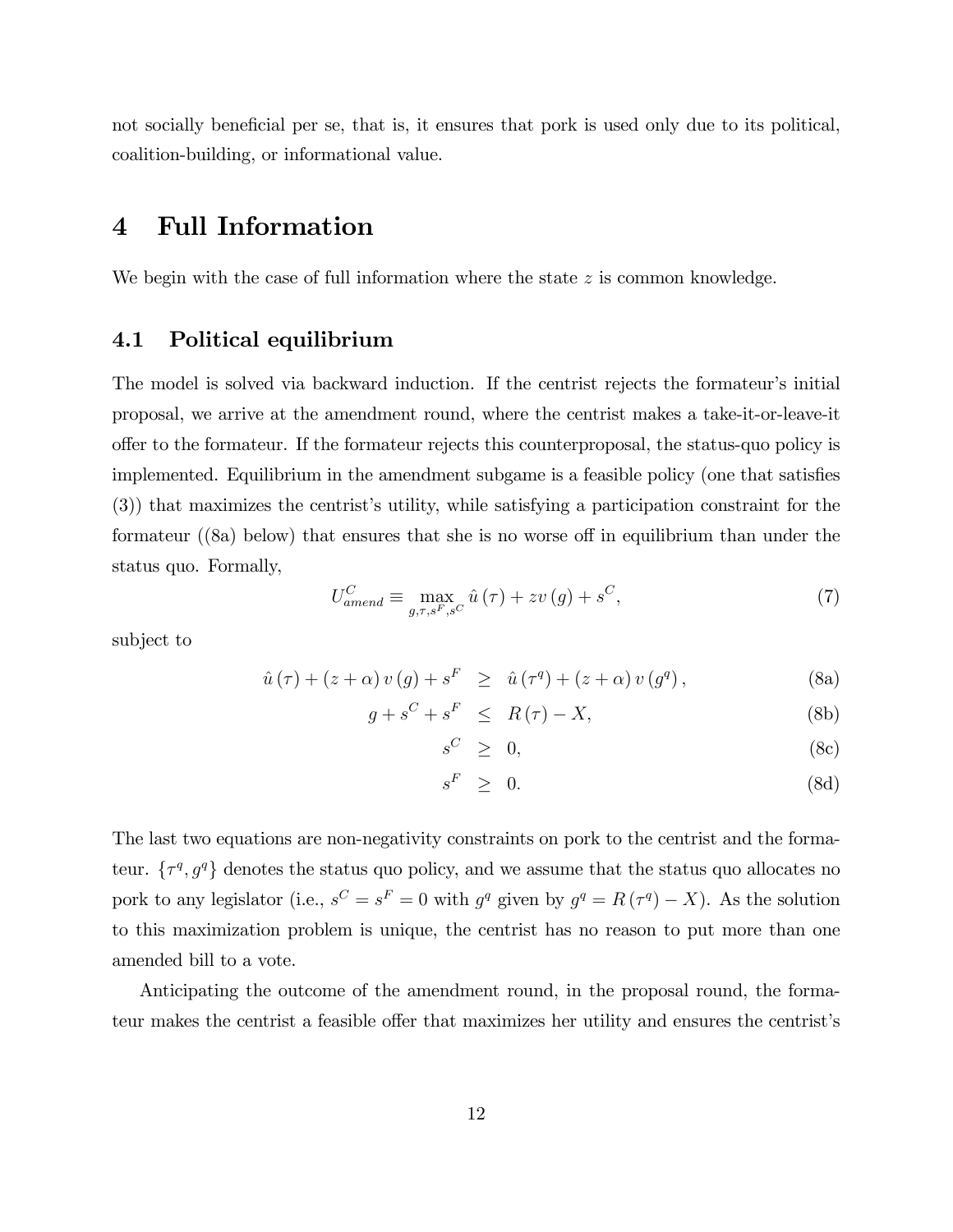acquiescence. This proposal solves

$$
\max_{g,\tau,s^F,s^C} \hat{u}(\tau) + (z+\alpha) v(g) + s^F
$$
\n(9)

subject to (8b) through (8d) and

$$
\hat{u}(\tau) + zv(g) + s^C \ge U_{amend}^C.
$$
\n(10)

It is easy to see that the best the formateur can achieve in the proposal round is to propose the exact outcome that would obtain in the amendment round. She faces the same constraints faced by the centrist in the amendment round, in addition to the need to make the centrist no worse off than in the amendment round. The maximization problem in both cases maximizes joint surplus, and the participation constraint (10) ensures that this surplus is split in the same way in both cases. Equilibrium is thus the outcome of the amendment subgame. The formateur is indifferent between proceeding to the amendment round, where she accepts this proposal, and making the proposal herself in the proposal round. In either case, equilibrium is characterized by the solution to (7) to (8d).

Several regimes are possible, depending on which of the non-negativity constraints (8c) and (8d) is binding. In addition to the regimes of RPM, where neither legislator receives pork, and BAU-to which we refer as Complete BAU (CBAU), and in which both legislators get pork, both existing in Battaglini and Coate  $(2008)$ <sup>-a</sup> third, intermediate, region is possible when legislators differ in their policy preferences. Specifically, in what we call Partial BAU (PBAU), only one of the two legislators obtains pork. This arises when one legislator desires a change in tax and spending policy  $\{g, \tau\}$  and provides the other legislator-who is less interested is such a policy shift-with pork.

The CBAU regime comes closest to the "conventional common wisdom" that pork is uses mainly to benefit coalition members at the expense of society as a whole. PBAU, in contrast, comes closer to the Coasean view of the "pragmatic common wisdom" wherein policy compromise may be Pareto optimal for the coalition, but is only feasible if losers are compensated (via pork).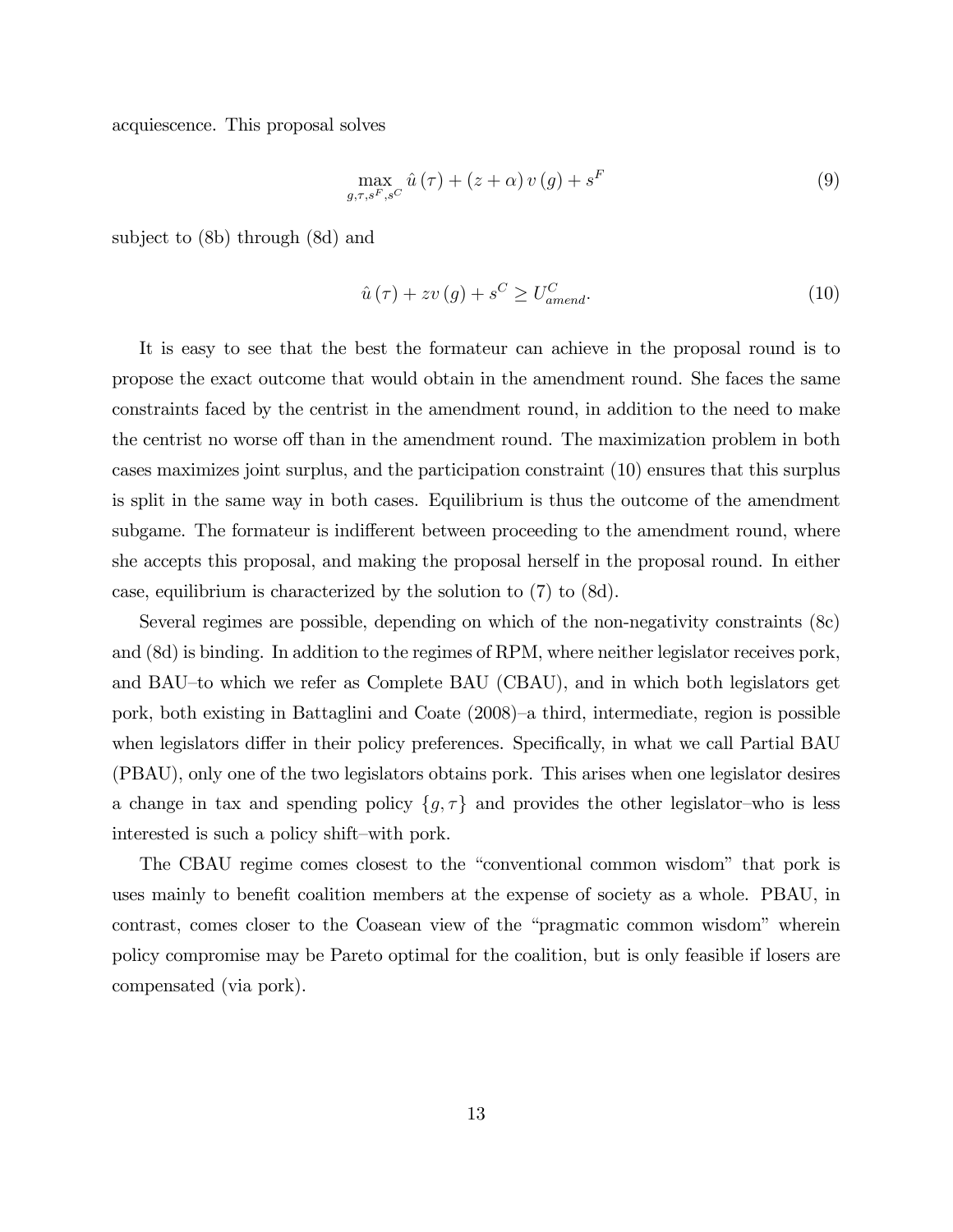# 4.2 The "standard" versus the "pragmatic" conventional wisdom about pork

If legislators had the same preferences over policy (that is, the same  $\alpha$ ), our model under full information is identical to a single-period version of Battaglini and Coate (2008). The standard conventional wisdom about pork would hold. Pork is given out when debt obligations X are low or the (commonly-agreed-upon) marginal value z of the public good g is low. Both reflect cases where the marginal costs of increased taxation and forgone public goods are low relative to the value of pork to coalition members. This is the "Business as Usual" (BAU) regime. Conversely, if  $X$  and  $z$  are high, no pork is given out in the "Responsible Policy Making" (RPM) regime.

In the first case, since a minimum winning coalition determines a policy that is binding for all districts, coalition members exploit this power to give themselves political rents. They benefit directly from pork barrel spending targeted to their districts, but the costs of taxation or forgone public goods are borne by all districts. One may easily show that pork is always social-welfare reducing, because coalition members are compensated through pork-for the additional taxation and lost public goods that it entails—but other legislators are not.

In contrast, when legislators are heterogeneous in the value they place on public goods, they have different preferences over g even with full information on z, so that pork may be needed to form a legislative coalition to change public good spending. This case thus allows us to explore the pragmatic conventional wisdom that pork "greases the wheels" of the legislative process in order to enact socially desirable policies, resulting in a improvement in welfare. We show in this section that this intuition is correct only under specific circumstances. Pork may be socially beneficial when it is used to "buy off" a partisan coalition formateur whose preferences would lead her to block socially beneficial legislation.

We now turn to equilibrium in the two states to demonstrate these points.

### 4.3 Policy when  $z=\bar{z}$

When  $z = \bar{z}$ , both legislators agree that taxes should be increased to finance higher public expenditures. The assumption that  $\tau^q$  lies below  $\tau^*(\bar{z}, X)$  implies the following ranking:

$$
\mu\left(\tau^{q}\right) < \bar{z}v_{g}\left(R\left(\tau^{q}\right) - X\right) < \left(\bar{z} + \alpha\right)v_{g}\left(R\left(\tau^{q}\right) - X\right). \tag{11}
$$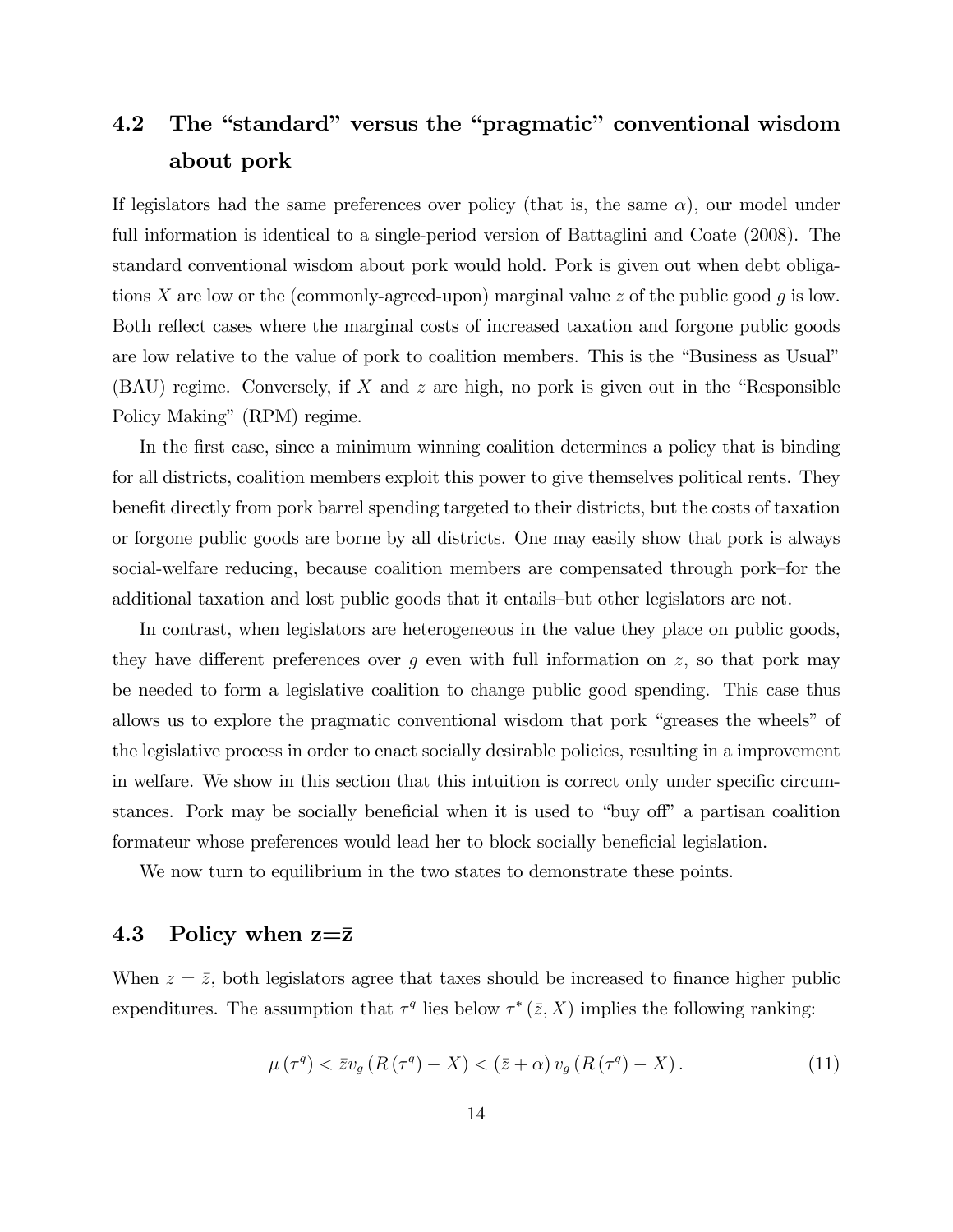For both legislators, the marginal cost of taxation is lower than the marginal value of the public good. The legislators differ, though, on how far they would increase taxes and spending.

Note that while the *relative* magnitudes in  $(11)$  are fixed, the *absolute* magnitudes are not. They will depend on pre-existing revenue needs  $X$  (or "fiscal space" for expenditure g when taxation is distortionary) and will in turn determine the nature of the equilibrium.

The first order conditions of the centrist's problem in the amendment round are given in Appendix A. Proposition 1 characterizes equilibrium under the open-amendment procedure.

**Proposition 1** When the value of  $z = \overline{z}$  is known to all legislators, there are three regions of the state space which are mutually exclusive and exhaustive, as follows. When  $\mu(\tau^*(\bar{z}, X)) \ge$ 1, the regime is RPM. When  $\mu(\tau^*(\bar{z},X)) < 1$ , the regime is CBAU if

$$
\left(\bar{z} + \alpha\right)v_g\left(g^q\right) + X < \hat{u}\left(\tau^{BAU}\right) + \left(\bar{z} + \alpha\right)v_g\left(\bar{g}^{BAU}\right) + R\left(\tau^{BAU}\right) - \bar{g}^{BAU}\hat{u}\left(\tau^q\right) \tag{12}
$$

$$
and \quad \hat{u}(\tau^q) + (\bar{z} + \alpha) v_g(g^q) \ge \hat{u}(\tau^{BAU}) + (\bar{z} + \alpha) v_g(\bar{g}^{BAU}), \tag{13}
$$

hold (where  $\bar{g}^{BAU}$  and  $\tau^{BAU}$  are defined by  $(2\bar{z} + \alpha)v_g(\bar{g}^{BAU}) = 2\mu(\tau^{BAU}) = 1$ ) and PBAU with the centrist obtaining pork otherwise.

#### **Proof.** See Appendix E.

To summarize, the state space can be divided into three regions, reflecting increasingly higher levels of pre-existing fiscal commitments  $X$ , as follows.

1) In a CBAU regime the tax rate and public goods are given by

$$
(2\bar{z} + \alpha) v_g \left(\bar{g}^{BAU}\right) = 2\mu \left(\tau^{BAU}\right) = 1,\tag{14}
$$

pork to the formateur is determined to satisfy her participation constraint (8a) and pork to the centrist being the remainder of the budget (8b) given  $\{\tau^{BAU}, \bar{g}^{BAU}, s^F\}$ . This will obtain for X sufficiently low to allow  $s^F$  and  $s^C$  to both be positive.

2) There exists an unambiguously higher value of X defined by  $\mu(\tau^*(\bar{z},X)) = 1$  such that if  $X$  is less than this value, the regime is PBAU.

3) Above this value, the regime is RPM with the tax rate and public good expenditure given by  $\{\tau^*(\bar{z},X), R(\tau^*(\bar{z},X)) - X\}$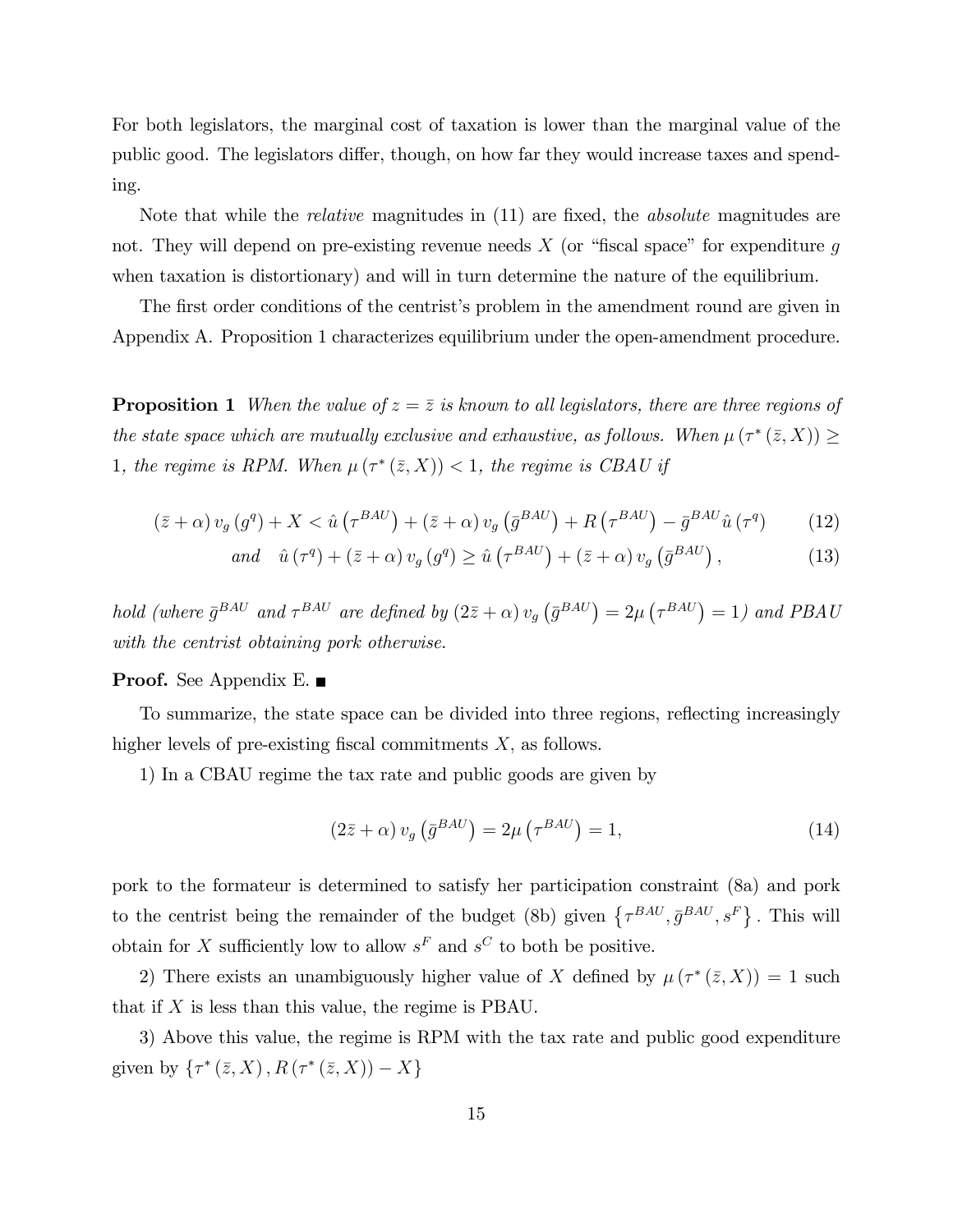Intuitively, the regions may be understood as follows. With  $z = \bar{z}$ , the status quo values of  $\tau$  and g are lower than the preferred policies of both the centrist and the formateur. When X is high,  $\tau$  will be raised to  $\tau^*(\bar{z}, X)$ . This is the centrist's optimal no-pork tax rate consistent with  $\bar{z}$  and all revenues are used for g. This policy leaves the formateur's participation constraint slack (since  $\alpha > 0$ ), which means that the centrist could extract pork if he so desired. Equilibrium is therefore RPM if and only if  $\mu(\tau^*(\bar{z},X)) = \bar{z}v_g(R(\tau^*(\bar{z},X)) - X) \ge$ 1: The centrist is unwilling to forgo public goods or increase taxes relative to this policy, even if he were the sole recipient of pork.

At lower levels of X such that  $\mu(\tau^*(\bar{z}, X)) = \bar{z}v_g(R(\tau^*(\bar{z}, X)) - X) < 1$  the same logic implies that pork will be allocated to the centrist and (as long as the formateur's participation constraint is slack) we are in PBAU.

Finally, for the lowest levels of  $X$ , we are in the CBAU regime. Net available revenue is enough to provide pork to both coalition members. The tax rate is set at a level such that the marginal cost of taxation summed over the coalition is equal to the marginal value of pork to a recipient and  $g$  is chosen to equate these to marginal value of  $g$  summed over coalition members, as shown in  $(14)$ . In this region, variations in X will be reflected in variations in pork. The conditions  $(12)$  and  $(13)$  ensure that X is low enough to finance  $\bar{g}^{BAU}$  from  $R(\tau^{BAU})$ , with revenues still remaining to distribute pork.

Notice that in CBAU, the  $\{\tau, g\}$  policy mix is exactly at the mid-point between the preferences of the formateur and those of the centrist, i.e.  $\mu\left(\tau^{BAU}\right) = \left(\bar{z} + \frac{\alpha}{2}\right)$  $\frac{\alpha}{2}$ )  $v_g \left( \bar{g}^{BAU} \right)$  . In the other regimes, the mix is closer to those of the centrist. In addition, note that in CBAU  $\tau^{BAU} > \tau^*(\bar{z}, X)$  as higher taxes are required to finance pork (and potentially higher public goods spending required by the policy mix).

To better understand the equilibrium (and the reason the pragmatic CW doesnít hold when  $z = \bar{z}$ , it is useful to think of the centrist as altering policy in two stages in the amendment round. First, without allocating pork, he increases taxes and public expenditures until policy is at his ideal point  $\tau^*(\bar{z}, X)$ , given X. This policy makes the formateur strictly better of and her participation constraint is slack. The centrist can exploit the slack in the formateur's participation constraint to increase taxes (and cut public good provision) in favor of pork for his own district. (If  $\mu(\tau^*(\bar{z},X)) < 1$ , he wishes to do so, otherwise, an RPM policy with  $\tau = \tau^*(\bar{z}, X)$  is the best he can achieve.) If X is sufficiently low, (12) and (13) hold, and the centrist will continue to increase taxes and cut public good expenditures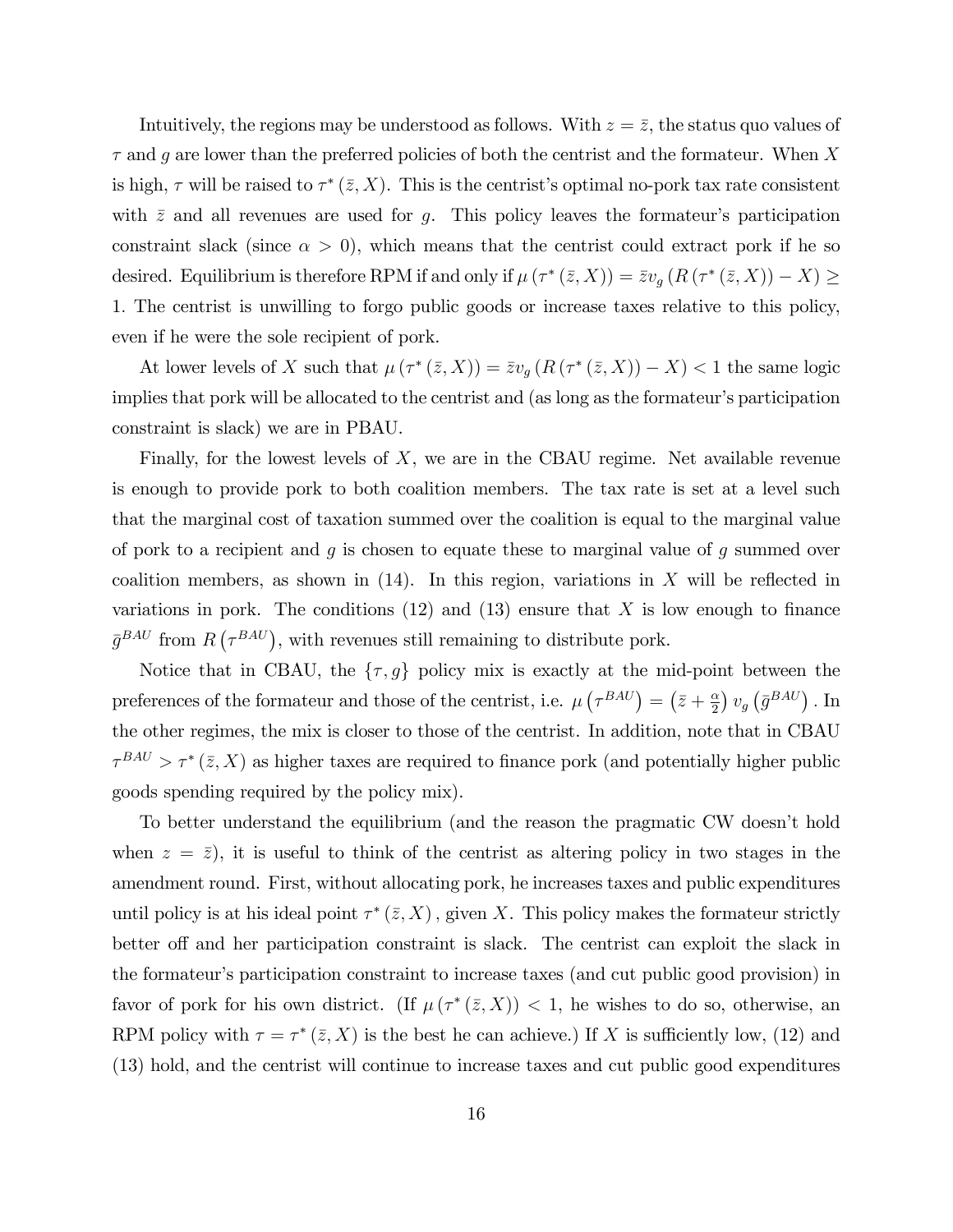to finance pork barrel spending even after the participation constraint of the formateur is binding, doing so by sharing rents with the formateur.

## 4.4 Policy when  $z=\underline{z}$

The assumptions that  $\alpha > \bar{z} - \underline{z}$  and that the status quo policy  $\tau^q$  is between  $\tau^* (\underline{z}, X)$  and  $\tau^*(\bar{z}, X)$  as in (6) imply the following ranking:

$$
\left(\underline{z}+\alpha\right)v_g\left(R\left(\tau^q\right)-X\right) > \mu\left(\tau^q\right) > \underline{z}v_g\left(R\left(\tau^q\right)-X\right). \tag{15}
$$

As before, all elements in this set of inequalities increase with  $X$ . The first order conditions of the centristís problem in the amendment round are given in Appendix A and Proposition 2 characterizes equilibrium under the open-amendment procedure.

**Proposition 2** When the value of  $z = \underline{z}$  is known to all legislators, there are three regions of the state space which are mutually exclusive and exhaustive, as follows. The regime is CBAU when

$$
\hat{u}(\tau^q) + (\underline{z} + \alpha) v(g^q) > \hat{u}(\tau^q) + (\underline{z} + \alpha) v(\underline{g}^{BAU}) \quad \text{and} \tag{16a}
$$

$$
\hat{u}(\tau^q) + (\underline{z} + \alpha) v(g^q) + X < R(\tau^{BAU}) + \hat{u}(\tau^{BAU}) + (\underline{z} + \alpha) v(\underline{g}^{BAU}) - \underline{g}^{BAU}.\tag{16b}
$$

(where  $g^{BAU}$  and  $\tau^{BAU}$  are defined by  $(2z+\alpha)v_g(g^{BAU}) = 2\mu(\tau^{BAU}) = 1$ ). If  $\tau^q$  <  $\tau^*\left(\underline{z}+\frac{\alpha}{2}\right)$  $(\frac{\alpha}{2}, X)$ , the regime is RPM if either  $\mu(\tau^q) \geq 1$  or if

$$
\frac{\left(\underline{z}+\alpha\right)v_g\left(R\left(\tau^q\right)-X\right)}{1-\underline{z}v_g\left(R\left(\tau^q\right)-X\right)} < \frac{\mu\left(\tau^q\right)}{1-\mu\left(\tau^q\right)}; \tag{17}
$$

otherwise the regime is PBAU-C (pork only to centrist). If  $\tau^q > \tau^* \left(\underline{z} + \frac{\alpha}{2}\right)$  $(\frac{\alpha}{2}, X)$ , the regime is RPM if either  $\mu(\tau^q) \geq 1$  or if

$$
\frac{\underline{z}v_g(g)}{1 - (\underline{z} + \alpha)v_g(g)} < \frac{\mu(\tau^q)}{1 - \mu(\tau^q)},\tag{18}
$$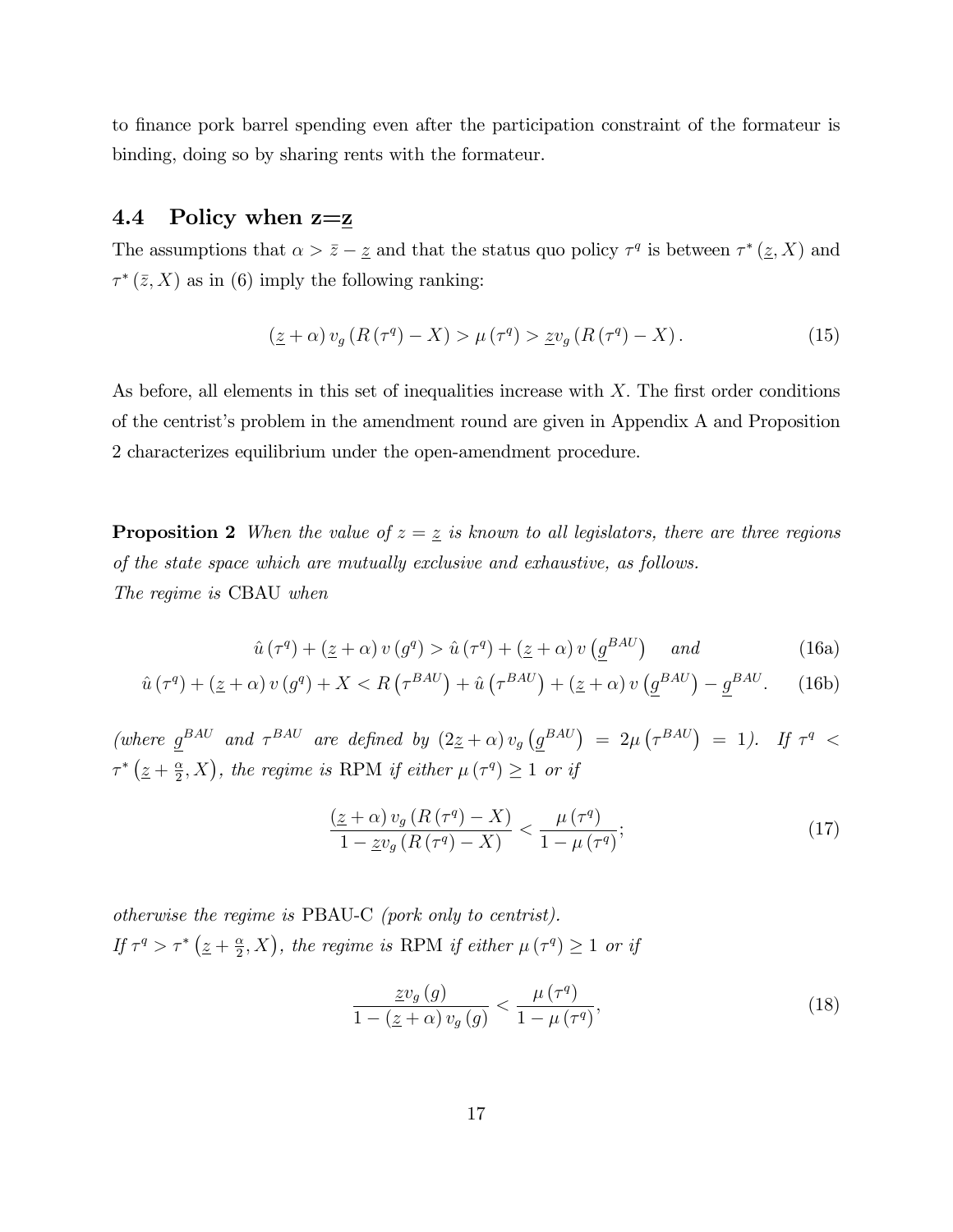otherwise the regime is PBAU-F (pork only to formateur).

#### Proof. See Appendix E.  $\blacksquare$

To summarize, the state-space can be divided into three regions, ranked by increasing values of  $X$  as follows.

1) In a CBAU regime the tax rate and public goods are given by

$$
(2\underline{z} + \alpha) v_g \left( \underline{g}^{BAU} \right) = 2\mu \left( \tau^{BAU} \right) = 1,\tag{19}
$$

pork to the formateur is determined to satisfy her participation constraint (8a) and pork to the centrist being the remainder of the budget (8b), given  $\{\tau^{BAU}, g^{BAU}, s^F\}$ . This will obtain for X sufficiently low to allow  $s^F$  and  $s^C$  to both be positive.

2) There exists an unambiguously higher value of  $X$ , below which the regime is  $PBAU$ . If  $\tau^q < \tau^* \left(\underline{z} + \frac{\alpha}{2}\right)$  $(\frac{\alpha}{2}, X)$ , the cut-off value of X is defined implicitly by

$$
\frac{(\underline{z}+\alpha) v_g (R(\tau^q) - X)}{1 - \underline{z}v_g (R(\tau^q) - X)} = \frac{\mu(\tau^q)}{1 - \mu(\tau^q)},
$$

and the centrist obtains pork in PBAU. If  $\tau^q > \tau^* \left(\frac{z}{r} + \frac{\alpha}{2}\right)$  $(\frac{\alpha}{2}, X)$ , the cut-off is defined implicitly by

$$
\frac{\underline{z}v_g(g)}{1 - (\underline{z} + \alpha)v_g(g)} = \frac{\mu(\tau^q)}{1 - \mu(\tau^q)},
$$

and the formateur obtains pork in PBAU.

3) Above this cut-off value, the regime is  $RPM$ .

Intuitively, the regions may be understood as follows. As before, when X is low, net available revenue is enough to provide pork to both coalition members and we are in CBAU. The tax rate in CBAU does not depend on z because the marginal value of pork (equal to unity) is set equal the marginal cost of taxation to the coalition as a whole, which does not depend on z. In contrast,  $\bar{g}^{BAU} > g^{BAU}$  as a higher level of public goods is required to bring the marginal value of public goods to the coalition to 1 when  $z = \overline{z}$ . The conditions in (16) ensure that X is low enough to finance  $\bar{g}^{BAU}$  from  $R(\tau^{BAU})$ , with revenues still remaining to distribute pork.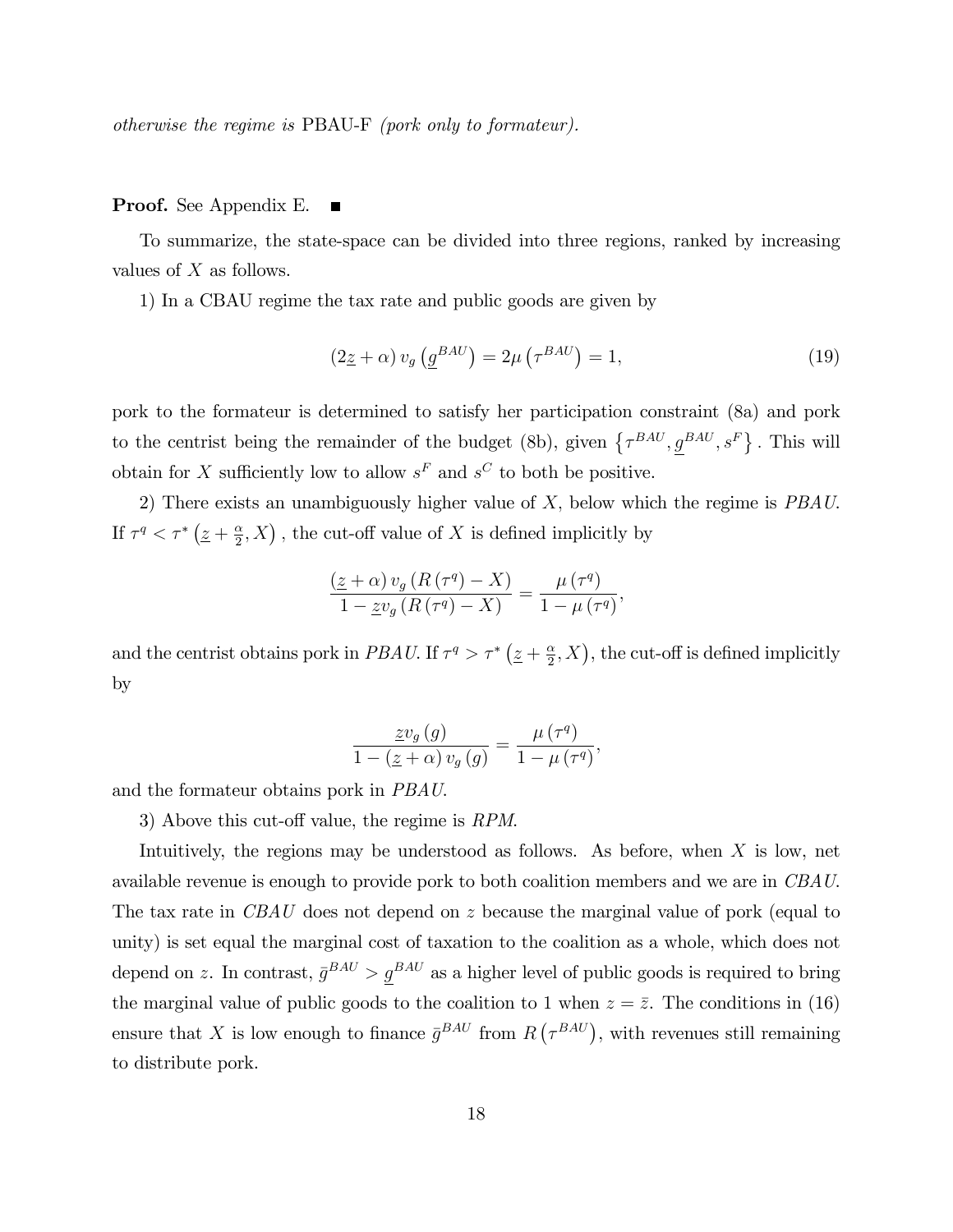Conversely, when X is sufficiently high, all leftover revenues go to public goods, with none available for pork, that is, RPM. The tax rate remains at  $\tau^q$ , with associated  $g^q$ . In contrast to the  $z = \overline{z}$  case in the previous section, compromise without pork provision is impossible: the formateur would like to increase taxes and public goods, while the centrist would like to decrease both, as noted in (15).

At high levels of X, pork is not used for to achieve a Coasean compromise for two reasons. First, the opportunity cost of pork is high, due to the high the marginal cost of taxation and the marginal value of public goods due to large existing fiscal commitments. Second, when X is high the differences between the status quo and the optimal policies  $\tau^*(\underline{z}, X)$ and  $\tau^*(\underline{z} + \alpha, X)$  declines, as does the distance between the two. This is because most tax revenues are already pre-committed to finance  $X$ .

For intermediate values of X, pork aids policy compromise, as suggested by the "pragmatic conventional wisdomî. Tax and expenditure policy may increase to favor the formateurís preferences, with the centrist compensated through pork barrel spending. Conversely, taxes and public goods may decrease to favor the centrist's preferences, with the formateur compensated through pork. Which of the two obtains depends on the location of the status quo  $\tau^q$ , relative to the legislators' ideal tax rates  $\tau^* (\underline{z}, X)$  and  $\tau^* (\underline{z} + \alpha, X)$ . If  $\tau^q < \tau^* \left(\underline{z} + \frac{\alpha}{2}\right)$  $(\frac{\alpha}{2}, X)$ , the status quo is closer to the preferences of the centrist than those of the formateur. The coalition gains more surplus by shifting policy in favor of the formateur than in favor of the centrist. If pork is available, a Pareto improvement is available with the centrist being compensated for this policy shift. If  $\tau^q > \tau^* \left( \underline{z} + \frac{\alpha}{2} \right)$  $(\frac{\alpha}{2}, X)$ , the status quo is closer to the preferences of the centrist than those of the formateur and the opposite policy shift is optimal for the centrist. These possibilities did not exist in Battaglini and Coate  $(2008)$  because all coalition members had the same preferences over g.

The conditions (17) and (18) determine whether the opportunity cost of pork is low enough for policy compromise to arise, or whether RPM is equilibrium. Specifically, the proof of the proposition shows that these conditions determine whether pork is valuable enough (relative to tax cuts and public good increases) to compensate the loser from a surplus-increasing compromise.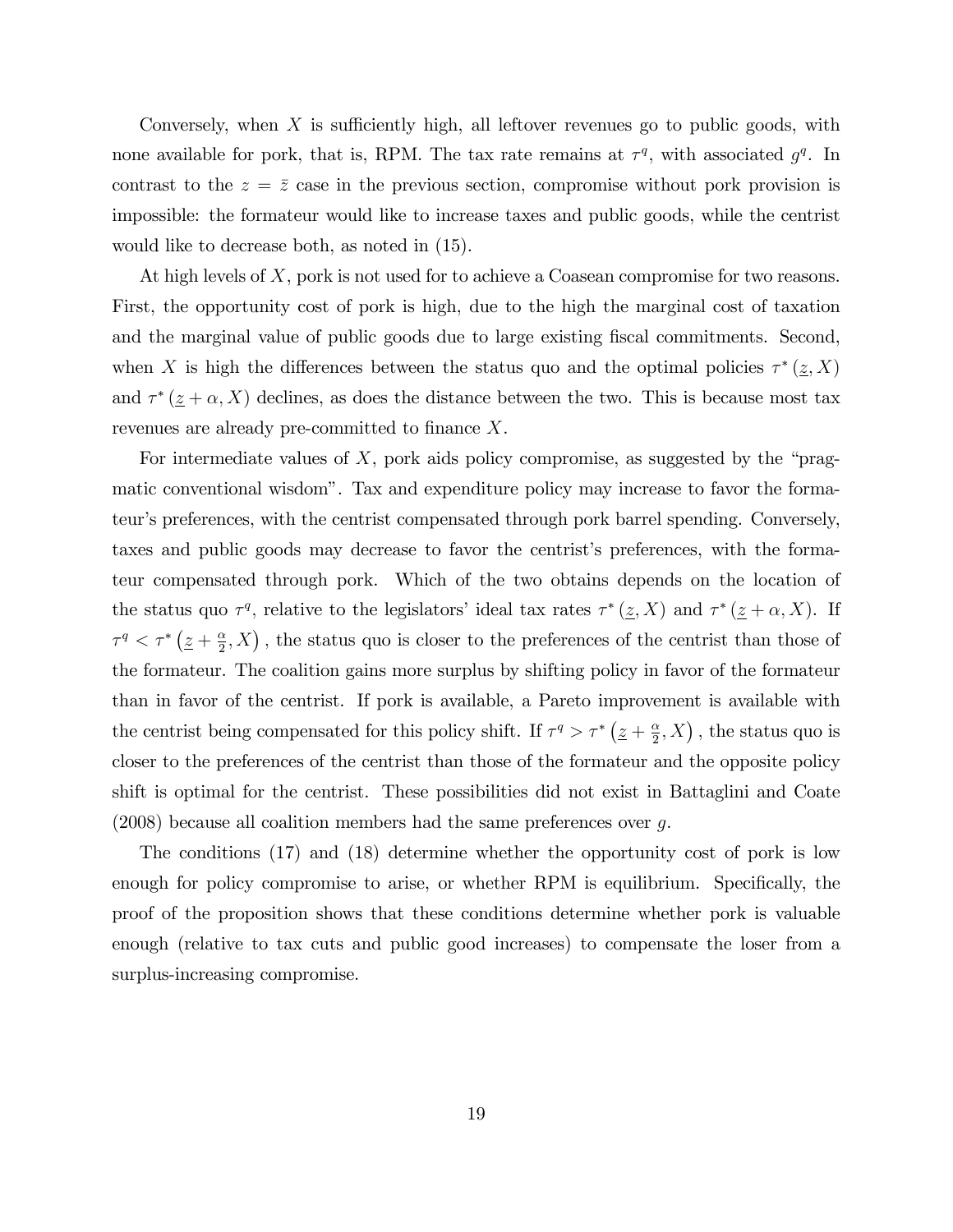# 4.5 Assessing the "pragmatic"  $CW -$  does pork increase welfare under full information?

Whether pork increases welfare under full information depends on the state of the world z and on the location of the status quo. As a preliminary, we analyze the outcome of a legislative game where pork is exogenously restricted to zero. Without pork it is straightforward to see that the equilibrium is status quo when  $z = \underline{z}$  and at  $\tau = \tau^* (\overline{z}, X)$  when  $z = \overline{z}$ . (In both cases all tax revenues net of X go to public goods.) In the first case, note that when  $z = \underline{z}$ the formateur wishes to increase public goods and taxes, while the centrist would like to shift policy in the opposite direction. Given the participation constraints of the two legislators, it is therefore impossible to come to any legislative compromise other than the status quo. When  $z = \overline{z}$ , in contrast, both legislators agree to increase taxes to  $\tau = \tau^* (\overline{z}, X)$ . As this is the centrist's most desired no-pork policy, this is precisely what he will propose in the amendment round. As the formateur prefers this policy to the status quo, this is the outcome of the amendment round. In the proposal round, the formateur must deter the centrist from proceeding to the amendment round, and thus must propose  $\tau = \tau^* (\bar{z}, X)$  if legislation is to pass.

When  $z = \overline{z}$ , setting taxes at  $\tau^* (\overline{z}, X)$  and allocating all net revenues to public goods is the socially optimal policy. Agreement on this policy does not require pork when the state is known and, as we have seen, will in fact be the equilibrium policy if pork is restricted to zero. Pork will only be used to increase the welfare of coalition members at the general expense (and perhaps even move policy away from the social optimum), consistent with the standard conventional wisdom. The pragmatic conventional wisdom gets no support, even though legislators differ in the preferences for public spending.

In contrast, when the formateurís preferences and the socially optimal policy are on opposite sides of the status quo policy, as is the case when  $z = \underline{z}$ , pork may lead to an increase in welfare depending on the position of the status quo policy, that is, the policy that would obtain if the coalition partners cannot agree on a change in policy. The socially optimal change is a decrease in  $\tau$  and g, which the (leftist) formateur would oppose. In the absence of pork, no compromise can be reached. As we noted above, if  $\tau^q < \tau^*$  ( $\underline{z} + \frac{\alpha}{2}$ )  $\frac{\alpha}{2}, X$ , legislative compromise will entail an increase in public goods and taxes, in favor of the formateur. But this is to the detriment of social welfare: While the centrist is compensated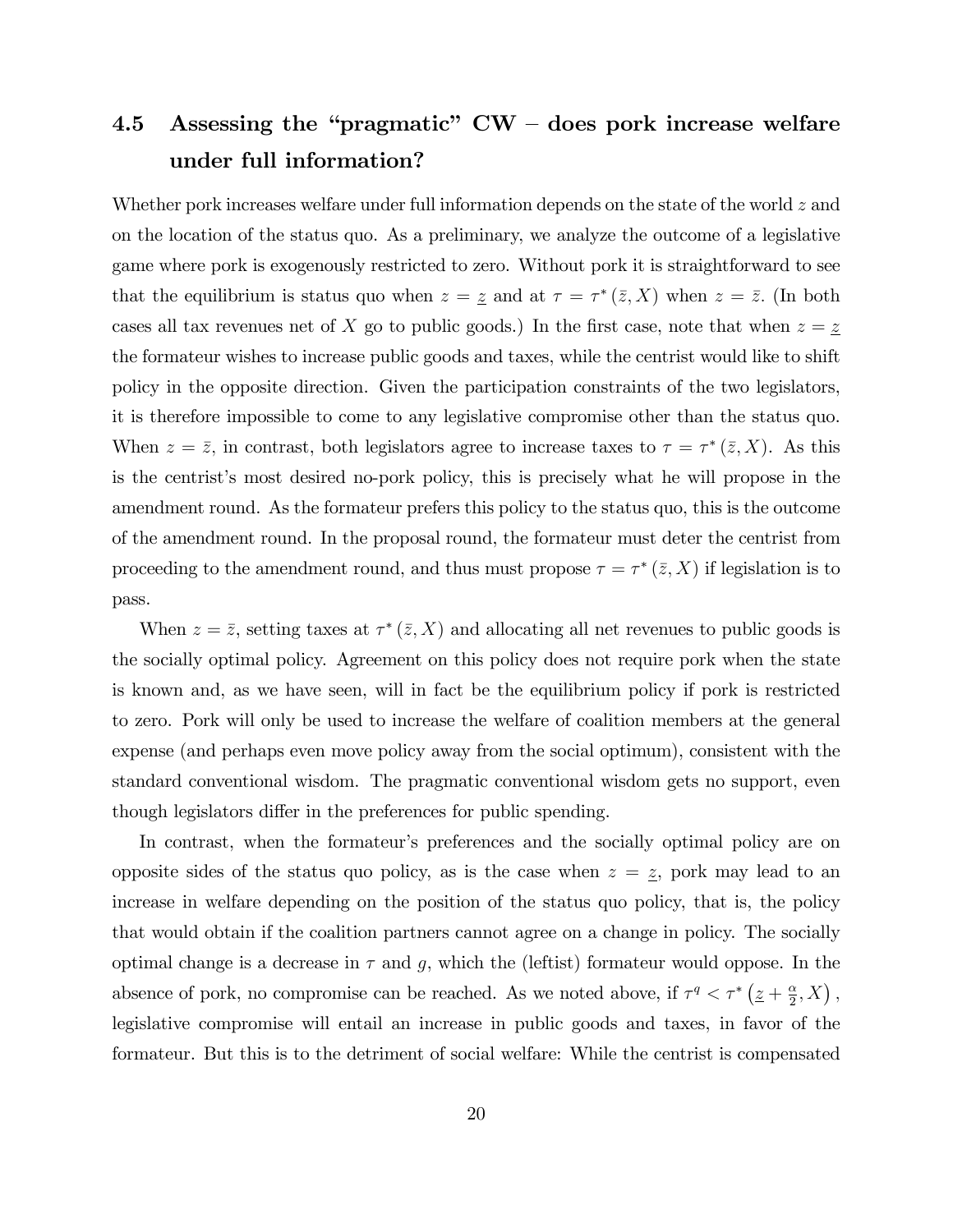for this undesirable policy shift, society as a whole is not. The impossibility of coalition building to change policy is to the benefit of social welfare–a point that the pragmatic CW ignores. Pork enables the passage of legislation, which is to the benefit of the coalition, but its costs outweigh its benefits for social welfare as a whole.

However, if the status quo policy is high enough (specifically, if  $\tau^q > \tau^* (\underline{z} + \frac{\alpha}{2})$  $\frac{\alpha}{2}, X$ ), then pork may allow a move towards a lower public expenditure that would on net (that is, inclusive of pork) raise welfare. If pork were not available, policy would remain at the (inappropriately high) status quo since compromise would not be possible. Pork allows policy to move in the socially beneficial direction by "buying off" the formateur not to block the policy. The pragmatic conventional wisdom holds, but not because it allows the formateur to bring other legislators into the coalition, but because it allows other legislators "more in tune" with social welfare to bribe the formateur not to stand in the way.

If we assume that the status quo is at the level set by a social planner in the absence of knowledge about the state, that is, consistent with the expected value  $z^e = p\overline{z} + (1-p)\overline{z}$ , according to

$$
\tau^{q} = \arg\max_{\tau} \left\{ \hat{u}(\tau) + z^{e} v \left\{ R(\tau) - X \right\} \right\}.
$$

then the pragmatic conventional wisdom would not hold under full information. Since we assumed that  $p < \frac{1}{2}$ , then  $\tau^q < \tau^*$  ( $\underline{z} + \frac{\alpha}{2}$  $(\frac{\alpha}{2}, X)$  and pork reduces social welfare, as described above. That means that, if the low state  $\underline{z}$  is more likely and policy was set accordingly, the availability of pork lowers social welfare if either state obtains and the state is known! This result is summarized in the following proposition.

Proposition 3 With perfect information, the availability of pork as a legislative instrument always lowers social welfare if  $\tau^q < \tau^*$   $(\underline{z} + \frac{\alpha}{2})$  $\frac{\alpha}{2}, X$ ).

#### Proof. See Appendix E. ■

To summarize, the pragmatic conventional wisdom about the desirability of pork to allow legislation to be passed holds only under very specific circumstances. While pork may be a valuable tool to achieve the compromise needed for a policy change, as the pragmatic CW stresses, we show that when a policy change is needed (when  $z = \bar{z}$ ), it can typically be reached by bargaining over policy directly. When policy compromise is impossible due to the absence of pork, this may be to the benefit of social welfare–a point that the pragmatic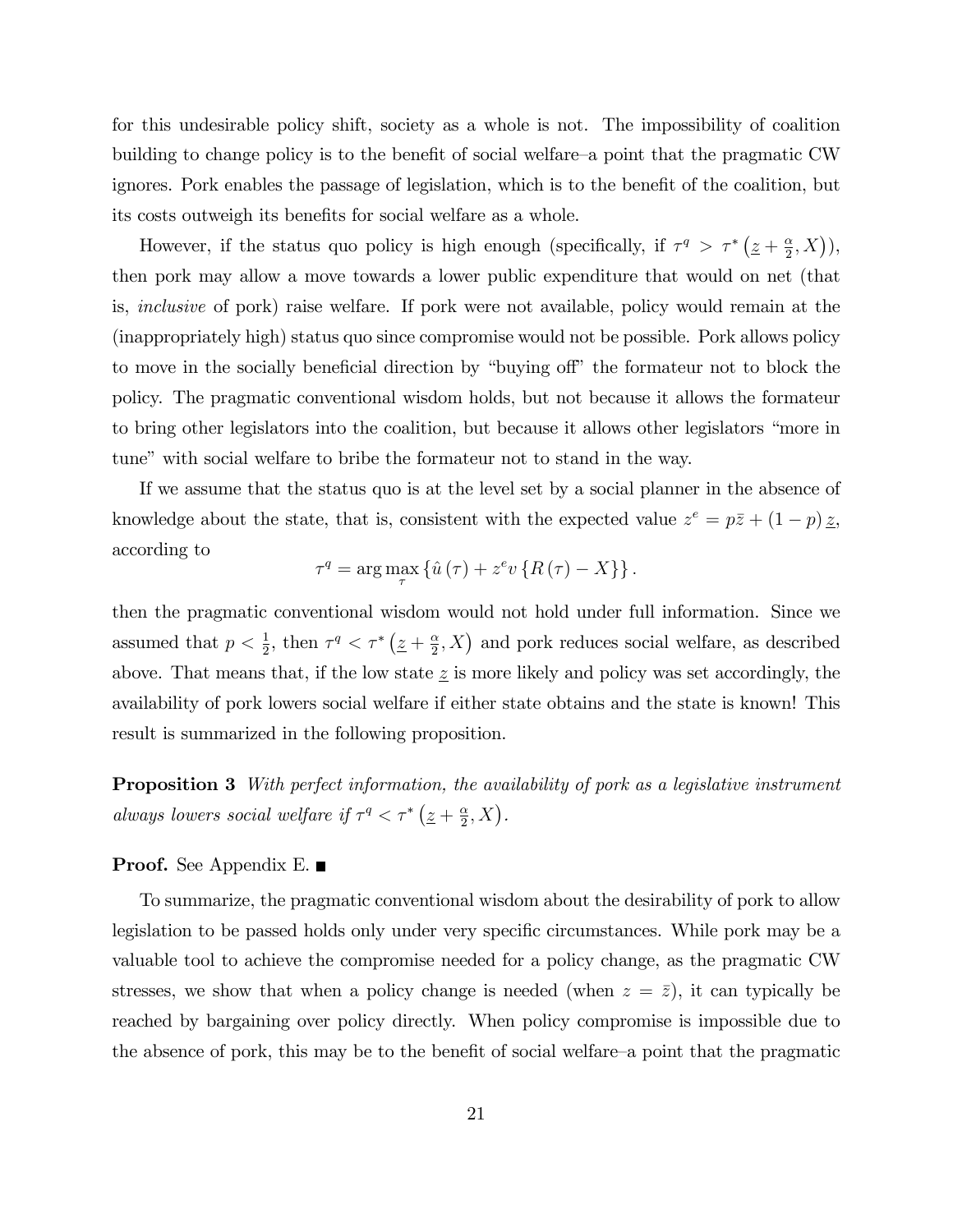CW ignores. Pork enables the passage of legislation, which is to the benefit of the coalition, but its costs outweigh its benefits for social welfare as a whole. If status quo is correct in an expected value sense and there is agreement about the state, it will not hold.

With this in mind we now turn to the case of asymmetric information and show that even if the status quo policy is at the ex ante optimal level, pork will in general be welfareimproving.

# 5 Asymmetric Information

Having studied the standard and the pragmatic conventional wisdom under full information and showing that pork typically harms welfare even if it allows legislation to pass–we now analyze use of pork when there is asymmetric information about the state  $z$ . Our key results will be that pork may serve an important role in transmitting information about the state  $z$  and, hence, the need for policy change. The allocation of pork serves a different purpose under incomplete information, and may therefore be welfare improving more generally.

Key to the information value of pork is the notion that some legislators have superior knowledge of current economic conditions, or of the optimal legislation required for the current state of the world. We therefore begin with some examples of asymmetrically informed legislators. We note that observing pork in major legislative packages, such as TARP or health care as mentioned above, does not necessarily tell us whether it is being used to inform or to bribe legislators to get their support. Discriminating the actual functions of pork in specific cases is an interesting, albeit difficult task. It is particularly challenging given that our theory implies that in equilibrium pork barrel spending will have both informational and bribing roles.

### 5.1 Empirical motivation

#### 5.1.1 Committee chairs

A leading example of legislative leaders being better informed is the case of standing committee chairs, for example in the U.S. House and Senate. Committee chairs (and to a lesser degree members) exhibit a higher level of expertise on topics covered by their committee due to self-selection into the committee, and through experience serving on the committee. The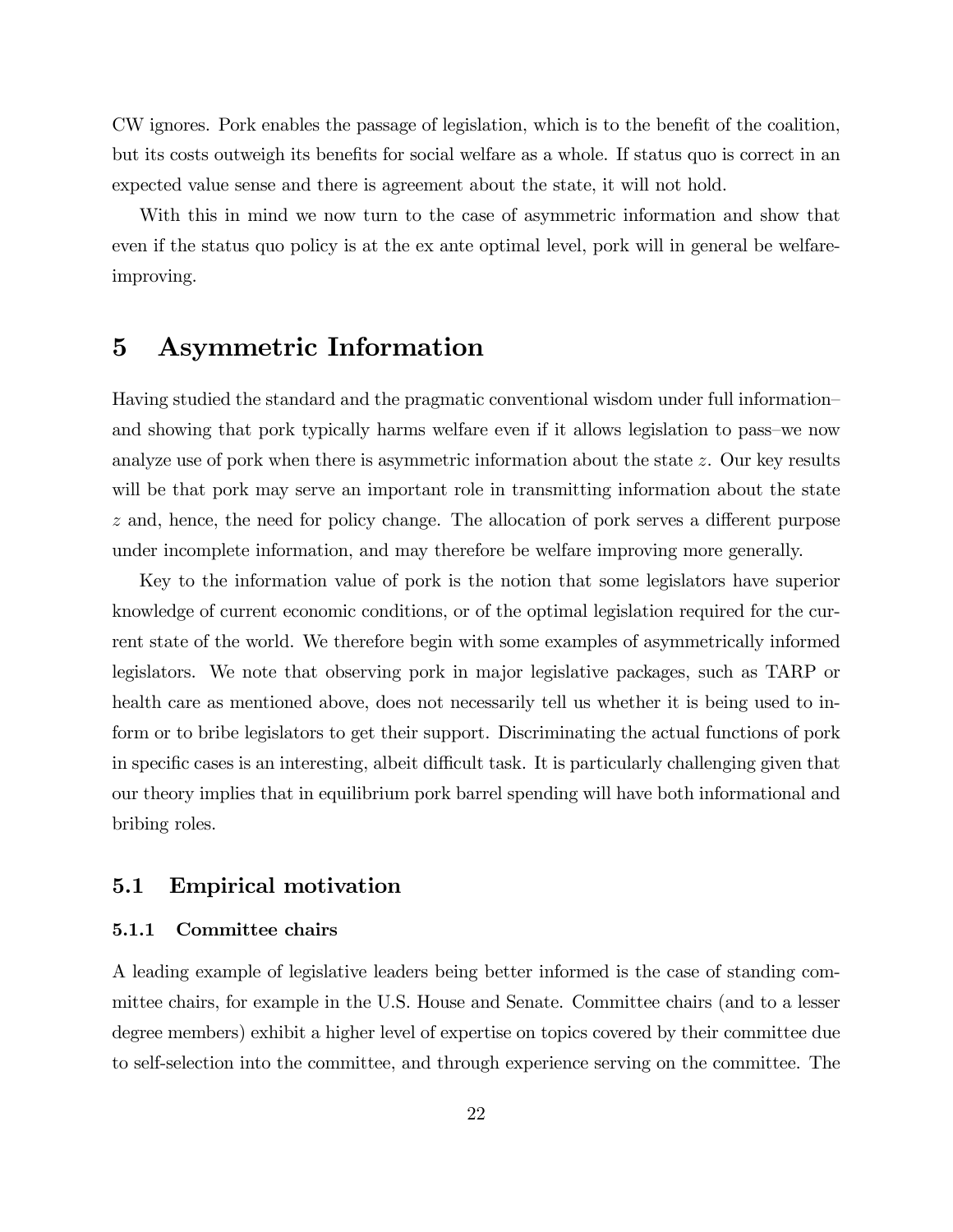drafter of legislation probably gains additional information about the state of the economy relevant to the proposed bill in the process of drafting legislation. Moreover, committee chairs and formulaters of legislation are better informed about topics for which they propose legislation due to the increased intensity of lobbying by special interest groups (who themselves are well informed about the topics on which they lobby) towards these legislators.<sup>14</sup> The permanent committee system in the U.S. Senate means that "the committees assumed the prerogative of determining which substantive provisions the Senate should consider, and they became policy-making bodies instead of merely technical aids to the chamber. Whereas the Senate formerly set the agenda, the committees came to be, in effect the Senate's "agendamaker.<sup> $15$ </sup> The same is true, perhaps even more so, in the U.S. House of Representatives, since House committee members specialize more than those in the Senate. As Asher (1974) puts it, "congressmen accomplish their business largely by relying on the judgment of others." See also Shepsle (1988) in this regard. In short, the organization and effective operation of Congress via the committee system means that those in positions of agenda-setting power on an issue are better informed and relied upon on that issue.

#### $5.1.2$  "Crises"

Although conventional wisdom is that all lawmakers may have similar information in times of extreme crisis when there is a "need for action", we do not agree. Though there may be a common perception that there is a crisis which calls for a policy response, there will likely be disagreement among lawmakers about the causes, development, and magnitude of the crisis. Hence, in addition to any differences in preferred response due to ideological differences, lawmakers will likely disagree about the nature of the crisis and hence about the policy response. This was certainly the case for the 2008 Önancial crisis in the U.S. and the Bailout bill in September and October, over which debates continue. This was true in other countries as well. In Spain in 2008, for example, there were heated debates between the incumbent PSOE party, led by Zapatero, and the opposition party PP, led by Rajoy, about the severity of the economic downturn.<sup>16</sup>

<sup>14</sup>See, for example, Ansolabehere, Snyder, and Tripathi (2002).

 $15$ http://www.senate.gov/artandhistory/history/common/briefing/Committees.htm

<sup>&</sup>lt;sup>16</sup>We are indebted to Monica Martinez-Bravo for bringinging this to our attention. See for example, http://www.libertaddigital.com/economia/zapatero-se-burla-del-congreso-con-un-discurso-triunfalistaen-plena-crisis-1276334002/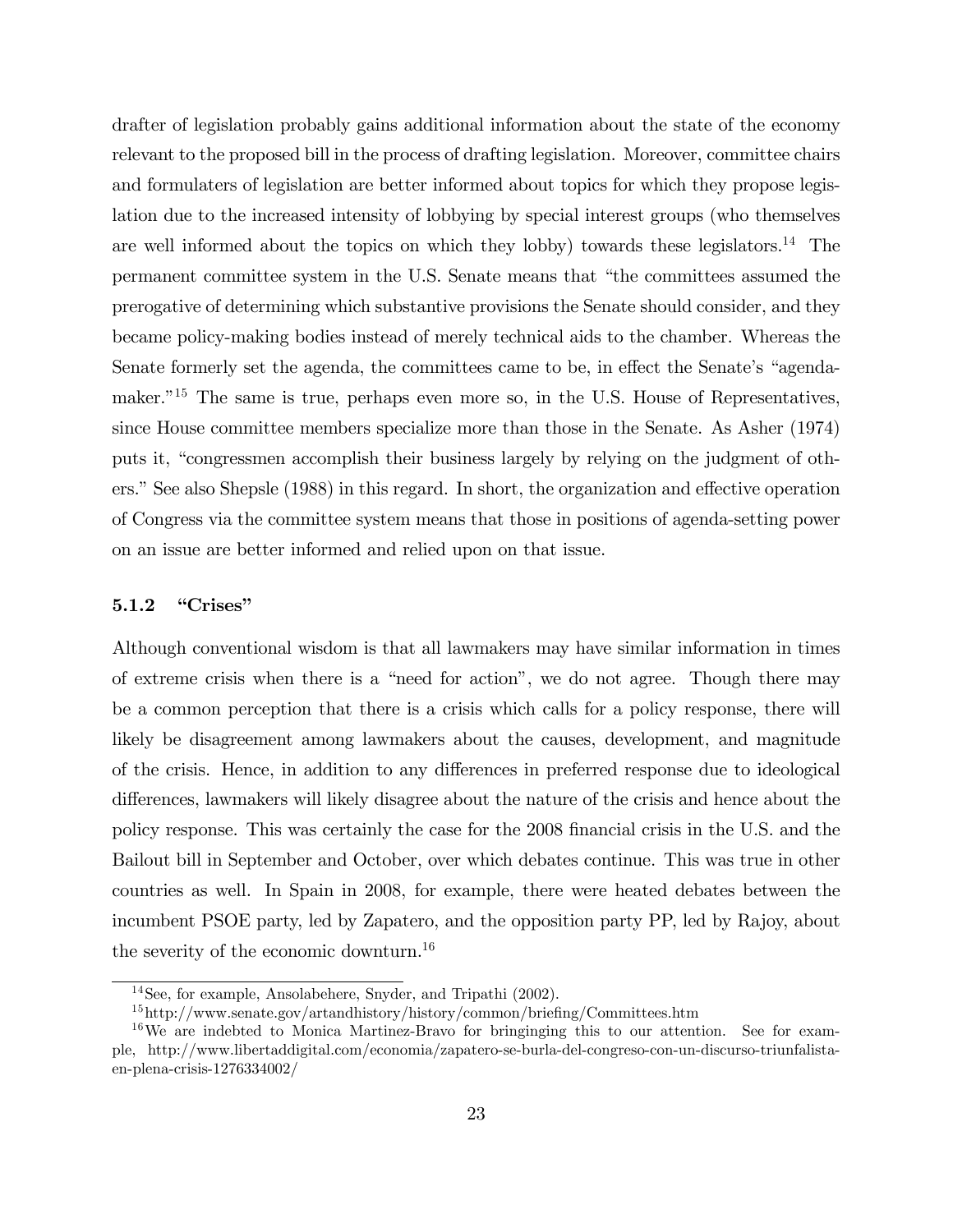Another example concerns New York State. Though the state faced large budget shortfalls in the current economic downturn, "a lot of [state] legislators don't feel the sense of emergency," or, as one legislator put it, "it's not clear that the sky is in fact falling".<sup>17</sup> In contrast, Governor Patterson viewed the Öscal shortfall with such alarm that he proposed cuts in his own "pet projects", it would appear to emphasize the severity of the budget situation.<sup>18</sup> This obviously points to heterogeneous beliefs about the magnitude of the State's budget crisis among state legislators, where the administration proposing budget cuts faces disagreement the how serious the problem really is. In this paper we explore the possibility that cuts in pet projects could be more than mere budgetary necessity, but also an attempt to signal information about the severity of the State's fiscal standing.

## 5.2 Asymmetric information

Under asymmetric information, our equilibrium concept is Perfect Bayesian Equilibrium (PBE). In the open-amendment procedure we consider, the PBE is defined as follows.

**Definition 1** A perfect Bayesian equilibrium (PBE) is defined as a proposal  $\{g^P, \tau^P, s^{F,P}, s^{C,P}\}$ and an accepted counterproposal (amendment)  $\{g^A, \tau^A, s^{F,A}, s^{C,A}\}\$  that satisfy the following conditions.

1. Given the centrist's beliefs on the state z, which we denote  $\tilde{z}$ , the formateur (in each state  $z = \overline{z}$  and  $z = \underline{z}$ ) offers a proposal that satisfies the following:

$$
\max_{g^P, \tau^P, s^F, P, s^C, P} \hat{u}(\tau^P) + (z + \alpha) v(g^P) + s^{F, P}
$$
\n(20)

subject to the constraints (8b), (8c), (8d) and

$$
\hat{u}(\tau^P) + \tilde{z}v(g^P) + s^{C,P} \ge U_{amend}^C.
$$

In other words, the proposal maximizes the formateur's utility subject to the budget constraint, the participation of the coalition member, and the non-negativity constraints. 2. Beliefs  $\tilde{z}$  are consistent with the strategies of the formateur when  $z = \bar{z}$  and  $z = \underline{z}$ .

 $17$ http://www.thisamericanlife.org/radio-archives/episode/410/social-contract, minute 28.

<sup>&</sup>lt;sup>18</sup>See for example http://www.syracuse.com/news/index.ssf/2010/07/ny\_gov\_david\_paterson\_vetoes\_p.html, http://www.syracuse.com/news/index.ssf/2010/12/report\_gov\_paterson\_doled\_167.html.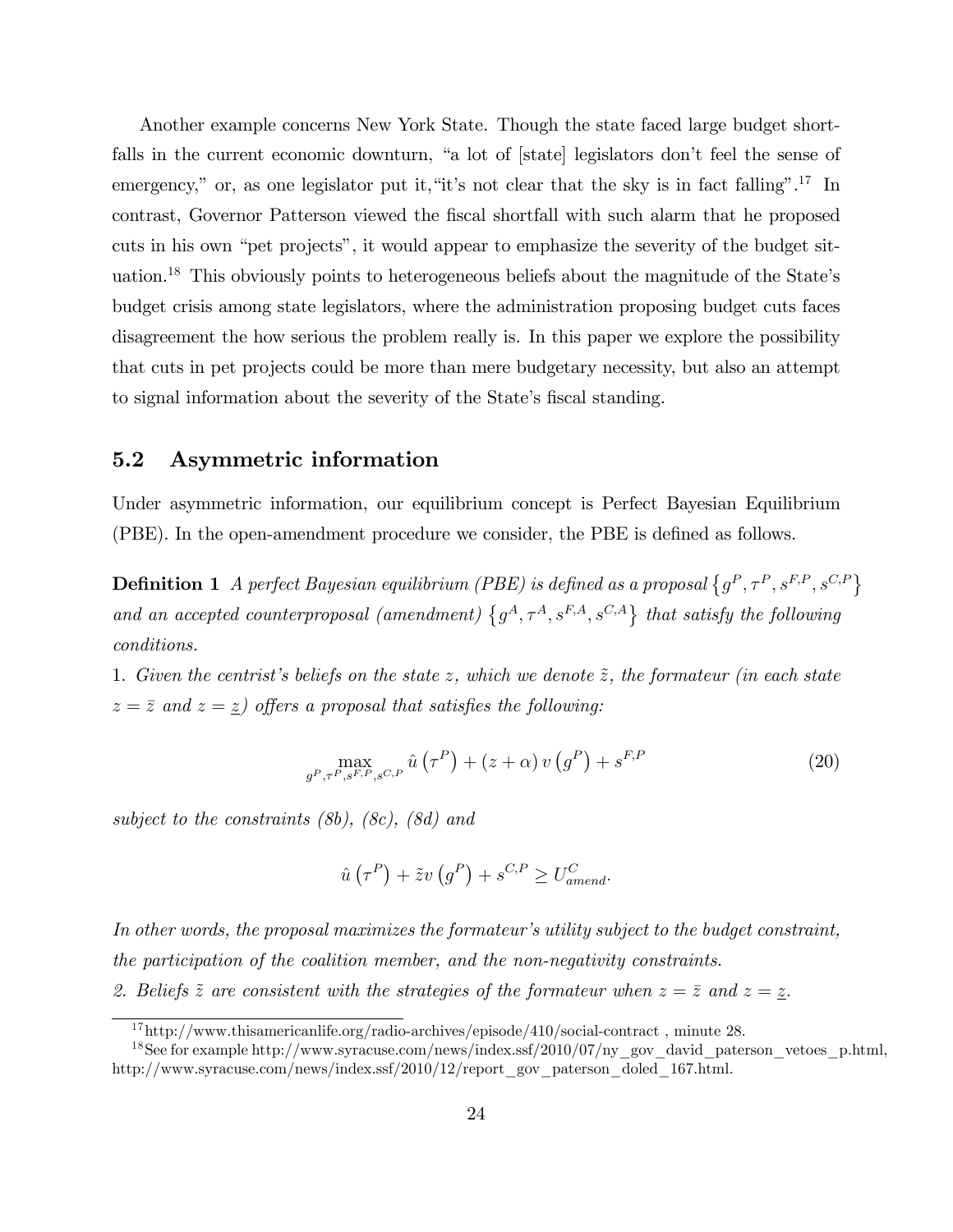3.  $\{g^A, \tau^A, s^{F,A}, s^{C,A}\}\$ constitutes a subgame equilibrium in the amendment round and  $U_{amend}^C$ is the resultant utility to the centrist in the equilibrium of this subgame.

There are two types of candidate subgame equilibria to the amendment subgame. We assume that the centrist enters the amendment subgame without updating his prior beliefs on the state  $\tilde{z} = z^e$ -an assumption that will be confirmed in equilibrium. In a *Pooling* subgame equilibrium, the centrist makes a single counterproposal  $\{g^A, \tau^A, s^{F,A}, s^{C,A}\}\$  that would be accepted by the formateur, regardless of the state  $z \in \{z, \bar{z}\}\.$ 

A pooling subgame equilibrium solves

$$
U_{amend}^C \equiv \max_{\tau^A, g^A, s^F, A, s^C, A} \hat{u}(\tau^A) + z^e v(g^A) + s^{C, A},
$$

subject to two participation constraints for the formateur, i.e. (8a) holding for both  $z = \underline{z}$ and  $z = \overline{z}$ , the budget constraint (8b) and the non-negativity constraints (8c), (8d).

In a *Separating* subgame equilibrium, the centrist screens for the formateur's "type" (the state of the world), by making two counterproposals. The counterproposals are such that the formateur accepts one if  $z = \overline{z}$  and the other if  $z = \underline{z}$ , so that screening reveals the state.

The incentive compatibility (IC) constraints, ensuring that the formateur accepts the counterproposal designated for the current state of the world, can be summarized as

$$
\hat{u}(\bar{\tau}^A) + (\bar{z} + \alpha) v(\bar{g}^A) + \bar{s}^{F,A} \geq \hat{u}(\underline{\tau}^A) + (\bar{z} + \alpha) v(\underline{g}^A) + \underline{s}^{F,A}
$$
(21a)

$$
\hat{u}\left(\underline{\tau}^A\right) + \left(\underline{z} + \alpha\right)v\left(\underline{g}^A\right) + \underline{s}^{F,A} \geq \hat{u}\left(\bar{\tau}^A\right) + \left(\underline{z} + \alpha\right)v\left(\bar{g}^A\right) + \bar{s}^{F,A},\tag{21b}
$$

where  $\bar{x}^A$  is an element of the counterproposal to be accepted when  $z = \bar{z}$ , and  $\underline{x}^A$  and element of the counterproposal to be accepted when  $z = \underline{z}$ . These incentive-compatibility (IC) constraints ensure that the formateur chooses the appropriate counterproposal for the actual state z; over the alternative counterproposal.

The two proposals jointly solve (7), maximized now with respect to policies for both states  $z = \underline{z}$  and  $z = \overline{z}$ , subject to two participation constraints (8a) holding for both  $z = \underline{z}$ and  $z = \bar{z}$ , the non-negativity constraints (8c), (8d) and the IC constraints (21).

The proposal round has two candidate equilibria as well. In a pooling equilibrium, the formateur proposes the same legislation  $\forall z \in \{\underline{z}, \overline{z}\}\.$  The centrist's beliefs are  $\tilde{z} = z^e$  when observing this legislation and his participation constraint (10) must be satisfied with  $z = z<sup>e</sup>$ .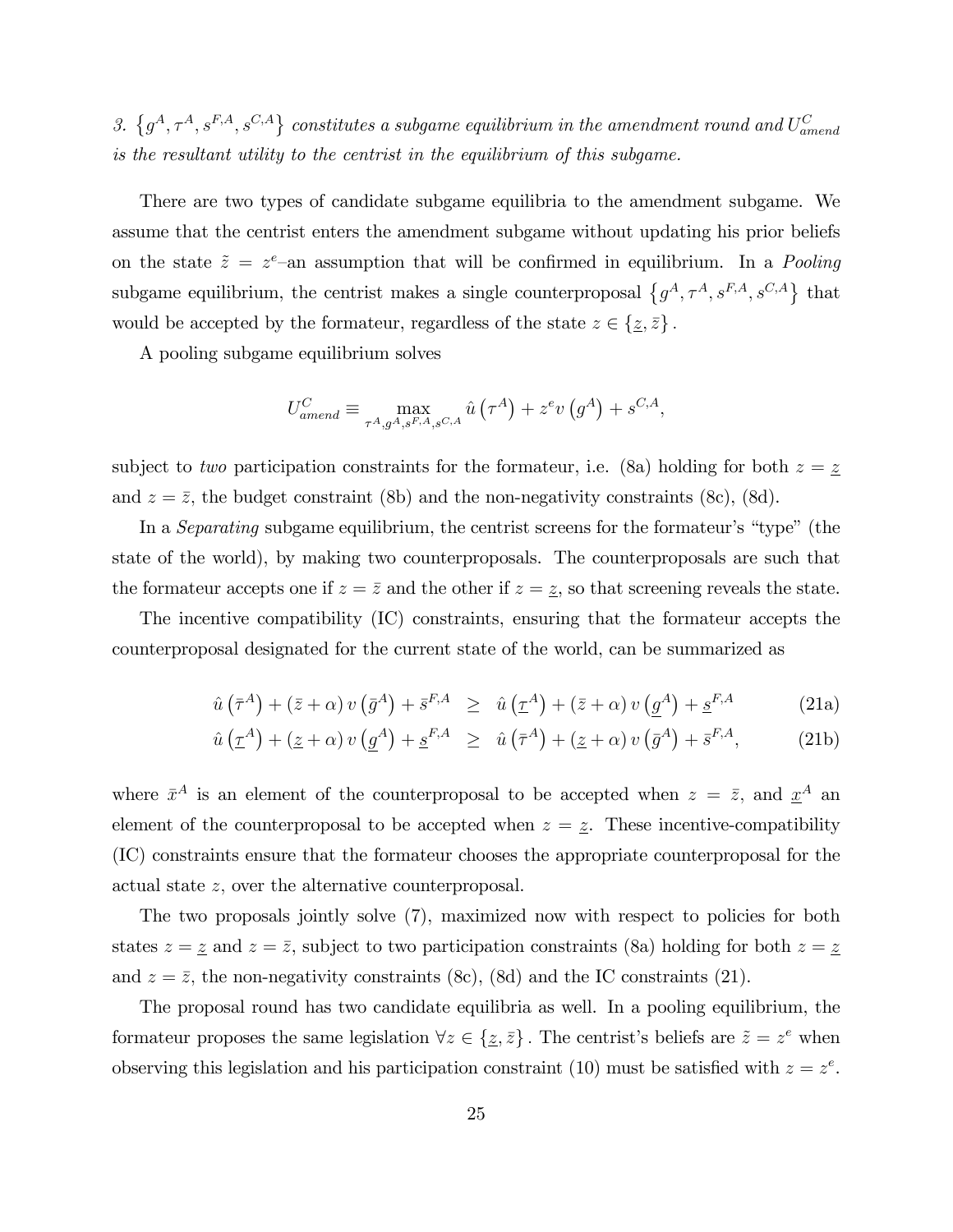(The budget constraint and non-negativity constraints on pork must also be satisfied.)

In a *Separating* equilibrium the formateur proposes different legislation in the two states of the world. These legislative proposals each satisfy (9) and (10) with the appropriate value of z. In addition, information revelation requires that (21a) hold when  $z = \underline{z}$  and (21b) when  $z = \overline{z}$ . (Again, the budget constraint and non-negativity constraints on pork must also be satisfied.) In one state, the full information policy analyzed above is proposed and in the other the formateur choice of policy is distorted by the need to signal the state. Coalition members' beliefs are  $\tilde{z} = z$  when the optimal proposals of the  $z = \bar{z}$  and the  $z = \underline{z}$  formateurs are observed.

#### 5.3 Restricting pork

As the case when pork is restricted to zero is a benchmark for welfare evaluation, we begin by analyzing this case and then turn to a characterization of equilibrium with pork. The unavailability of pork means that the maximization problem is as described in section 5.2, with the additional constraint that  $s^C = s^F = 0$ . Legislative bargaining is over g and  $\tau$ , alone, which subject the budget constraint (8b), is equivalent to a choice of a single policy instrument  $\tau$ .

From here on, we restrict our previous assumption on the status quo policy to the case where it is at the level that would be chosen by a social planner in the absence of information about the state, that is,

$$
\tau^q = \tau^* \left( z^e, X \right). \tag{22}
$$

This restriction serves two purposes. First, the optimality of  $\tau^q$  when no legislator knows the state means that our results on the social value of pork are not driven by extreme assumptions about the default policy. Second, we showed above that under full information, the pragmatic conventional wisdom would not hold when  $\tau^q < \tau^* (z + \frac{\alpha}{2})$  $(\frac{\alpha}{2}, X)$ . Showing it holds under asymmetric information highlights the role of information asymmetries in making the argument for the possible welfare benefits of pork.

When pork is restricted to be zero, the only equilibrium is pooling at the status quo policy  $\tau^q = \tau^*(z^e; X)$ . Given the centrist's beliefs  $\tilde{z} = z^e$ , the status quo policy  $\tau^q$  is already his optimal policy, so that any change in policy for the same beliefs would violate his participation constraint. This policy is acceptable to the formateur, regardless of  $z$ . Hence,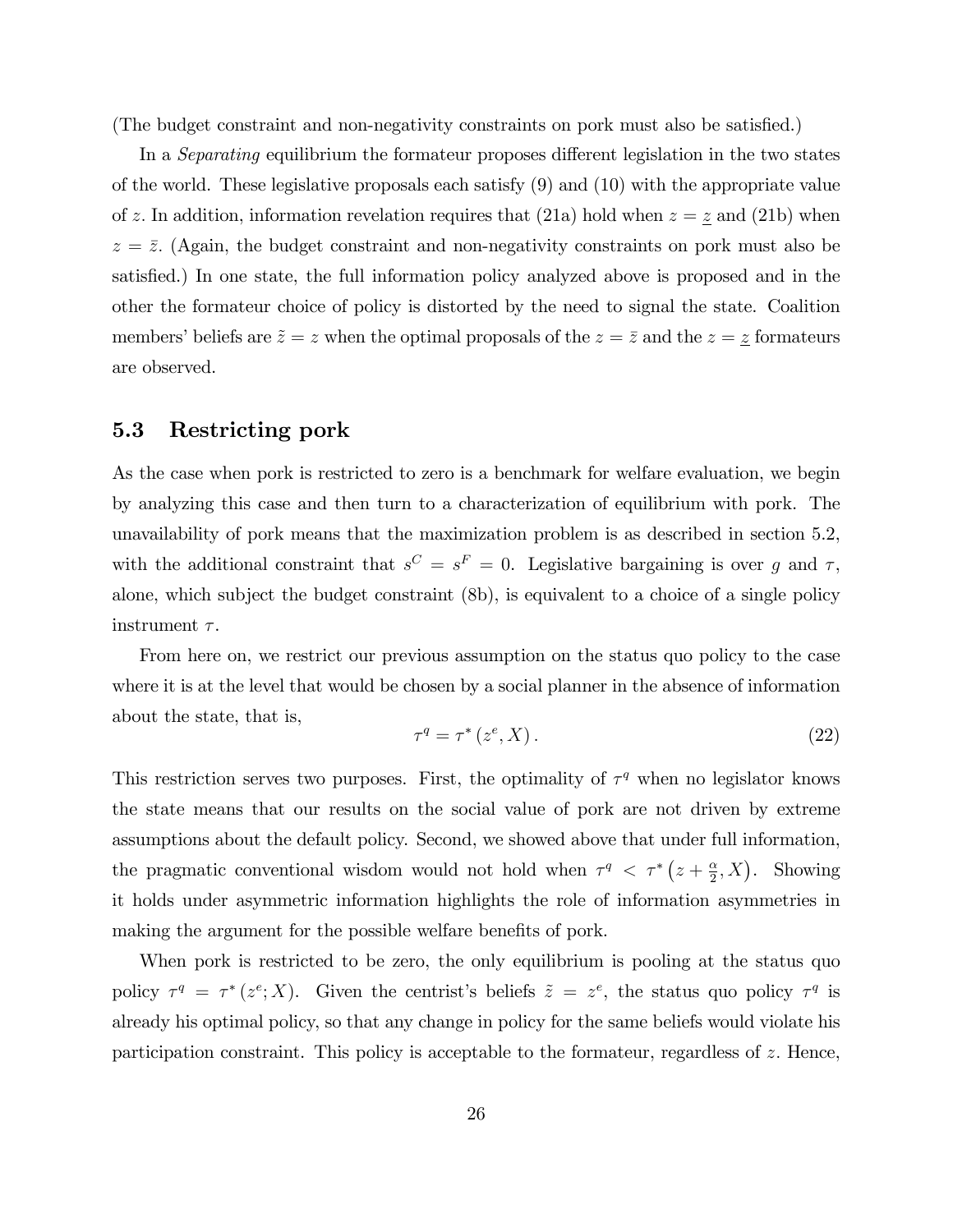Figure 1: No information transmission without pork.



this is the only pooling equilibrium.

Screening (or signaling in the proposal round) is impossible because without pork the separating IC constraints and the centrist's participation constraint cannot be simultaneously satisfied. Separation cannot be achieved by decreasing taxes and public goods, as any such change would violate the formateurís participation constraint. Separation requires screening for the state  $z = \overline{z}$  by increasing  $\tau$  and g more than would be acceptable to the formateur if  $z = \underline{z}$ . That is, the tax rate must be no less than  $\tau^* (\underline{z} + \alpha, X)$ . However, the centrist strictly prefers  $\tau^*(z^e; X)$  to  $\tau^*(\underline{z} + \alpha, X)$  (or any higher tax rate) even if  $\tilde{z} = \overline{z}$ . Hence, no proposal satisfies both the separation and the centrist's participation constraint and no separating PBE exists. We are left with pooling at  $\tau = \tau^q$ .

The intuition of this claim is illustrated in Figure 1. Various preferred tax rates (in the absence of pork) are ranked along the number line in the figure: (1) the preferred tax rate of the centrist when the state is known to be  $z = \underline{z}$ ; (2) the preferred tax rate of the centrist based on his prior  $z = z^e$ , corresponding with the status quo; (3) the preferred tax rate of the centrist when  $z = \overline{z}$  is known; (4) the preferred tax rate of the formateur when  $z = \overline{z}$ ; and (5) the preferred tax rate of the formateur when  $z = \bar{z}$ . Information transmission requires an increase in taxes (and public spending) to a point far enough to the right in the diagram that the formateur would not accept if  $z = \underline{z}$ , but would nevertheless accept when  $z = \overline{z}$ . This is indicated with the arrow above the axis. However, as  $\alpha > \bar{z} - \underline{z}$ , this point is farther from the centrist's preferred tax rate than is the status quo, even when  $z = \overline{z}$ .

We summarize these results as

Proposition 4 If pork is exogenously restricted to zero, the unique PBE equilibrium is pooling at the status quo.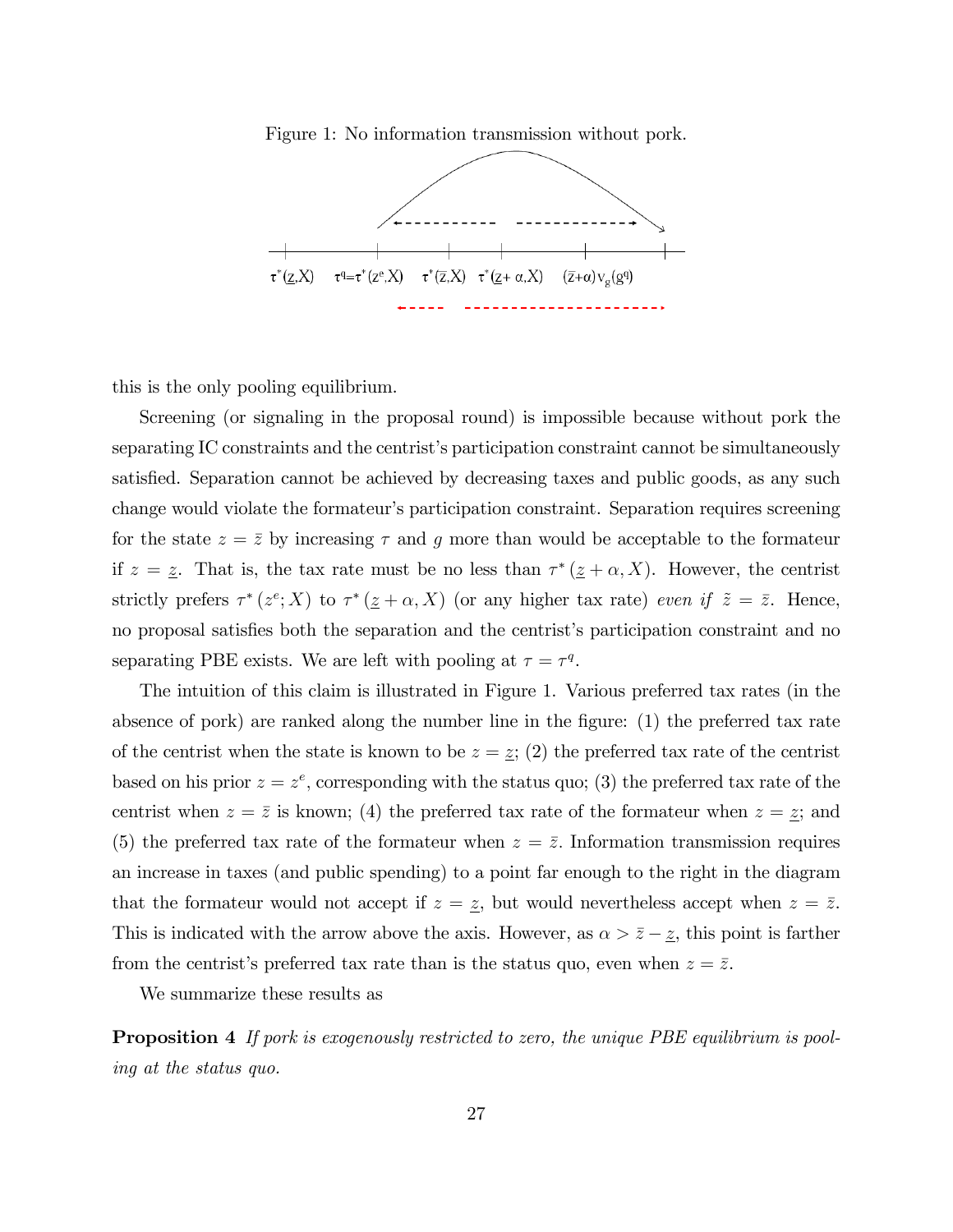**Proof.** Discussion in the text above.  $\blacksquare$ 

As no separating PBE exists, the unique PBE is the pooling equilibrium where the formateur proposes the status quo regardless of the state of nature z. Information transmission in the legislature is never possible in the absence of pork. The joint task of signaling and coalition building are at odds with each other when pork is unavailable. In contrast, with pork, information transmission is almost always possible, as we show in the following section.

# 6 Pork As A Signal

We now show that under asymmetric information about the state, pork can and will be used to signal z, that is, a separating equilibrium is possible when pork is available. Appendix B gives a full characterization of this separating equilibrium. Not only is signalling possible, but for all but the highest values of  $X$ , separation is the only equilibrium and no pooling equilibrium exists. Even when policy is RPM when  $z = \underline{z}$ , pork may be provided when  $z = \overline{z}$ because it is pork that allows policy to respond to the high value of public goods. Hence, pork is not antithetical to "responsible policy-making", but integral to it. We summarize this main result as

#### Proposition 5 For any X such that

$$
\mu\left(\tau^{q}\right) < \frac{\underline{z} + \alpha - z^{e}}{\underline{z} + \alpha - \bar{z}},\tag{23}
$$

a separating Perfect Bayesian Equilibrium exists in the asymmetric information game. There is a unique separating equilibrium and it always contains a positive amount of pork provided to at least one legislative district when  $z = \overline{z}$ .

#### Proof. See Appendix E. ■

Propositions 4 and 5 are the main positive results of our analysis.<sup>19</sup> The combination of an informed but ideological formateur  $(\alpha > 0)$  and a true need for increased public expenditures  $(z = \overline{z})$  creates a signal extraction problem. When pork is unavailable, this problem is insurmountable and the formateur cannot credibly convey her superior information to

<sup>19</sup>These results hold under a closed-amendment procedure as well.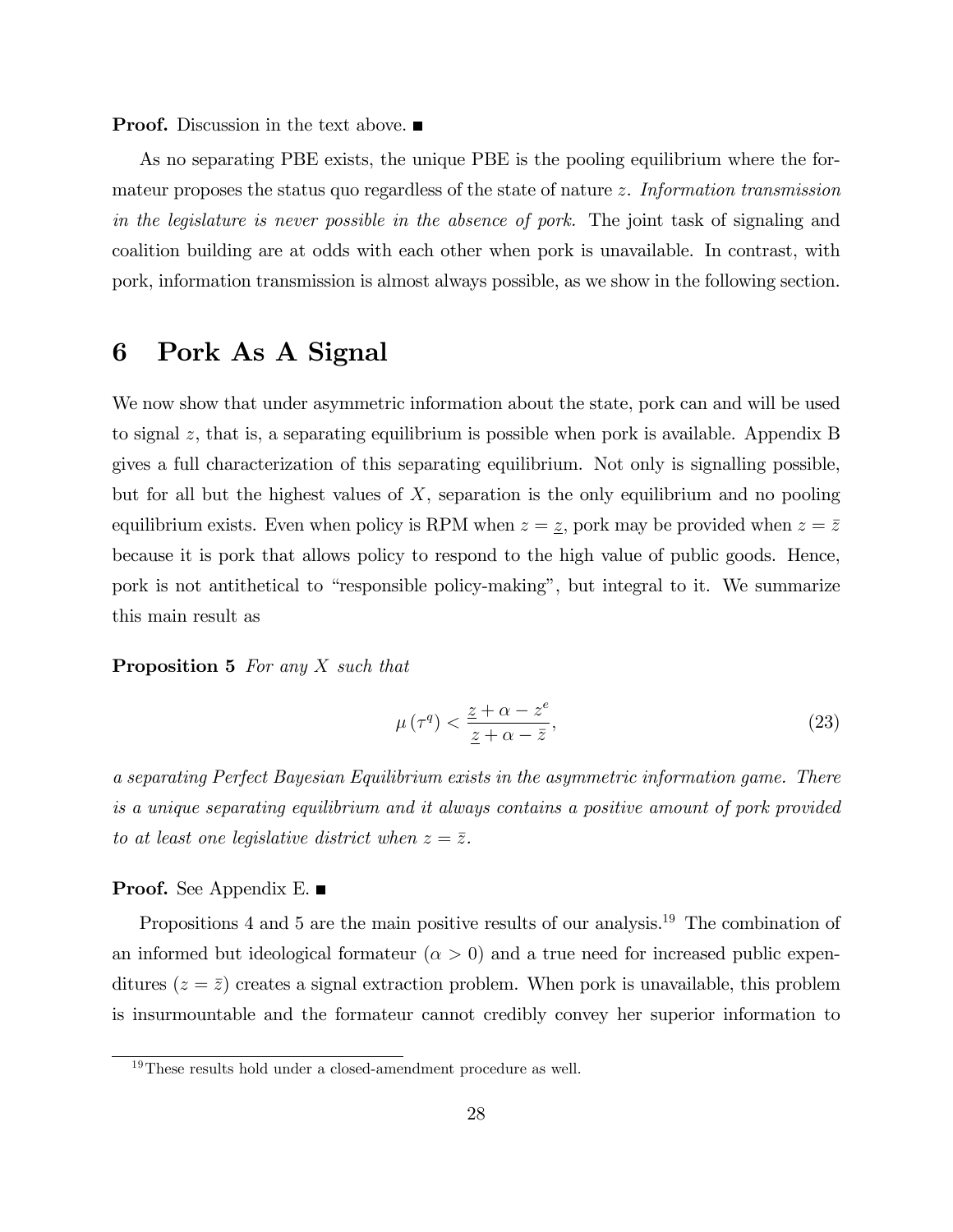coalition partners nor can the centrist screen for the state. However, the availability of pork can solve this information transmission problem: information transmission is always possible with pork for all by the highest levels of  $X$ . This is in stark contrast to the predictions of the full information model.

We can now characterize asymmetric information equilibria, which are formally derived in Appendix B. For very low levels of fiscal obligations  $X$  we are in complete BAU equilibrium, where both legislative districts receive pork. When  $g^q > \bar{g}^{FI}$ , where  $\bar{g}^{FI}$  is the level of public spending under full information when  $z = \overline{z}$ , the formateur when  $z = \underline{z}$  prefers the full information CBAU policy of  $z = \overline{z}$ . Screening for the state  $z = \overline{z}$  requires increases in public spending (at the expense of pork to the formateur) to deter the formateur from accepting this policy when  $z = \underline{z}$ .

At slightly higher levels of X, specifically when  $\bar{g}^{FI} \geq g^q \geq \underline{g}^{FI}$ , where  $\underline{g}^{FI}$  is the equilibrium level of public spending under complete information when  $z=\underline{z}$ , the full-information equilibrium proposals are accepted without the need for costly screening/signalling.

At levels of X, specifically when  $g^q \leq \underline{g}^{FI}$ , the formateur when  $z = \overline{z}$  is tempted by the  $z = \underline{z}$  full-information policy. (At these levels of X we may be in CBAU or in PBAU.) Accordingly, costly screening is required when  $z = \underline{z}$ . This involves cutting public good expenditure in favor of pork to the centrist, up to a point where the formateur is no longer tempted by this proposal.

Finally, at the highest levels of fiscal obligations X, it is once again the  $z = z$  formateur that is tempted by the  $z = \underline{z}$  proposal. For example, if the full information equilibrium is RPM in both states the agenda setter the agenda setter prefers the full-information proposal for  $z = \bar{z}$  of  $\tau = \tau^* (\bar{z}, X)$  and  $g = R(\tau^* (\bar{z}, X)) - X$  to the status quo, regardless of the value of z. The policy under asymmetric information is RPM when  $z = \underline{z}$ , but the  $z = \overline{z}$  policy is distorted by costly screening—involving pork barrel spending—to prevent the formateur from accepting this policy when  $z = \underline{z}$ . This case is outlined in detail in the following section.

#### 6.1 Separating equilibrium – the basic argument

We prove the existence of a separating equilibrium by constructing such an equilibrium, where the essence of the construction is useful in understanding the result. The key point is that the formateur values spending less when  $z = \overline{z}$  than when  $z = \overline{z}$ . Therefore a costly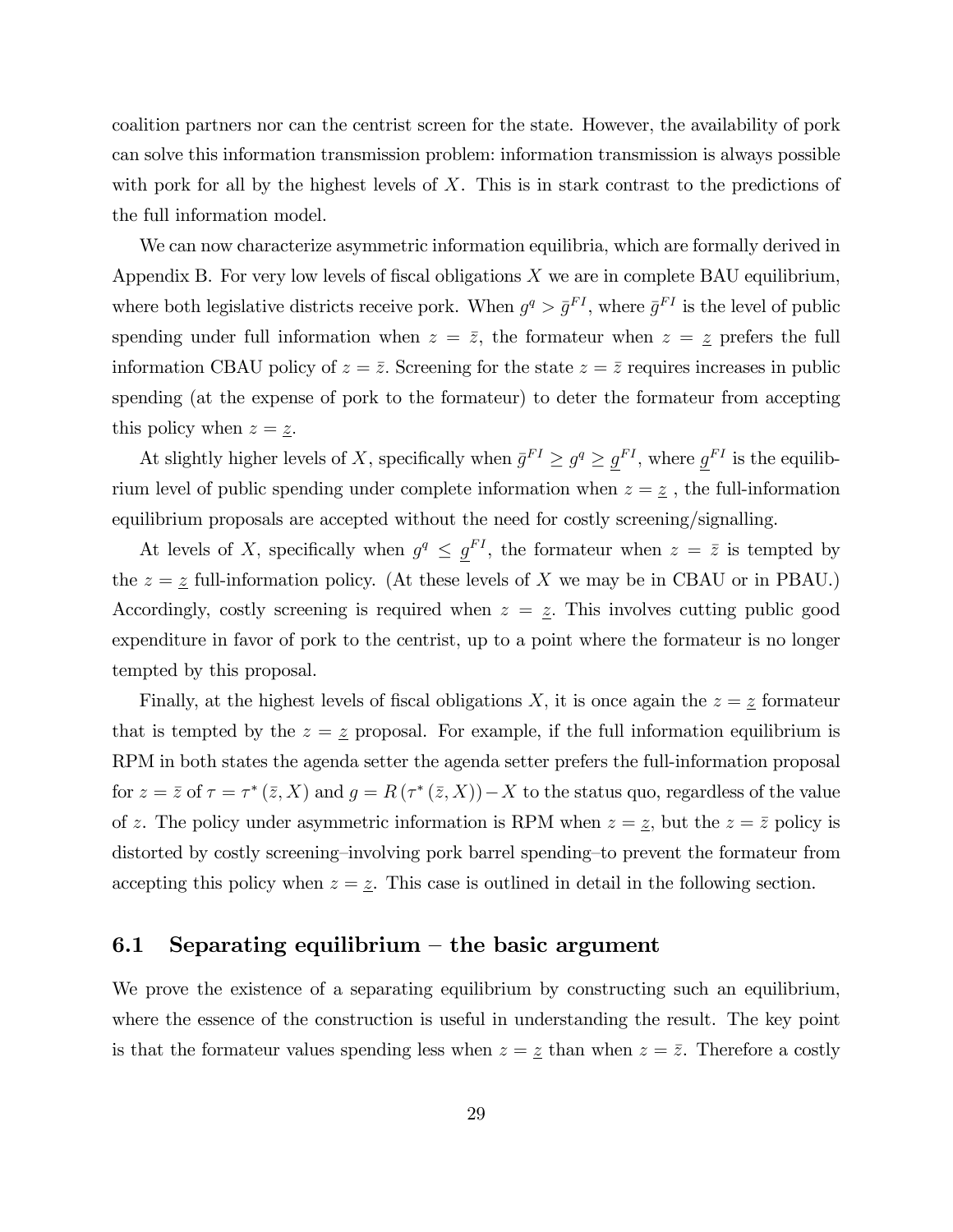marginal increase in tax revenues relative to the status quo could be used for an increase in g that is small enough that the formateur would accept it only if  $z = \overline{z}$ . The remaining tax revenues go as pork to the centrist; these are sufficient to make the centrist better off.

Crucial to the argument is that the marginal tax increase goes neither entirely to higher g nor to pork, but is divided in such a way to make both the  $z = \overline{z}$  formateur and the centrist better of (the former to satisfy her participation constraint) but to leave the formateur no better off if  $z = \underline{z}$  (to satisfy the separation condition).

Consider levels of  $X$  that are high enough that the full-information equilibrium is at the status quo when  $z = \underline{z}$  (and at  $\tau = \tau^*(\overline{z}, X)$  when  $z = \overline{z}$ ). The natural candidate for a pooling equilibrium is pooling at the status quo.

Consider, however, a marginal deviation from the status quo where an infinitessimal increase (of unit measure) in tax revenues is used to finance a combination of higher public expenditure  $\Delta g$  and pork to the centrist of  $\Delta s^C = 1 - \Delta g$ , and such that

$$
\Delta g = \frac{\mu\left(\tau^q\right)}{\left(\underline{z} + \alpha\right)v_g\left(g^q\right)} < 1. \tag{24}
$$

In words, consider a fraction  $\Delta g$  of the tax increase such that the marginal cost of the increase in taxation is just equal to the marginal value of the increase in g to the formateur if  $z = \underline{z}$ . This is budget feasible since  $(z + \alpha) v_g(g^q) > \mu(\tau^q)$  (the left-wing formateur supports an increase in public goods spending even when  $z = \underline{z}$ ).

This deviation is acceptable to the formateur when  $z = \overline{z}$ , as her utility changes by

$$
\Delta g\left(\bar{z}+\alpha\right)v_g\left(g^q\right)-\mu\left(\tau^q\right)
$$

$$
=\mu\left(\tau^q\right)\left(\frac{\bar{z}+\alpha}{\underline{z}+\alpha}-1\right)>0,
$$

This change in policy alone does not make the centrist better off, even when  $z = \overline{z}$ .

$$
\bar{z}v_g\left(g^q\right)\Delta g - \mu\left(\tau^q\right)
$$

$$
= \mu\left(\tau^q\right)\left(\frac{\bar{z}}{\underline{z}+\alpha} - 1\right) < 0,
$$

because  $\underline{z} + \alpha > \overline{z}$ . This was precisely the argument in Section 5.3: if ideology dominates economic conditions, signalling is not possible in the absence of pork.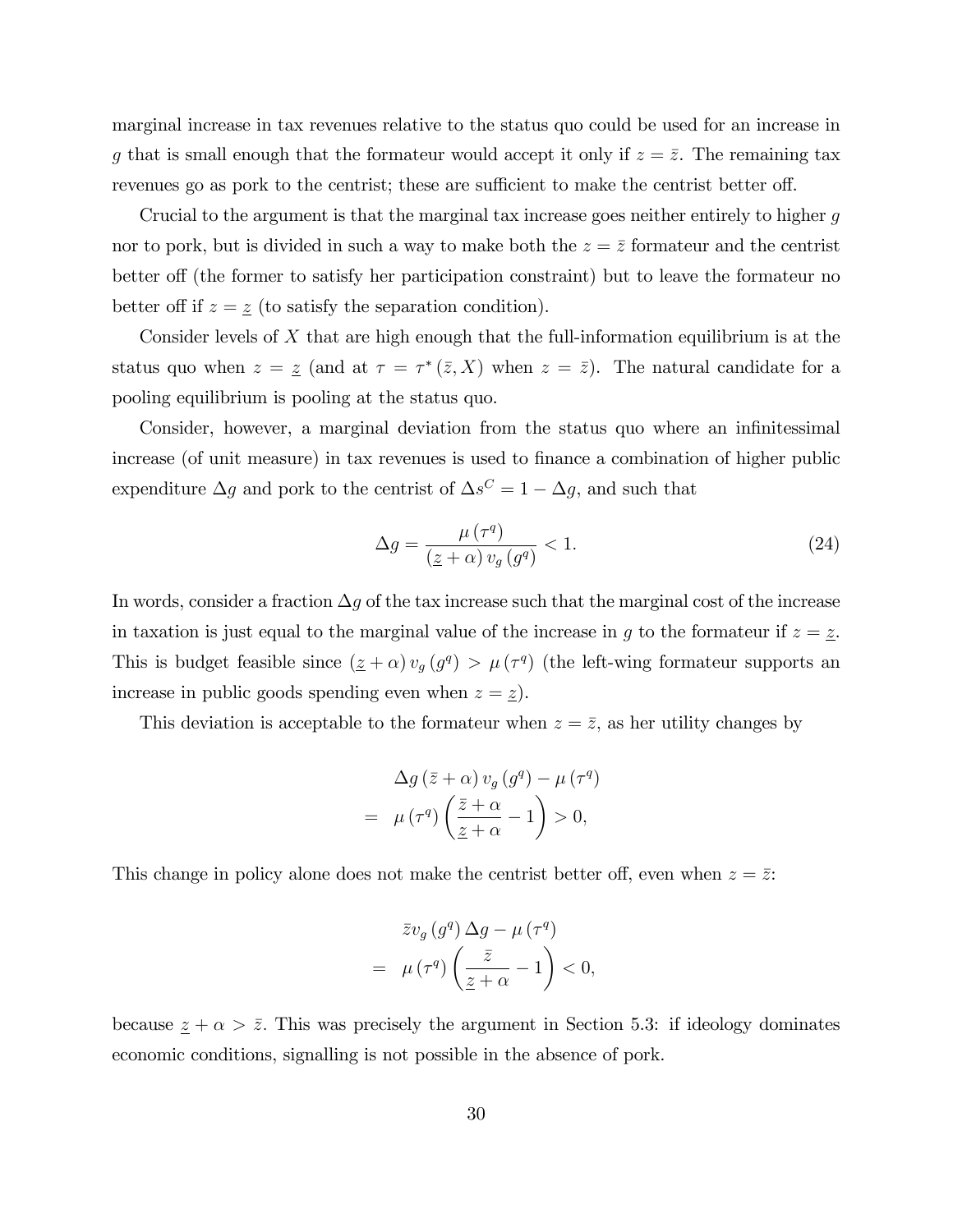But with the remaining tax revenues  $(1-\Delta g)$  allocated as pork to the centrist the centrist is better off, if

$$
\bar{z}v_g\left(g^q\right)\Delta g - \mu\left(\tau^q\right) + 1 - \Delta g \ge 0
$$

or, using (24),

$$
\frac{1 - \bar{z}v_g\left(g^q\right)}{\left(\underline{z} + \alpha\right)v_g\left(g^q\right)} \le \frac{1 - \mu\left(\tau^q\right)}{\mu\left(\tau^q\right)}.\tag{25}
$$

This inequality must hold whenever  $\mu(\tau^q) \leq 1$ , since  $\bar{z}v_g(g^q) > \mu(\tau^q)$  and  $(\underline{z} + \alpha)v_g(g^q) >$  $\mu(\tau^q)$ . Referring back to Proposition 2, note that this includes parts of the state space where pork would not be provided for either value of z under full information. Here, pork is provided when  $z = \overline{z}$ , i.e. when the public good is most valuable, but not when  $z = \underline{z}$ .

Using the fact that  $z^ev_g(g^q) = \mu(\tau^q)$  to rewrite (25) gives (23) as a sufficient condition for the existence of a separating equilibrium involving pork.

As long as this condition holds, we can find a policy involving pork that is acceptable to the coalition if  $z = \overline{z}$  but would not be if  $z = \underline{z}$ , thus signaling the state.

The intuition of why pork allows a policy response when  $z = \overline{z}$ , a response that would not be possible if pork were outlawed, may be explained as follows. The combined task of signalling and coalition building requires aiding and hurting different legislators–and in different states of nature–differentially. As demonstrated above, if  $few$  enough of the tax resources are allocated to public good expenditure, only when  $z = \bar{z}$  would the formateur be willing to tolerate the cost of public funds required to finance them, hence signaling that  $z = \overline{z}$ . However, for this to be an equilibrium, the residual tax revenues cannot simply be ìburnedî, which points to the coalition-building aspect of pork. As was the case when pork was restricted, a tax-expenditure trade-off that is unacceptable to the formateur when  $z = \underline{z}$ will also be unacceptable to the centrist in either state of nature. Rather than disposing of the remaining tax revenues, the centrist extorts them as rents.

The popular view of pork is that it is wasteful because it sacrifices the common good for sectorial interests. But this is precisely what makes pork a potent information-transmission tool. The joint task of signalling and coalition building cannot be achieved with commongood instruments alone if different factions disagree on the nature of the common good. An additional, discriminatory instrument is required, and pork is particularly suited for this task.

We note that this additional instrument need not be pork. Other policies (such as specific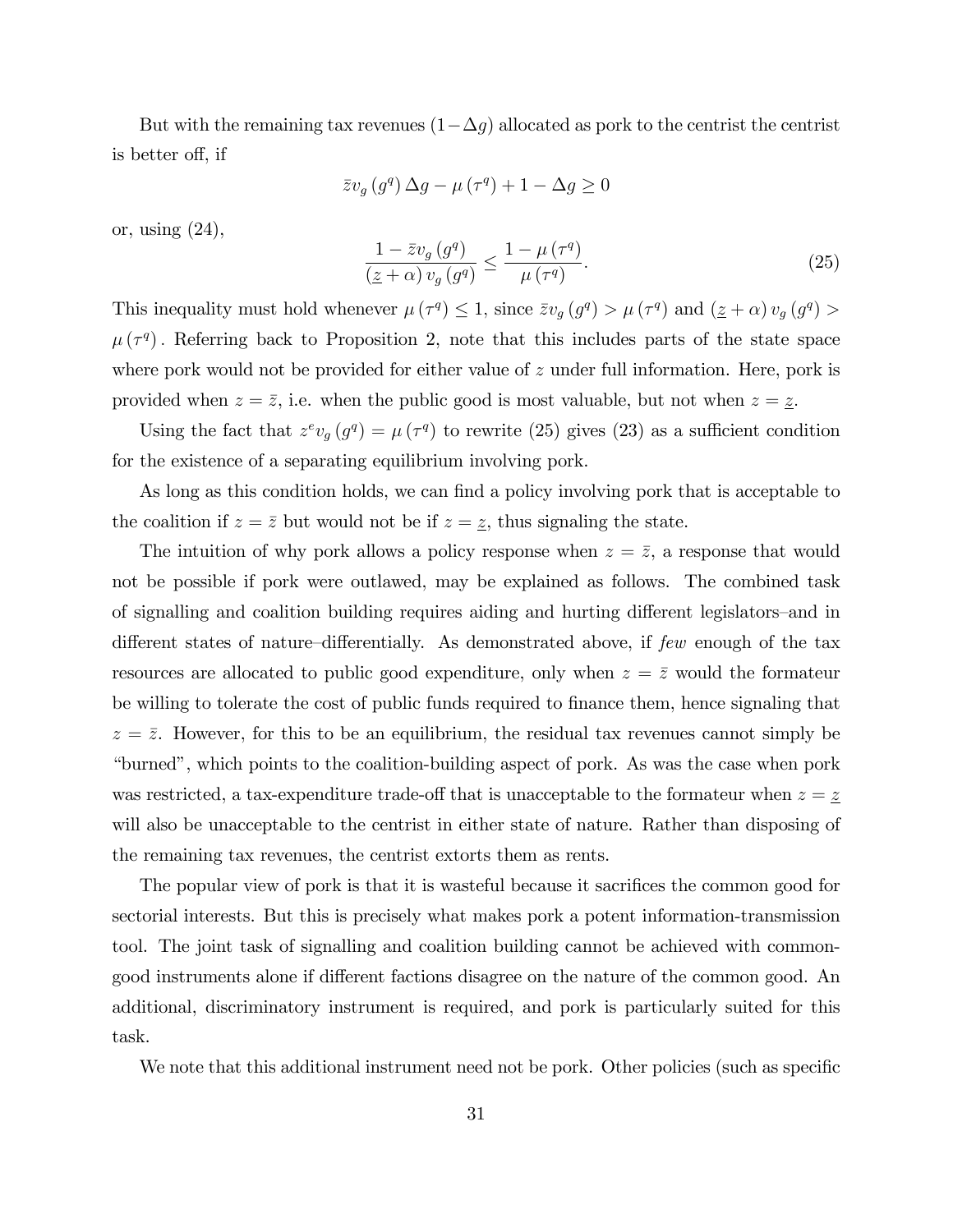legislative details) that have differential effects both across legislative districts and across "states of nature" could potentially serve the same purpose. In equilibrium, the information constraints requires the formateur to suffer harm (differentially relative to the  $z = \underline{z}$  state), while the participation constraint requires making the centrist better off than he would be in status quo. Hence, redistribution is required both across districts and across states of nature. Policies that are usually viewed as inefficient may be required. Use of a policy that affects the "common good" would not work.

## 6.2 Illustration of "Kosher Pork"

The result that pork is allocated when  $z = \bar{z}$  under asymmetric information in cases where RPM holds in both states under full information may be better understood from Figure 2, showing points of indifference with the status quo and the (top, dark blue) budget line. It is particularly illustrative to choose a high value of  $X$ , at which both legislators prefer public goods to pork regardless of z. In the absence of a rent-seeking motivation, information revelation is the primary role for pork. The circle marker shows the status quo, which is also equilibrium when  $z = \underline{z}$ , as we are considering parameter values, for which the  $z = \underline{z}$ equilibrium is RPM.<sup>20</sup>

Screening for the state  $\bar{z}$  requires a policy that the formateur would accept when  $z = \bar{z}$ , but not when  $z = \underline{z}$ . Revealing the state thus requires policies that are below the (second solid line from top, green) indifference curve of the formateur when  $z = \underline{z}$ . This indifference curve is drawn under the assumption that the formateur gets no pork (an assumption that is confirmed in equilibrium). For any proposed tax rate, separating requires a level of public good that the formateur would not tolerate at that tax rate if  $z = \underline{z}$ .

The vertical distance between the budget constraint and the level of public good proposed will be given to the centrist in the form of pork  $s^C$ . The formateur does not receive pork, as it does not help separate her from the formateur when  $z = \underline{z}$ , and provides her with a lower marginal utility than that of public good provision. The lowest (solid red) curve is the indifference curve of the centrist when it has been revealed that  $z = \bar{z}$ , while taking into account that the centrist receives all residual pork. It thus represents the centrist's participation con-

 $20$ Parameter values used to create this figure were chosen for clarity of illustration, rather than to match realistic values. They have been chosen, moreover, so that the  $z = \underline{z}$  equilibrium is RPM.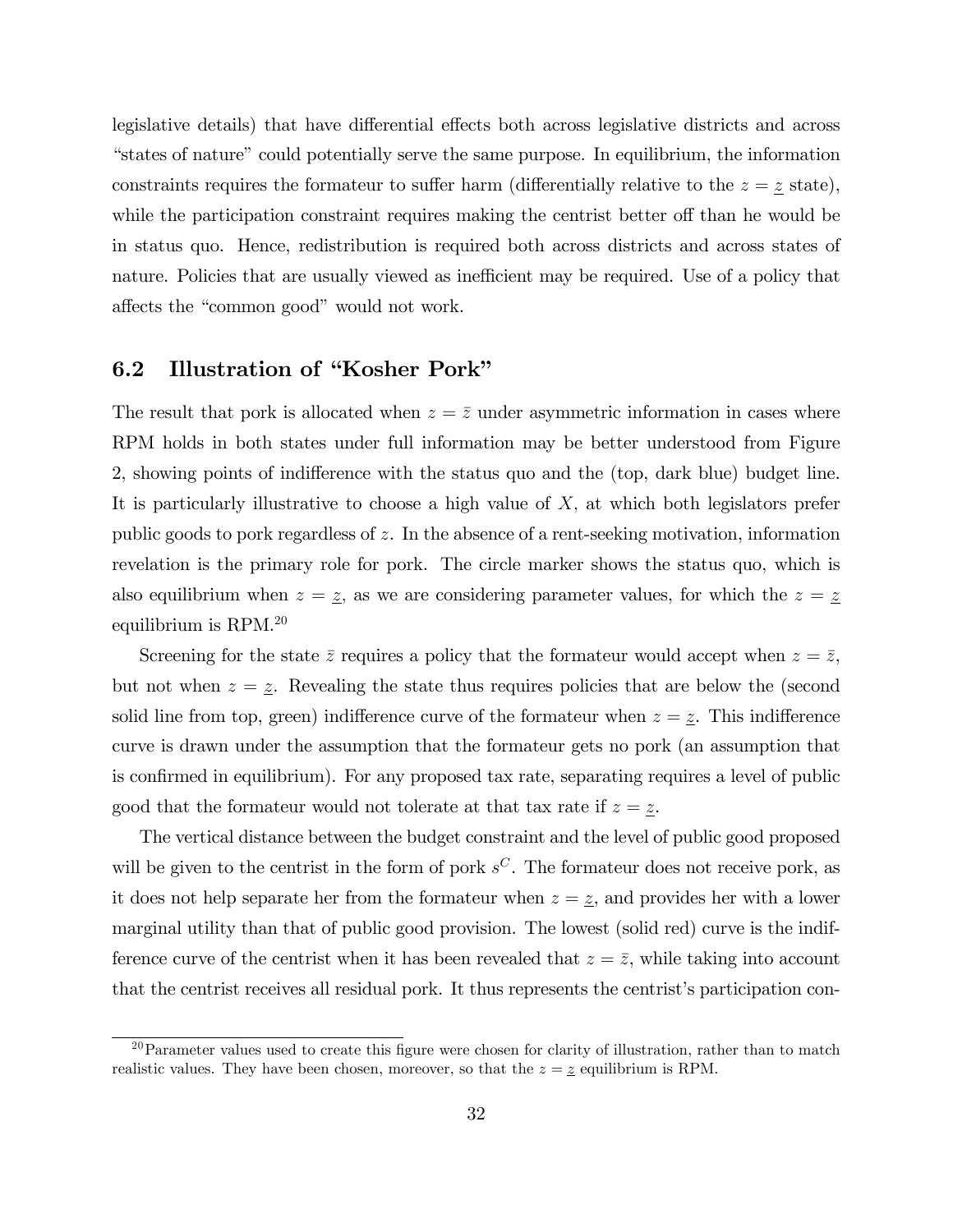straint in the coalition conditional on his having learned the state  $\bar{z}$ . As the centrist prefers public goods to pork, once he has learned that  $z = \overline{z}$ , the centrist's participation requires policies that are above his indifference curve. Feasible legislative outcomes–regardless of legislative procedure—are therefore points within the lens between the green and red curves—the informational constraint and the centrist's participation constraint—and which in addition fall above the formateur's participation constraint when  $z = \overline{z}$ . (This latter constraint is not shown to avoid cluttering the figure. Its inclusion restricts feasible legislative outcomes only in the lower part of the lens.) The essence of Proposition 5 is to show that this lens is a non-empty set, so that profitable deviations from the status quo that reveal the state  $z = \overline{z}$ , are feasible.

In the open-amendment procedure we study, the centrist obtains all surplus. Thus equilibrium is the feasible legislative outcome that maximizes the centrist's utility. This pointillustrated with a square-is the point of tangency between the informational constraint and an indifference curve for the centrist. The (upper, red) dotted line represents the relevant indifference curve. Finally, an additional (lower, black) dotted line signifies points of indifference relative to the status quo for the average district, when  $z = \overline{z}$ . All points above this line represent higher social welfare compared to the status quo, when  $z = \bar{z}$ . As can be seen, an equilibrium involving pork is welfare improving.

Information transmission is costly. Under full information, when  $z = \bar{z}$ , equilibrium would be at  $\tau^*(\bar{z}, X)$ . This is the preferred pork-free policy of the centrist, which would occur at a point of tangency between the budget constraint and an indifference curve of the centrist. Given the high level of pre-existing fiscal commitments  $X$ , this policy is superior in a Pareto sense to the asymmetric information equilibrium. With asymmetric information, pork requires higher taxes and lower public good provision. Pork is costly, but necessary for information transmission and legislative change, and therefore socially valuable.

It is worth noting the importance of legislative procedure for this result. An openamendment procedure gives maximal bargaining power to the centrist, whose policy preferences (not including pork) are identical to those of the average district. To take the opposite extreme, consider a closed-amendment procedure, which gives maximal bargaining power to the (partisan) formateur. Feasible legislation when  $z = \bar{z}$  is as described above, but equilibrium is now the feasible policy that gives the formateur the highest utility. As the  $z = \overline{z}$  formateur's indifference curve cannot be made tangent to the informational constraint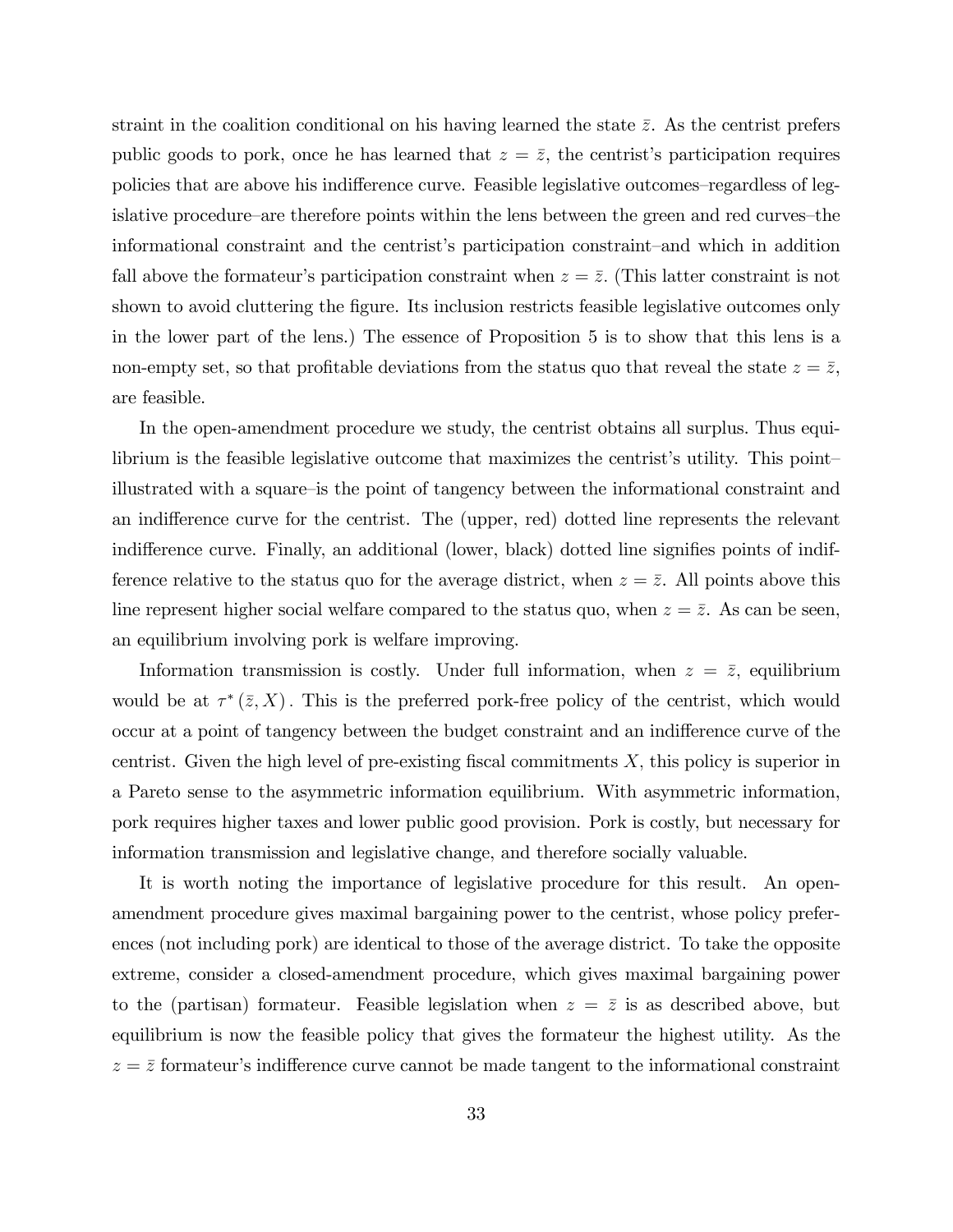(they must have different slopes at any given point, as the formateur obtains no pork in either state, and has different trade-offs between taxation and public spending depending on  $z$ ), equilibrium is at the intersection between the informational constraint and the centrist's participation constraint-on the far right hand side of Figure 2. With a closed-amendment procedure, legislation involves very little pork in this example (equilibrium is very close to the pork-free budget constraint). Nevertheless, equilibrium is slightly below the welfare indifference curve, and pork is welfare reducing.

How does one reconcile a lower allocation of pork (in a closed- relative to an openamendment procedure) with lower social welfare? The answer lies in the fact that the partisan formateur uses the bargaining power bestowed upon her by the closed-amendment procedure to extract rents in terms of policy, rather than pork. Pork allows political compromise though information transmission. The formateur proposes legislation as close as possible to her (partisan) policy preferences that the centrist would accept—aided by some pork to sweeten the deal. But as the centrist's preferences are

$$
\hat{u}\left( \tau\right) +\bar{z}v\left( g\right) +s^{C}
$$

and those of the average district, when  $s^F = 0$  are

$$
\hat{u}(\tau) + \bar{z}v(g) + \frac{s^C}{3},
$$

the centrist's binding participation constraint means that the average district is worse off, relative to the status quo. Ultimately, welfare-improving pork requires legislative procedure that gives sufficient bargaining power to "moderate" (in the sense of close-to-average) legislators.

# 7 Welfare-Improving Pork

The previous section demonstrated how pork may improve social welfare under certain conditions. We now try to ascertain whether such conditions are likely to arise in reality. To address this question, we solve the model computationally and calculate social welfare with and without the availability of pork.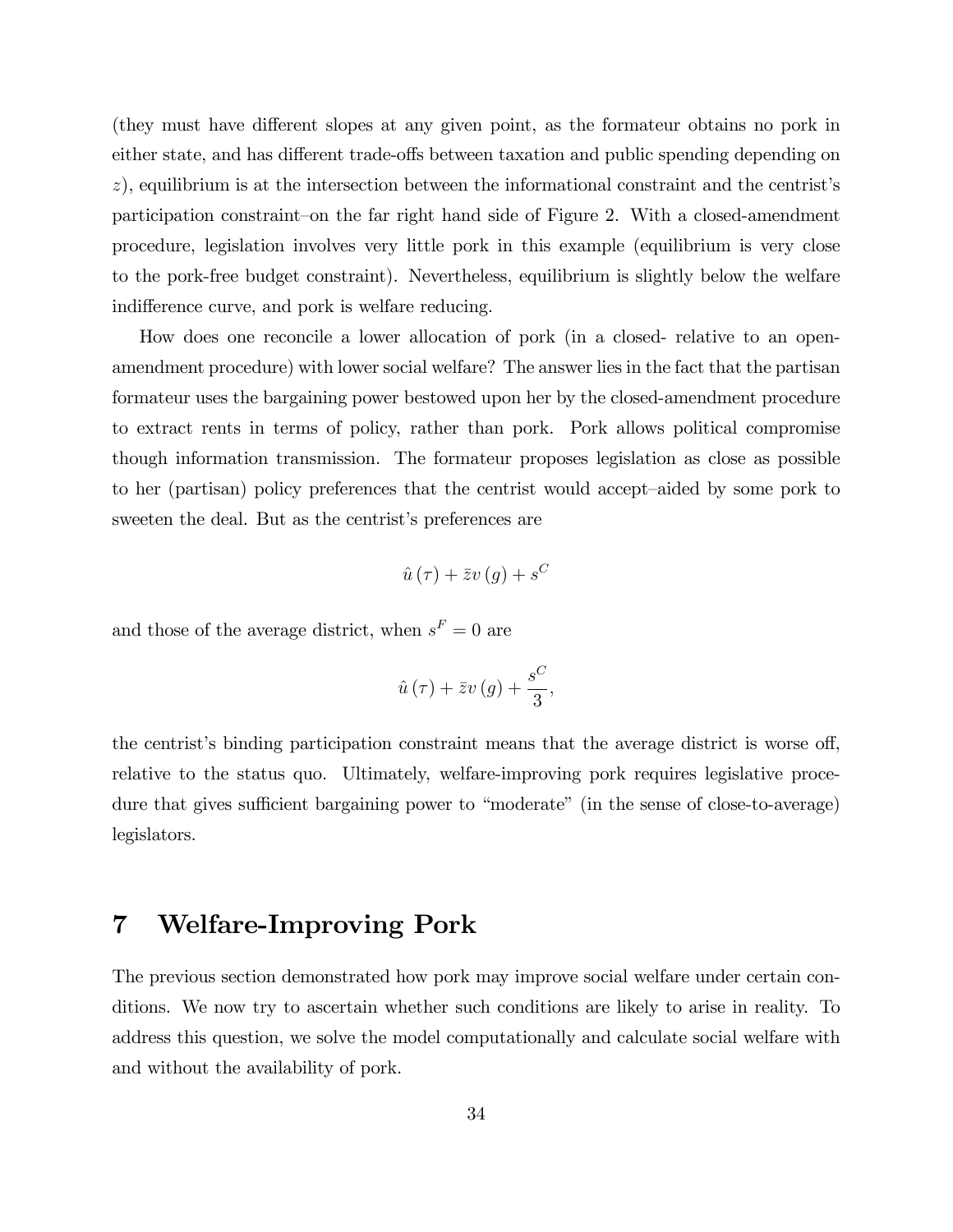

We present here the computational solution with standard functional forms and parameter values from the existing literature. We chose the logarithmic form for the  $v(q)$  function. We set  $\varepsilon = 1.7$ , an elasticity commonly used in macroeconomic models (see for example Greenwood, Hercowitz, and Huffman, 1988).

The remaining variables  $\bar{z}$ ,  $\bar{z}$ ,  $\bar{p}$  and  $\alpha$  relate to fiscal policy and political economy and were chosen as follows. The sum of US Federal government expenditures on public consumption plus investment never exceeded 17% percent of GDP in the post-war era. As  $\bar{g}^{BAU}$  is an upper bound on public good provision in the model, we fix parameters so that  $\bar{g}^{BAU}$  comprises 17% of GDP. Consistent with our view of  $\bar{z}$  being (relatively rare) times of crisis, we look for large shocks to public spending in the post-war data. Specifically, we look for years when the ratio of public purchases to GDP jumped by two standard deviations or more. This occurred six times or 9% of the years in the sample. We therefore choose  $p = 0.09$  and set the gap between  $\bar{z}$  and  $\underline{z}$  to match the magnitude of such a 2-standard-deviation event (an increase of 2 percentage points in the ratio of government purchases to GDP.) Experimenting with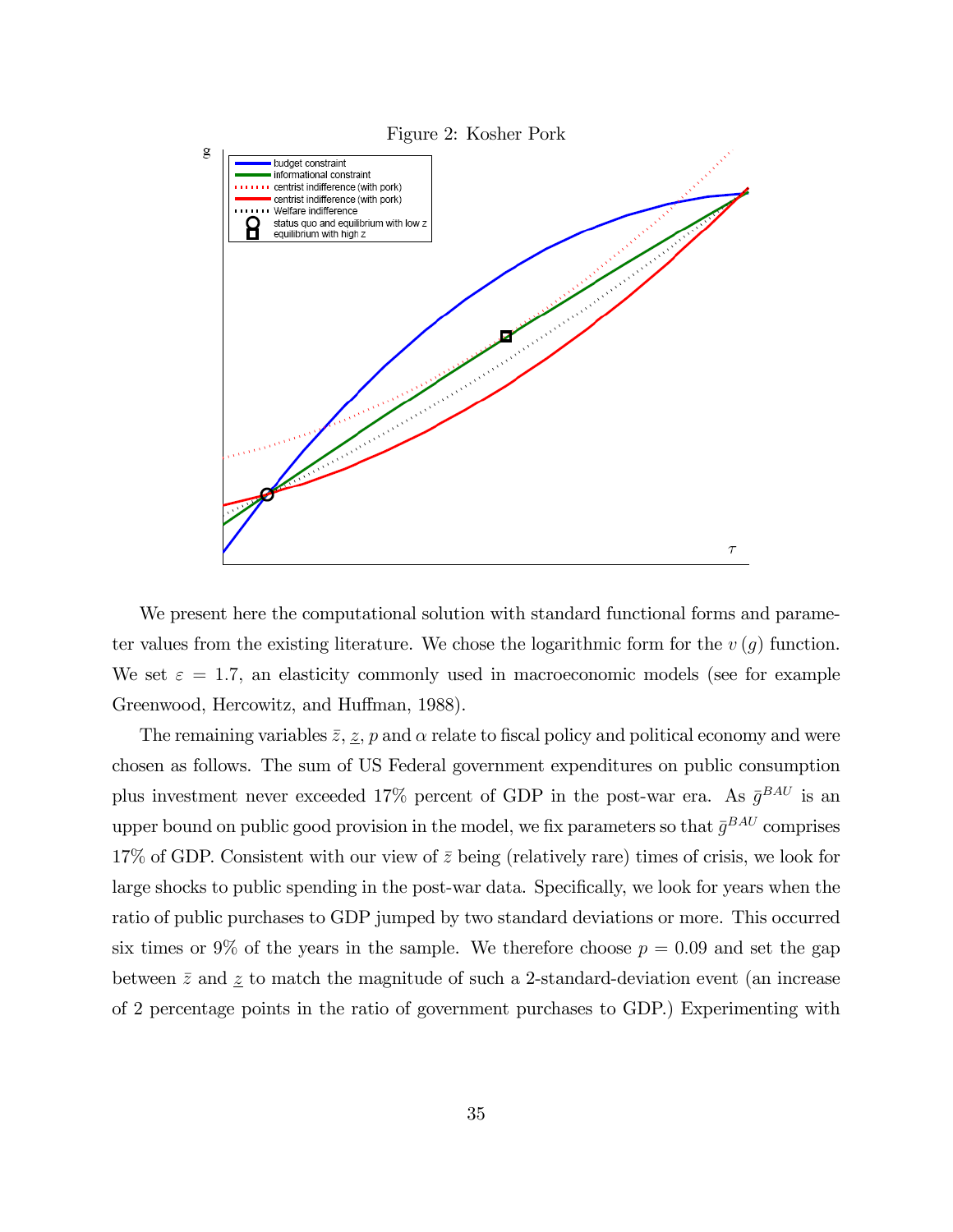various values of p or of the gap  $\bar{z} - \underline{z}$  did not affect our results qualitatively.<sup>21</sup>

Finally, our model assumptions require  $\alpha > \bar{z} - \underline{z}$ . With no clear way to pin down quantitatively the degree of political polarization on fiscal issues we present solutions to the model with  $\alpha = 1.5 (\bar{z} - \underline{z})$ , but results are similar for other values of  $\alpha$ . Exploring a range of parameter values led to results that were qualitatively similar. In addition, we note that the parametrization allows comparison with quantitative work in Azzimonti, et alís (2008) analysis of a full-information model of pork barrel spending: our choice of parameter values is roughly in line with the values arising from their calibration.

Results are shown in Figures 3 to 5. We solved the model for a range of  $X$  values, shown along the x-axis in all figures as a percentage of government revenues. "Reasonable" values of X depend on ones interpretation of this variable. Many political economy models of the determinants of fiscal policy consider only discretionary spending. With this assumption, X can be interpreted as debt service, which doesn't typically exceed  $20\%$  of revenues in industrialized countries.<sup>22</sup> A broader interpretation of X might include non-discretionary public spending, in which case its value may be much higher, often exceeding half of all revenues. For the sake of completeness, we show the entire range of X values from 0 to nearly 100% of revenues.

Figures 3 and 4 show how fiscal policy changes as increasing shares of revenues are precommitted (higher values of  $X$  to total revenues). Solid lines in the figures reflect outcomes when  $z = \underline{z}$  and dashed lines reflect outcomes when  $z = \overline{z}$ . Not surprisingly, as seen in Figure 3, tax rates increase (left panel) and government spending declines as X increases. As expected, public goods are higher, and therefore tax revenues are lower, when  $z = \overline{z}$ .

Figure 4 shows, however, that pork barrel spending responds non-monotonically to changes in both fiscal commitments  $X$  and the value of public goods z. At low levels of X (below 10% of total revenues in the figure) the economy is in Complete BAU for both values of z. Accordingly, pork barrel spending is high (exceeding  $2\%$  of GDP), but lower when  $z = \bar{z}$  (less than 0.5% of GDP).

As X increases, the nature of pork barrel spending changes qualitatively. At higher

<sup>&</sup>lt;sup>21</sup>We experimented with a gap between  $\bar{z}$  and z that range from those that deliver government spending to gdp gap between the two regimes of  $1/100$  of a percent to 10%. On p we experimented with values ranging from 1% to 50%.

 $22X$  should not be intepreted as total debt, as there is no need to repay the entire stock of debt from revenues of a single period.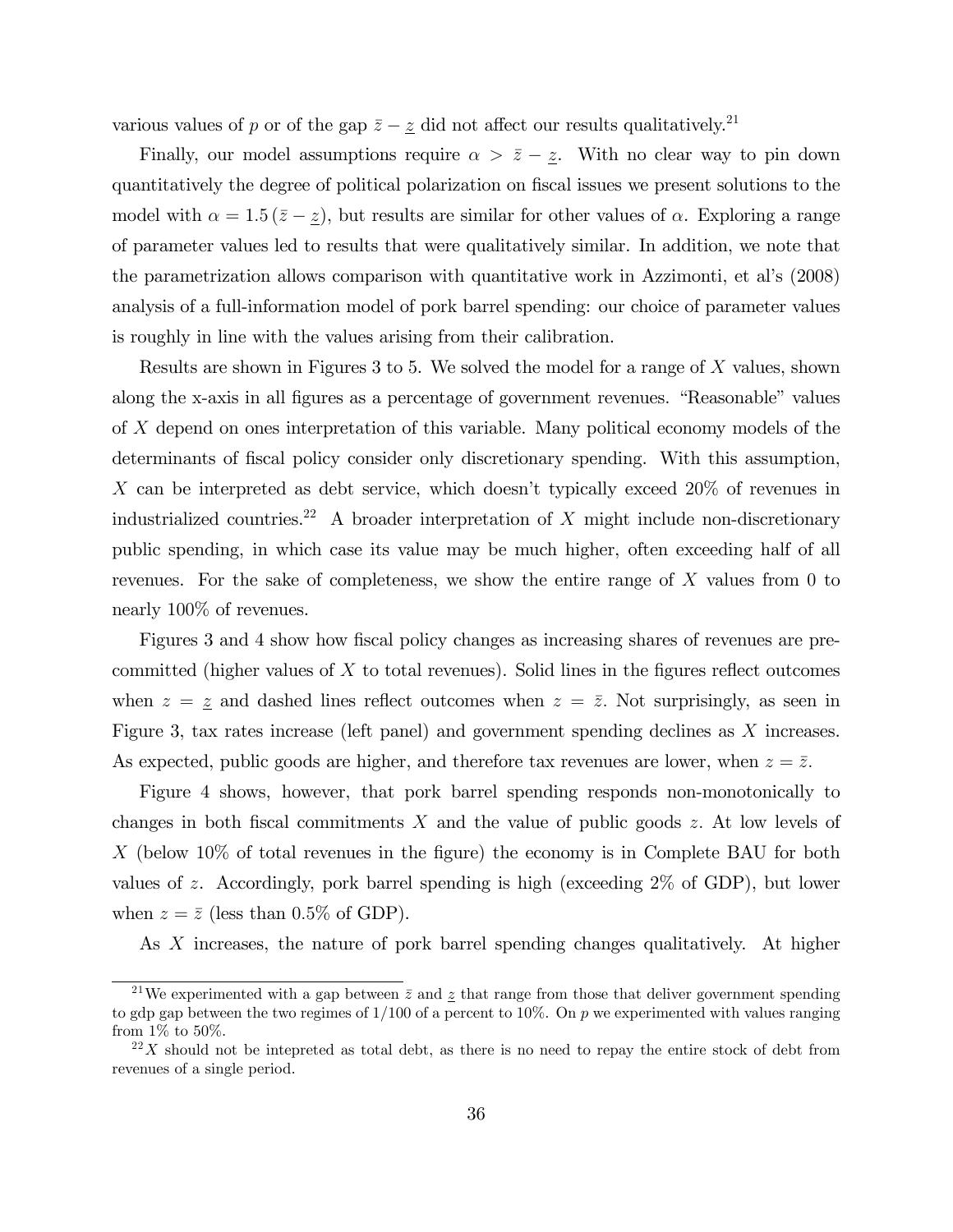

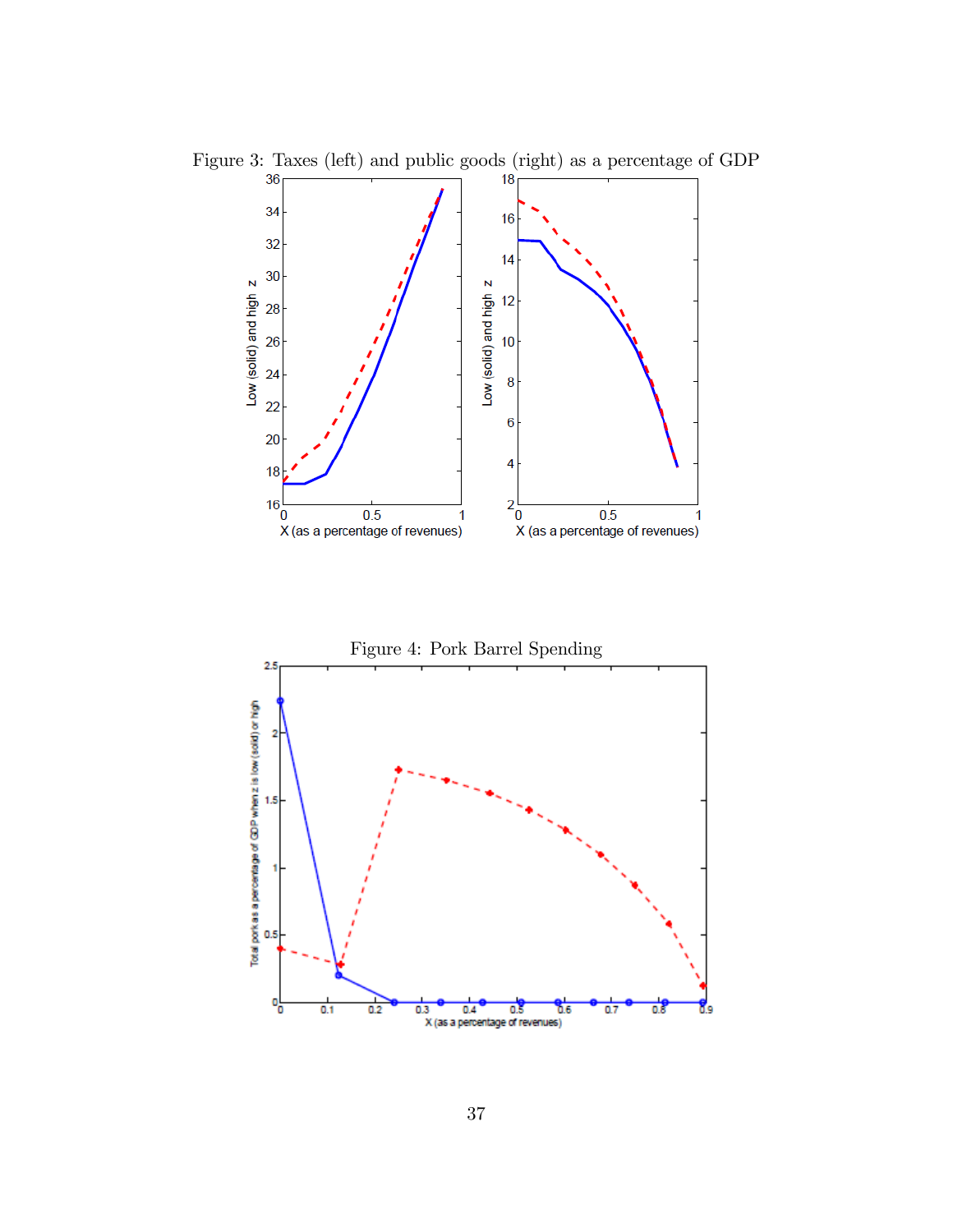levels of X (approximately 20% of tax revenues or higher) the economy would be in Partial BAU or RPM under full information. In the displayed imperfect information case, however, signalling the state z requires an RPM policy when  $z = \underline{z}$  and a Partial BAU policy when  $z = \bar{z}$ , as in the analysis of the previous section. Pork is not provided when  $z = \bar{z}$ , but rather when  $z = \bar{z}$  (ranging from 0% to 1.5% of GDP). Pork is *increasing* in the demand for public goods in this range and is non-monotonic in pre-existing fiscal commitments.

When  $X$  is very large such that condition  $(23)$  is violated, we are in RPM regardless of the value of z. As Figure 4 shows, however, this occurs only at very high levels of  $X_i$ when non-discretionary fiscal commitments consume almost the entire budget. Condition (23) holds and pork is used as part of the policy process, in all but the most extreme cases of Öscal duress. Porkís informational role is central to this result: Under full information, the economy would be in RPM once  $X$  exceeds 60% of revenues with the same parameter values, regardless of the value of  $z^{23}$ 

How does the availability of pork in the legislative process affect social welfare? The answer from our computational solutions is shown in Figure 5. Its left-hand side panel displays the difference between *expected* social welfare when pork is allowed and when pork is exogenously restricted to zero. The right-hand side panel shows the social welfare value of pork when  $z = \overline{z}$ . In both cases, welfare is measured as the consumption households would be willing to forgo to allow pork to be used in the legislative process, as a percentage of GDP. For low values of  $X$ , the economy is in complete BAU. While pork plays a signalling role in this case, pork consumes a large portion of Öscal resources, making its costs outweigh its benefits. As  $X$  increases, however, pork barrel spending is used primarily for informational, rather than rent-seeking purposes. Pork allows the centrist to learn when the state is  $z = \overline{z}$ and to agree to higher public spending in this case. Information would not be revealed without pork, and policy would be sub-optimal. Welfare is therefore higher when pork is allowed for higher values of  $X$ .

As X increases further, the social value of pork diminishes. As X takes on an increasing share of revenues, the difference between public good provision in the two states of the world decreases; this can be seen in Figure 3. The value of "getting policy right" becomes smaller

<sup>&</sup>lt;sup>23</sup>With homogenous agents, RPM occurs at far lower values, when X exceeds  $20\%$  of revenues. With heterogeneous agents, the economy is in Partial BAU when the ratio of X to revenues is in the  $20\%$  to  $60\%$ range.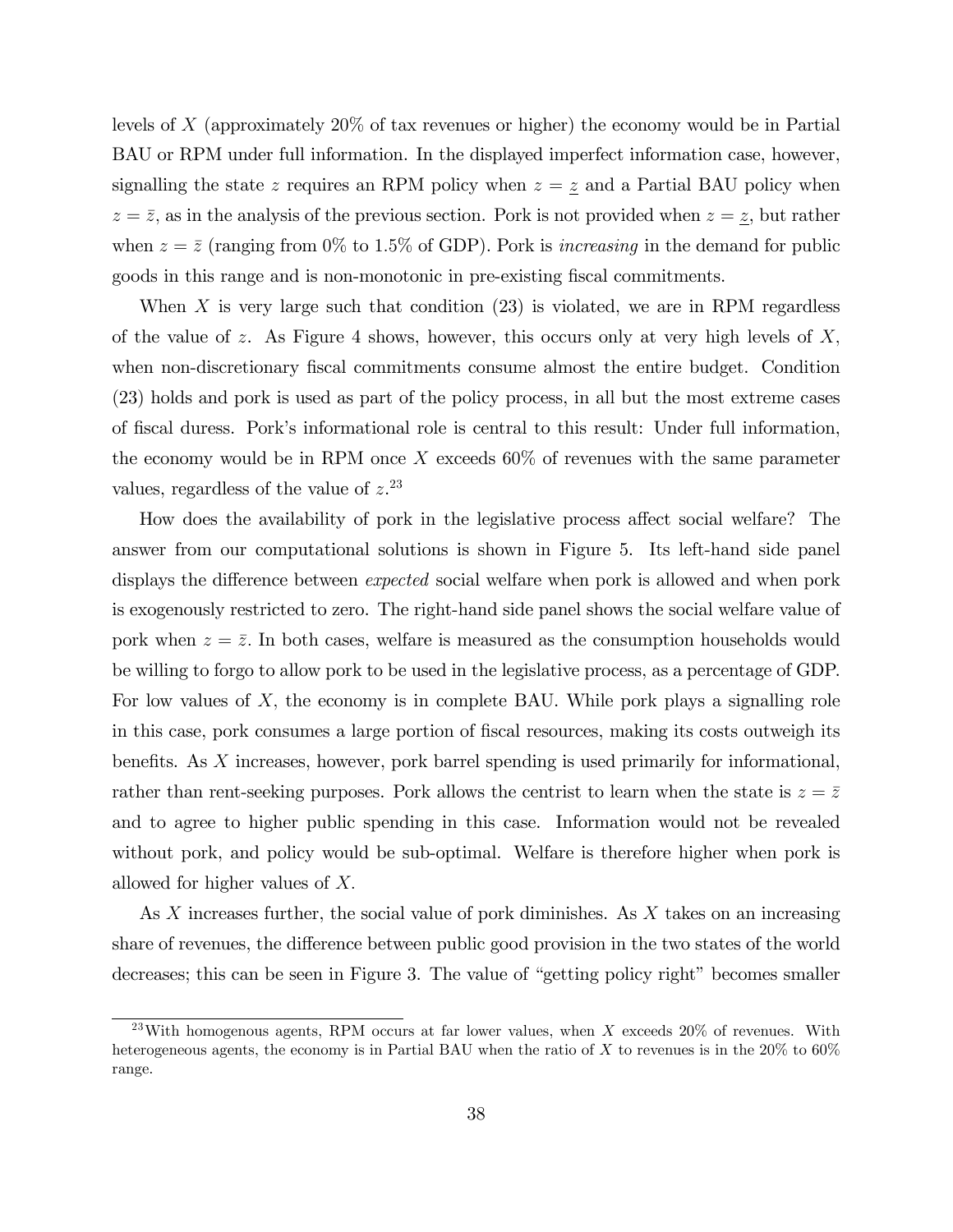Figure 5: Social value of pork as a percent of GDP in expectation (left) and when z is high (right)



and so the social value of pork as a tool for information transmission declines. At the limit as  $X$  exhausts all fiscal resources, the difference between optimal public good provision for the two states of the world approaches zero. The value of signalling goes to zero and eventually legislators no longer choose to use pork to inform the centrist. This explains why there exists an upper bound on  $X$ , given implicitly by  $(23)$ , above which pork is no longer distributed in equilibrium. As we have noted, however, this bound is reached only when non-discretionary fiscal commitments exhaust almost all tax revenues.

Pork is "kosher" for a large range of X. Its expected welfare value is typically small, however, never exceeding 0.05% of GDP in the parameterization we have chosen. But as can be seen from the right-hand side panel of the figure, focusing attention on the state  $z = \overline{z}$ , the social value of pork is rather large, exceeding  $0.5\%$  of GDP. The difference between the two panels is due to the fact that  $z = \bar{z}$  occurs less than 10% of the time. Obviously, higher values of p would lead to higher expected values of pork.

In this section, we demonstrated that pork might play a socially beneficial role for reasonably chosen parameter values. The social value of pork does, however, depend on economic conditions-higher when debt (or other non-discretionary fiscal commitments) are large. From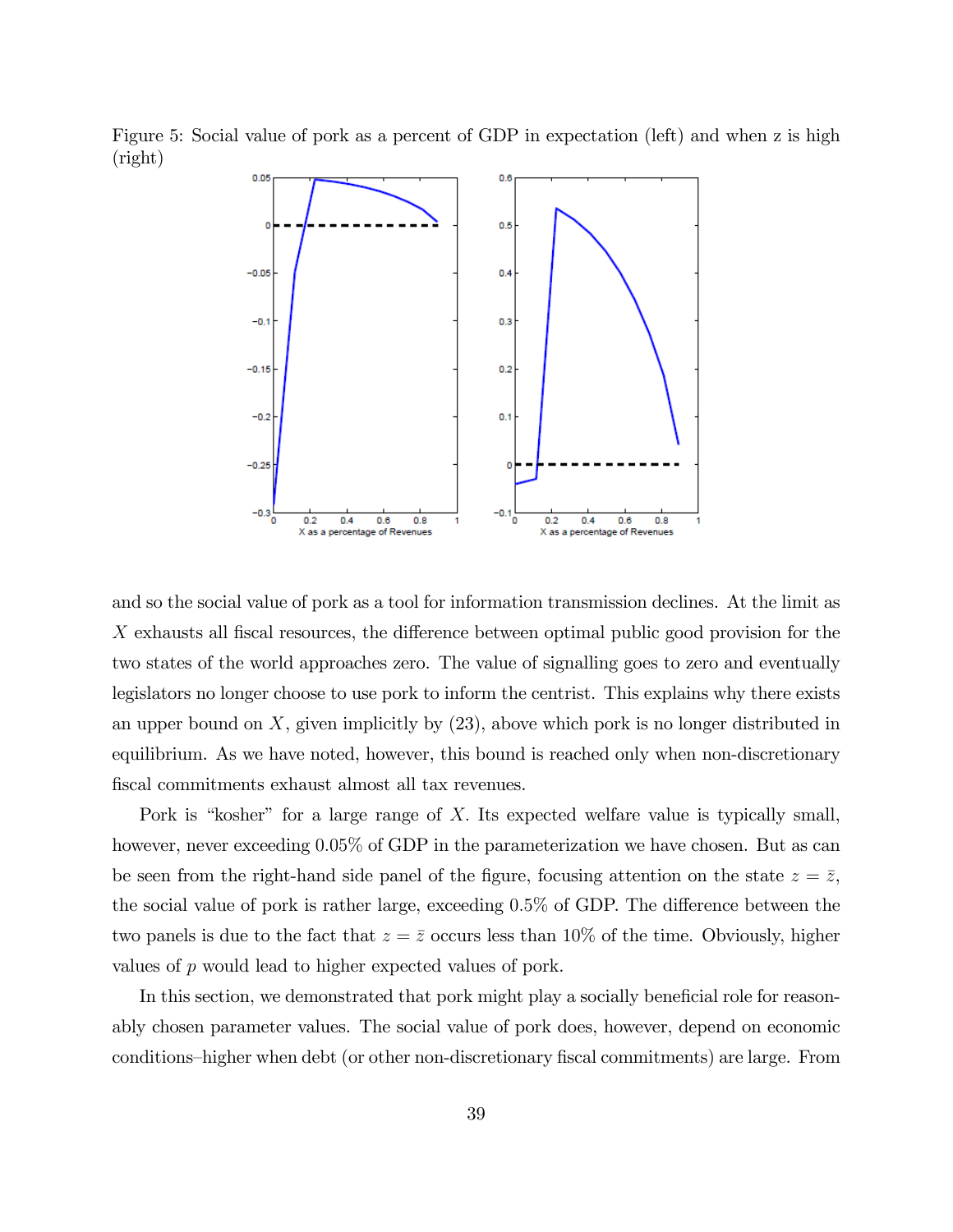a positive perspective, our model implies non-trivial effects of the value of public goods and the magnitude of debt on pork barrel spending. At low levels of debt, pork barrel spending is higher when the demand for public goods is low, as previous research has suggested. But at higher levels of debt, this relationship may be reversed, with more pork barrel spending when public goods are most valuable. While the overall relationship between public debt and pork barrel spending is negative, this relationship, too, is not monotonic.

# 8 Conclusions

Pork barrel spending is generally viewed as "politics as usual" with lawmakers choosing to make expenditures to benefit their constituents at the general expense and to be distinguished from "responsible policy making" when public goods have high value. In this paper we have re-examined this view when all legislators are not equally informed and differ in the value they assign to public spending in the current economic situation. We argued that once one considers legislators who are heterogeneous both in ideology and their information about the economic situation, allocation of pork may serve a function in the legislative process of enabling the formation of coalitions to pass legislation appropriate to the situation.

Pork "greases the wheels" of the legislative process, but does this not by bribing legislators to accept legislation they view as harmful, but by conveying information about the state of the world and hence the value of policy change. We showed that it may be impossible to convey such information if signaling must be done via policies that affect general welfare directly. Hence, conceptually, we think it is incorrect to argue that pork is simply "politics" as usual" that is a sign of the absence of responsible policy-making. As we argued in the previous section, pork is not antithetical to "responsible policy making" but in fact may be crucial to policy being able to respond to a high valuation of the public good.

More generally, our results suggest that if signaling the value of policy change is important, it may better to use changes in policy that has no broad social benefit in order to convey information and build coalitions rather than using changes in policy with direct social benefits. Or, a leader may want to signal the importance she assigns to larger policy goals (for example, energy independence) by forgoing her preferred policy on smaller goals  $($ for example, by allowing offshore oil drilling in specific areas).

Our arguments are in line other work in political economy arguing that specific political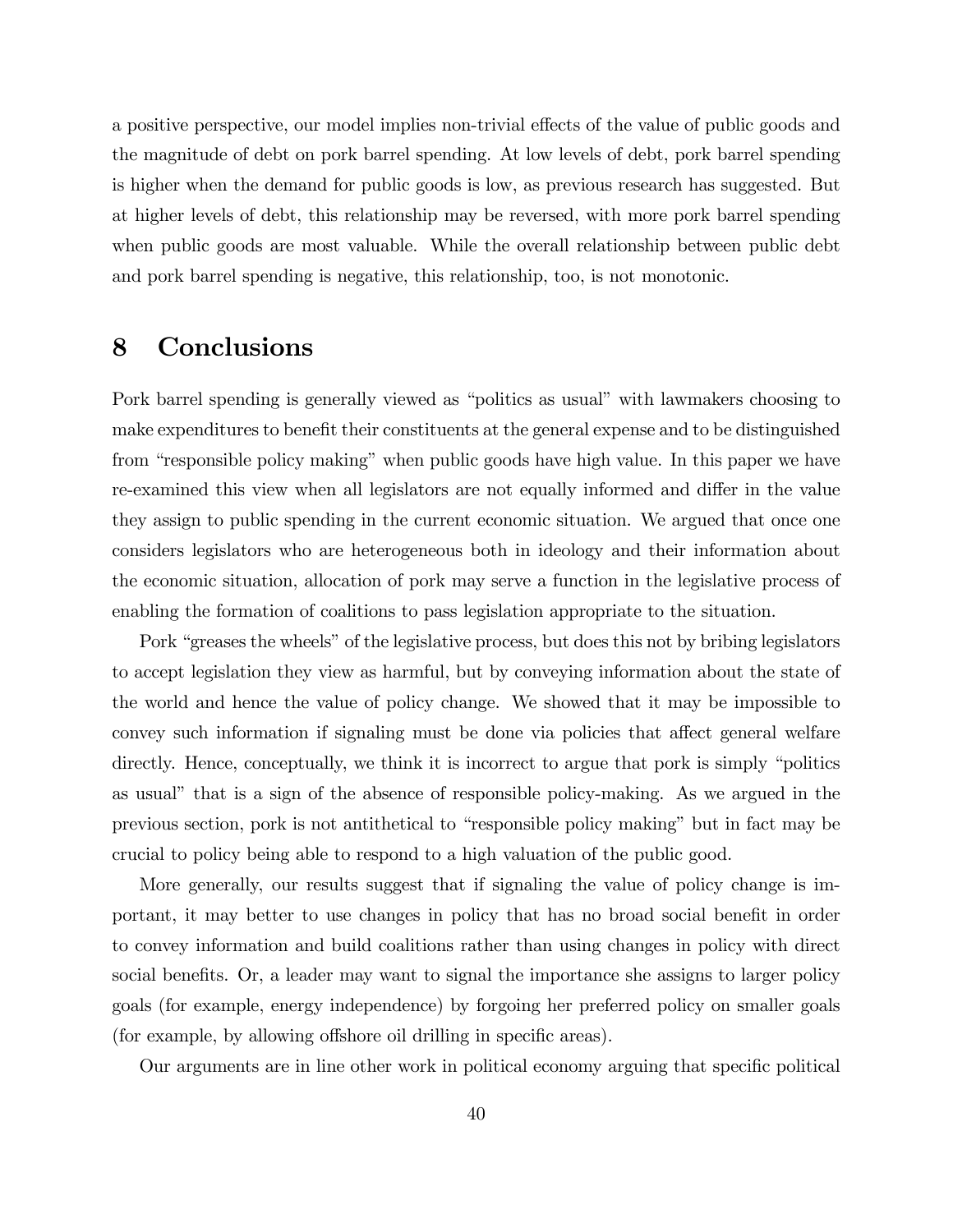institutions may be useful in conveying information. This may explain complex procedures, for example, standing committees and restrictive amendment procedures, as in Gilligan and Krehbiel (1987). As in the case of pork, information transmission may be important in an otherwise reviled practice, for example, special interest lobbies who have superior information about the effect of policies.

What should a reader take away from the paper? We think the general message is three-fold. First, in analyzing how legislatures operate, assuming homogeneous legislators may be reasonable for some questions but not others. This is more than the argument that heterogeneity is the *sine qua non* of political economy (Drazen, 2000); this is well recognized. It is the argument that the nature of heterogeneity may be crucial in analyzing political phenomena and especially how legislatures operate. Second, and more specifically, since coalition-building among legislators with different preferences is crucial to passing legislation, the allocation of pork or "favors" will play a role in the process. This too is recognized. Our addition is to show that this role may be for better-informed legislative leaders to convince less-informed legislators of the need for policy changes. Third, and most generally, our paper presents yet another example of pitfalls in using representative agent models.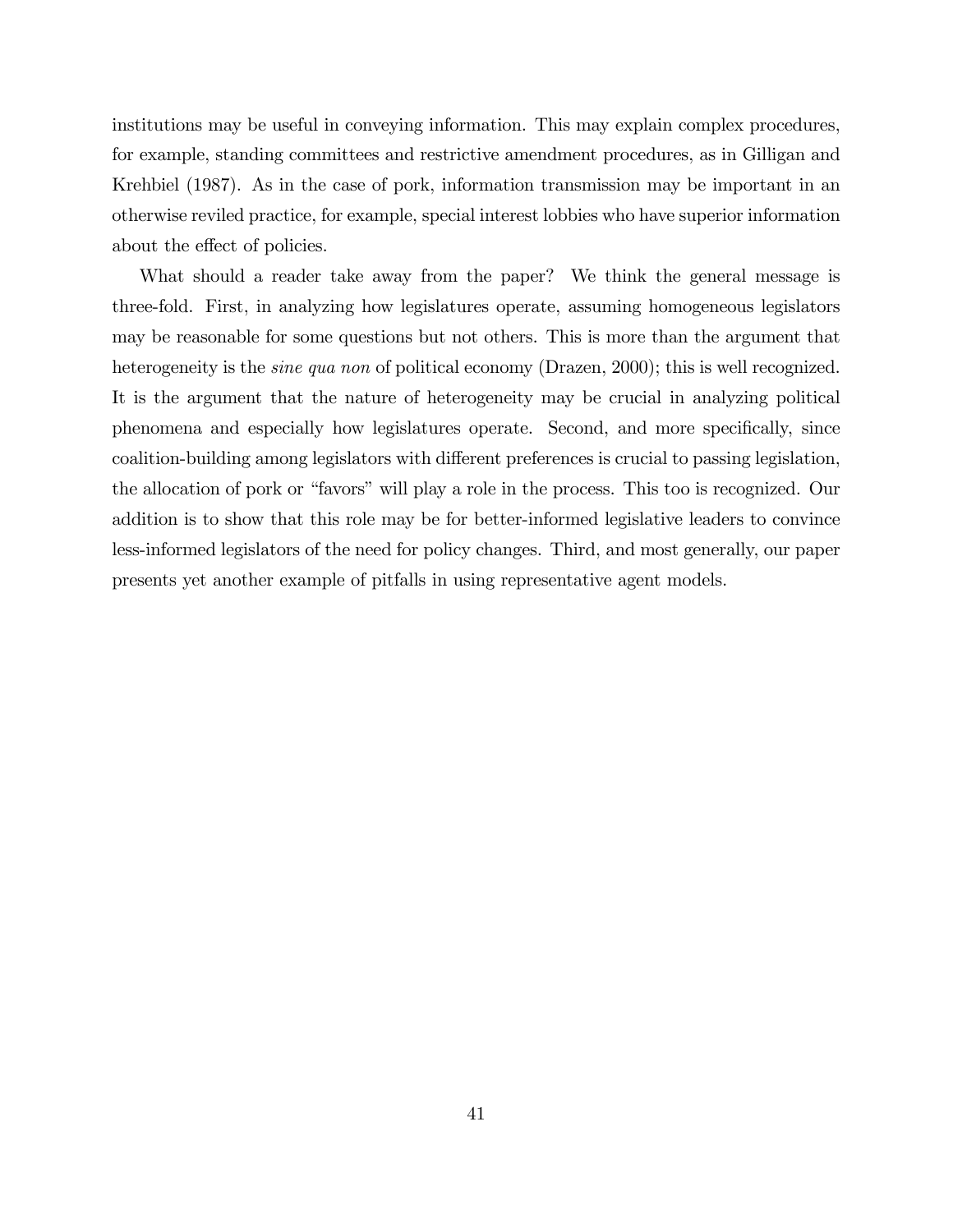# References

- Ansolabehere, S., J.M. Snyder, Jr., and M. Tripathi, M., (2002) "Are PAC Contributions and Lobbying Linked? New Evidence from the 1995 Lobby Disclosure Act," Business and Politics 4:2, 131-155.
- Asher, H. (1974), "Committees and the Norm of Specialization," Annals of the American Academy of Political and Social Science 411, 63-74.
- Baron, D. and D. Diermeier (2001), "Elections, Governments, and Parliaments in Proportional Representation Systems," Quarterly Journal of Economics 116, 933-967.
- Baron D. and J. Ferejohn, (1989), "Bargaining in Legislatures," *American Political Science* Review, 83, 1181-1206.
- Battaglini, M. and S. Coate (2008), "A Dynamic Theory of Public Spending, Taxation, and Debt," American Economic Review 98, 201–236.
- Cukierman, A. and M. Tommasi  $(1998a)$ , "When Does it Take A Nixon To Go To China?," American Economic Review 88, 180-97.
- (1998b), "Credibility of Policymakers and of Economic Reforms," in F. Sturzenegger and M. Tommasi, eds., The Political Economy of Reform, Cambridge, MA.: MIT Press.
- Drazen, A. (2000), *Political Economy in Macroeconomics*, Princeton NJ:Princeton University Press.
- Evans, D. (2004), Greasing the Wheels: Using Pork Barrel Projects to Build Majority Coalitions in Congress, Cambridge, UK:Cambridge University Press.
- Gilligan, T. W., and K. Krehbiel, (1987), "Collective Decision-making and Standing Committees: An Informational Rationale for Restrictive Amendment Procedures," Journal of Law, Economics and Organization 3, 287-335.
- Krehbiel, K. (1991) Information and Legislative Organization, University of Michigan Press.
- Krehbiel, K. (2004), "Legislative Organization," Journal of Economic Perspectives, 18(1).
- Palfrey, T. (2009), "Laboratory Experiments in Political Economy," Annual Review of Political Science 12, 379-88.
- Shepsle, K. (1988), "Representation and Governance: The Great Legislative Trade-off," Political Science Quarterly 103, 461-484.
- Weingast, B. (1979), "A Rational Choice Perspective on Congressional Norms," American Journal of Political Science 23, 245-262.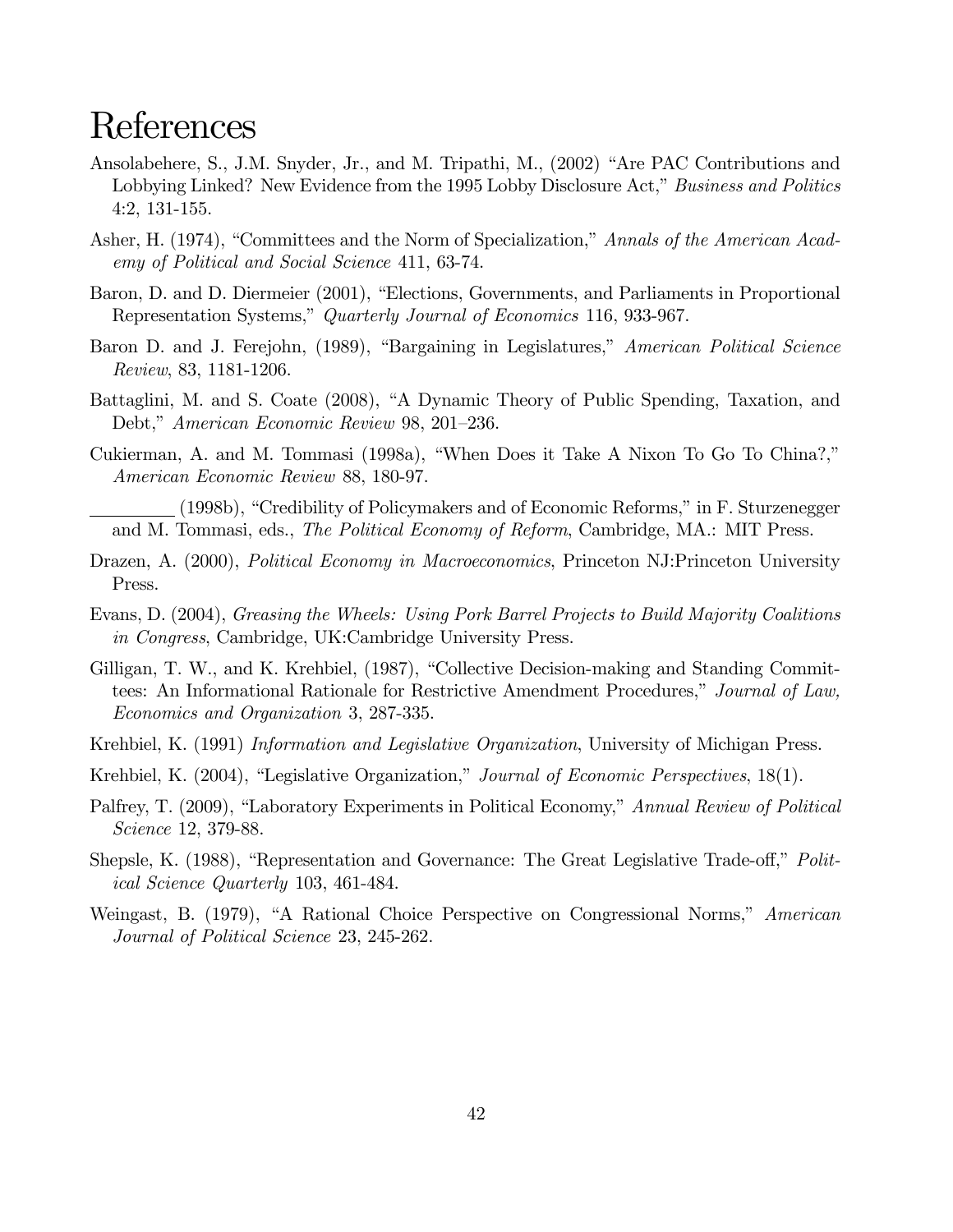# APPENDICES

# A Analysis of full-information equilibrium

We outline the subgame equilibrium of the amendment round in this appendix. As noted in the text, the equilibrium of the legislative game under full information is identical to the outcome of the amendment round.

Let  $\lambda$  be the multiplier on the budget constraint (8b) and  $\phi^F$  the multiplier on the formateur's participation constraint (8a) in the amendment round.  $\xi^C$  and  $\xi^F$  are the non-negativity constraints on  $s^C$  and  $s^F$ , respectively. Then the first order conditions of the full-information problem, described in (7) to (8d) are

$$
[z + \phi^{F}(z + \alpha)] v_{g}(g) = \lambda
$$
  
\n
$$
(1 + \phi^{F}) \mu(\tau) = \lambda
$$
  
\n
$$
1 + \xi^{C} = \lambda
$$
  
\n
$$
\phi^{F} + \xi^{F} = \lambda.
$$

We have four possible regimes, depending on the values of  $\xi^F$  and  $\xi^C$ , i.e. whether both the formateur and the centrist, only one of the two, or neither receives pork.

The first regime is Complete BAU where  $\xi^F = \xi^C = 0$  and  $\lambda = \phi^C = 1$ , so that

$$
2\mu\left(\tau\right) = \left(2z + \alpha\right)v_g\left(g\right) = 1.
$$

 $s<sup>F</sup>$  is found through (8a) and  $s<sup>C</sup>$  via (8b), both holding with equality.

- A second possible regime is RPM, where  $s^F = s^C = 0$ . It is easy to show that when  $z = \underline{z}$ , RPM equilibrium is at the status quo:  $\tau = \tau^q$  and  $g = g^q$ . When  $z = \overline{z}$ , equilibrium is at  $\tau = \tau^* (\bar{z}, X)$  and  $g = R(\tau^* (\bar{z}, X)) - X$ . Both are the best no-pork policies that the centrist can propose, subject to the formateur's participation.
- The final two regimes are partial BAU which differ from one another according to which legislator receives pork. When  $z = \overline{z}$ , only the centrist obtains pork in partial BAU. When  $z = \underline{z}$ the legislator who obtains pork is uniquely determined by the value  $z^e$ . If  $z^e < \bar{z} + \frac{\alpha}{2}$  $rac{\alpha}{2}$  (which is always the case if  $p < \frac{1}{2}$ , because  $z^e = (1 - p) \underline{z} + p \overline{z}$  and  $\alpha > \overline{z} - \underline{z}$ ), only the centrist obtains pork in PBAU. This is because the status quo  $\tau^q = \tau^*(z^e, X)$  is closer to the preferred no-pork policy of centrist  $\tau^*(\underline{z}, X)$  than that of the agenda center  $\tau^*(\underline{z} + \alpha, X)$ . As both legislators place the same value on pork, efficient compromise requires a shift in policy  $\{\tau, g\}$  that favors the formateur, with the centrist compensated with pork. The opposite is true when  $z^e > \bar{z} + \frac{\alpha}{2}$  $\frac{\alpha}{2}$ ; the formateur then obtains pork in PBAU.<sup>24</sup>
- When the centrist obtains pork in PBAU,  $\lambda = 1$  and the first order conditions above imply that g,  $\tau$ , and s<sup>C</sup> are given jointly by (8a) and (8b) both holding with equality with s<sup>F</sup> set

<sup>&</sup>lt;sup>24</sup>If  $z^e = \bar{z} + \frac{\alpha}{2}$ , PBAU does not arise in equilibrium and RPM and CBAU are the only possible regimes.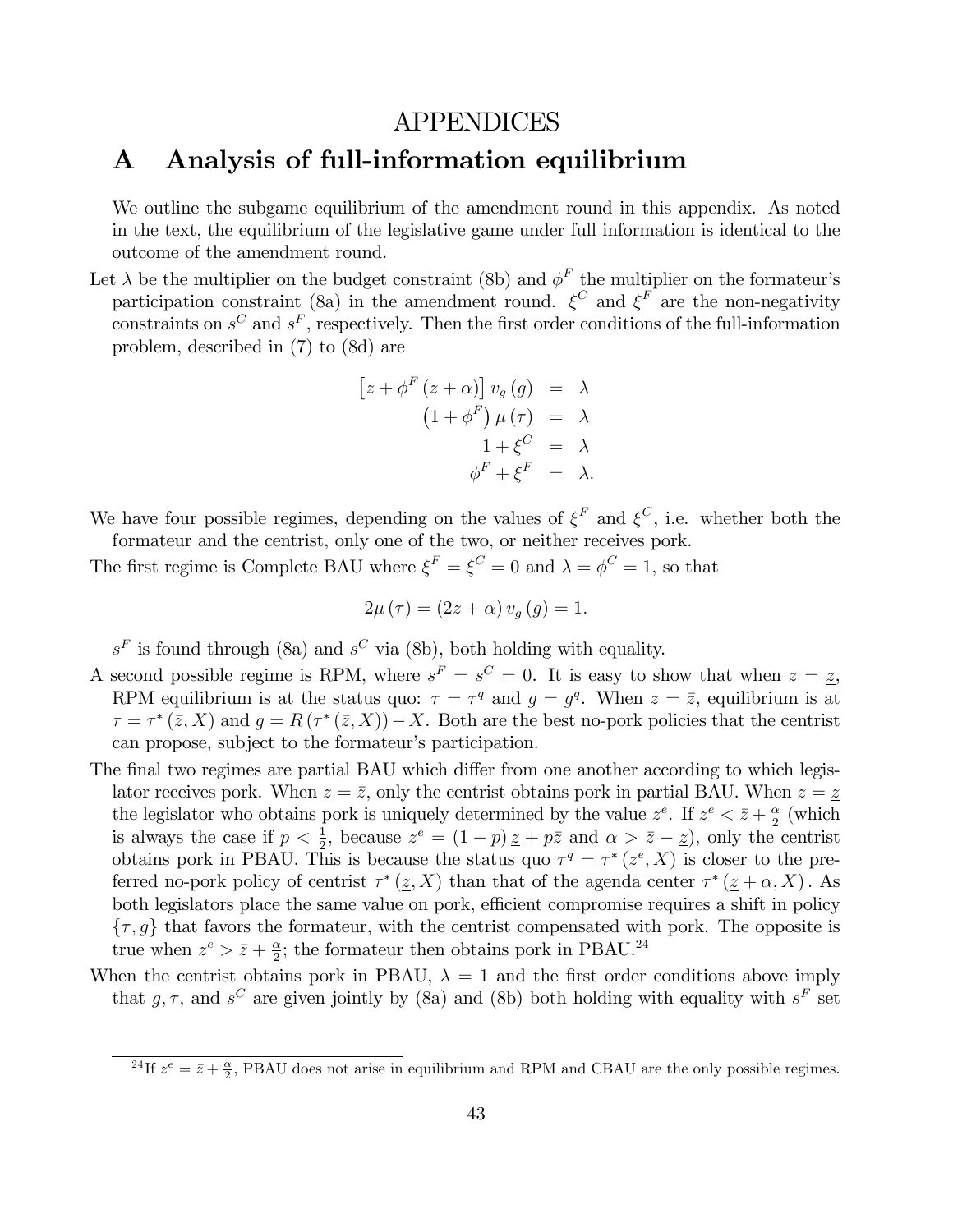to zero, combined with

$$
\frac{(z+\alpha)v_g(g)}{1-zv_g(g)} = \frac{\mu(\tau)}{1-\mu(\tau)}.
$$
\n(26)

When  $z = \bar{z}$ , There is a special case where this system of equations leads to  $\mu(\tau) > 1$ . This cannot be equilibrium, because the centrist prefers cutting taxes at the expense of his own pork. This is a case where the formateur's participation constraint is not binding,  $\phi^F = 0$ and equilibrium satisfies

$$
\mu\left(\tau\right)=\bar{z}v_{g}\left(g\right)=1
$$

and  $s^C$  is given by the budget constraint (8b) holding with equality.

When the formateur obtains pork in PBAU, the first order conditions above imply that  $q, \tau$ , and  $s<sup>F</sup>$  are given jointly by (8a) and (8b) holding with equality with  $s<sup>C</sup>$  set to zero in the latter, combined with

$$
\frac{zv_g(g)}{1 - (z + \alpha)v_g(g)} = \frac{\mu(\tau)}{1 - \mu(\tau)}.
$$
\n(27)

# B Asymmetric Information Equilibrium

We characterize the solution to the amendment subgame under asymmetric information. Appendix D then shows that the policy that results from this subgame is indeed the legislative outcome. The amendment round will have been reached only if no information was revealed in the first round. The centrist then makes a take-it-or-leave-it offer to the formateur.

- There are two candidate equilibria: pooling or separating. We focus on separating equilibrium. Appendix C provides an analysis of the candidate pooling equilibrium and the proof of proposition 5, showing that a pooling equilibrium does not exist when (23) holds.
- In a separating equilibrium, the centrist makes two proposed amendments, one which would be accepted when  $z = \underline{z}$ , the other when  $z = \overline{z}$ . We denote with upper and lower bars the policies in these two proposals, respectively. The two amendments jointly maximize

$$
\max_{\substack{\bar{\tau}, \bar{g}, \bar{s}^C, \bar{s}^F, \\ \underline{\tau}, \bar{g}, \underline{s}^C, \bar{s}^F}} \left\{ \begin{array}{c} p\left[\hat{u}\left(\bar{\tau}\right) + \bar{z}v\left(\bar{g}\right) + \bar{s}^C\right] \\ + \left(1 - p\right)\left[\hat{u}\left(\underline{\tau}\right) + \bar{z}v\left(\underline{g}\right) + \underline{s}^C\right] \end{array} \right\}
$$

subject to the budget constraints for  $z = \overline{z}$  and  $z = \underline{z}$ :

$$
R(\bar{\tau}) \geq \bar{g} + X + \bar{s}^C + \bar{s}^F
$$
  

$$
R(\underline{\tau}) \geq \underline{g} + X + \underline{s}^C + \underline{s}^F,
$$

the participation constraints  $z = \overline{z}$  and  $z = \underline{z}$ :

$$
\hat{u}(\bar{\tau}) + (\bar{z} + \alpha) v(\bar{g}) + \bar{s}^{F} \geq \hat{u}(\tau^{q}) + (\bar{z} + \alpha) v(g^{q}) \tag{28}
$$

$$
\hat{u}(\underline{\tau}) + (\underline{z} + \alpha) v(\underline{g}) + \underline{s}^{F} \geq \hat{u}(\tau^{q}) + (\underline{z} + \alpha) v(g^{q}), \qquad (29)
$$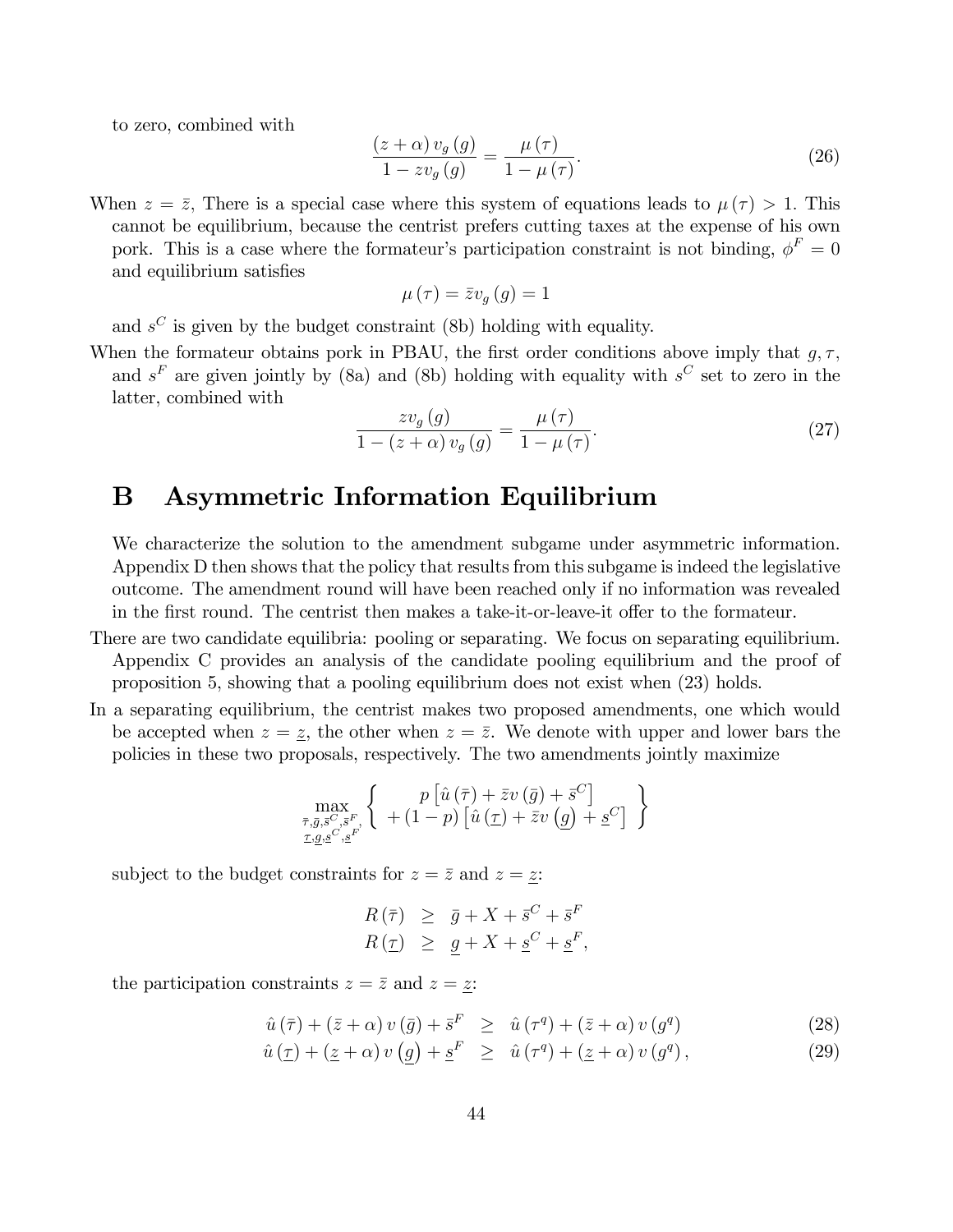the incentive-compatibility (IC) constraints for  $z = \overline{z}$  and  $z = \underline{z}$ :

$$
\hat{u}(\bar{\tau}) + (\bar{z} + \alpha) v(\bar{g}) + \bar{s}^{F} \geq \hat{u}(\underline{\tau}) + (\bar{z} + \alpha) v(\underline{g}) + \underline{s}^{F}
$$
\n(30)

$$
\hat{u}(\underline{\tau}) + (\underline{z} + \alpha) v(\underline{g}) + \underline{s}^{F} \geq \hat{u}(\overline{\tau}) + (\underline{z} + \alpha) v(\overline{g}) + \overline{s}^{F}, \tag{31}
$$

and the regular non-negativity constraints on pork.

### B.1 Which constraints are binding?

There are several cases depending on which of the constraints (the two participation constraints and two IC constraints) are binding. We start by asking when the full information equilibrium is incentive compatible in itself, i.e. both the IC constraints are slack. We then consider cases when costly screening is necessary, i.e. one of the IC constraints is binding.

#### B.1.1 Case 1: Full information equilibrium is incentive compatible

We begin by assessing when the full-information policy is incentive compatible, and therefore is a separating equilibrium. In the full information equilibrium, the IC constraints are slack and the two participation constraints are binding so that

$$
\hat{u}(\bar{\tau}) + (\bar{z} + \alpha) v(\bar{g}) + \bar{s}^F = \hat{u}(\tau^q) + (\bar{z} + \alpha) v(g^q)
$$
  
=  $\hat{u}(\tau^q) + (\underline{z} + \alpha) v(g^q) + (\bar{z} - \underline{z}) v(g^q)$   
=  $\hat{u}(\tau) + (\underline{z} + \alpha) v(\underline{g}) + \underline{s}^F + (\bar{z} - \underline{z}) v(g^q)$ .

Then (30) is equivalent to  $g^q \geq \underline{g}$ . Similarly,

$$
\hat{u}(\underline{\tau}) + (\underline{z} + \alpha) v(\underline{g}) + \underline{s}^{F} = \hat{u}(\tau^{q}) + (\underline{z} + \alpha) v(g^{q})
$$
  
=  $\hat{u}(\tau^{q}) + (\overline{z} + \alpha) v(g^{q}) - (\overline{z} - \underline{z}) v(g^{q})$   
=  $\hat{u}(\overline{\tau}) + (\overline{z} + \alpha) v(\overline{g}) + \overline{s}^{F} - (\overline{z} - \underline{z}) v(g^{q}),$ 

and (31) is equivalent to  $\bar{g} \geq g^q$ . Thus the full-information equilibrium screens for z if and only if

$$
\bar{g}^{FI} \ge g^q \ge \underline{g}^{FI},
$$

where  $\bar{g}^{FI}$  and  $g^{FI}$  are the levels of public spending arising in the full-information equilibrium when  $z = \bar{z}$  and  $z = \bar{z}$ , respectively. If  $\tau^q = \tau^* (z^e, X)$  then  $\underline{g}^{FI} \ge g^q$  in PBAU and in RPM. Then  $g^q \geq \underline{g}^{FI}$  requires that  $\underline{g}^{FI}$  be the full-information CBAU policy, and this last set of inequalities is equivalent to

$$
\bar{g}^{FI} \ge g^q \ge \underline{g}^{BAU}.
$$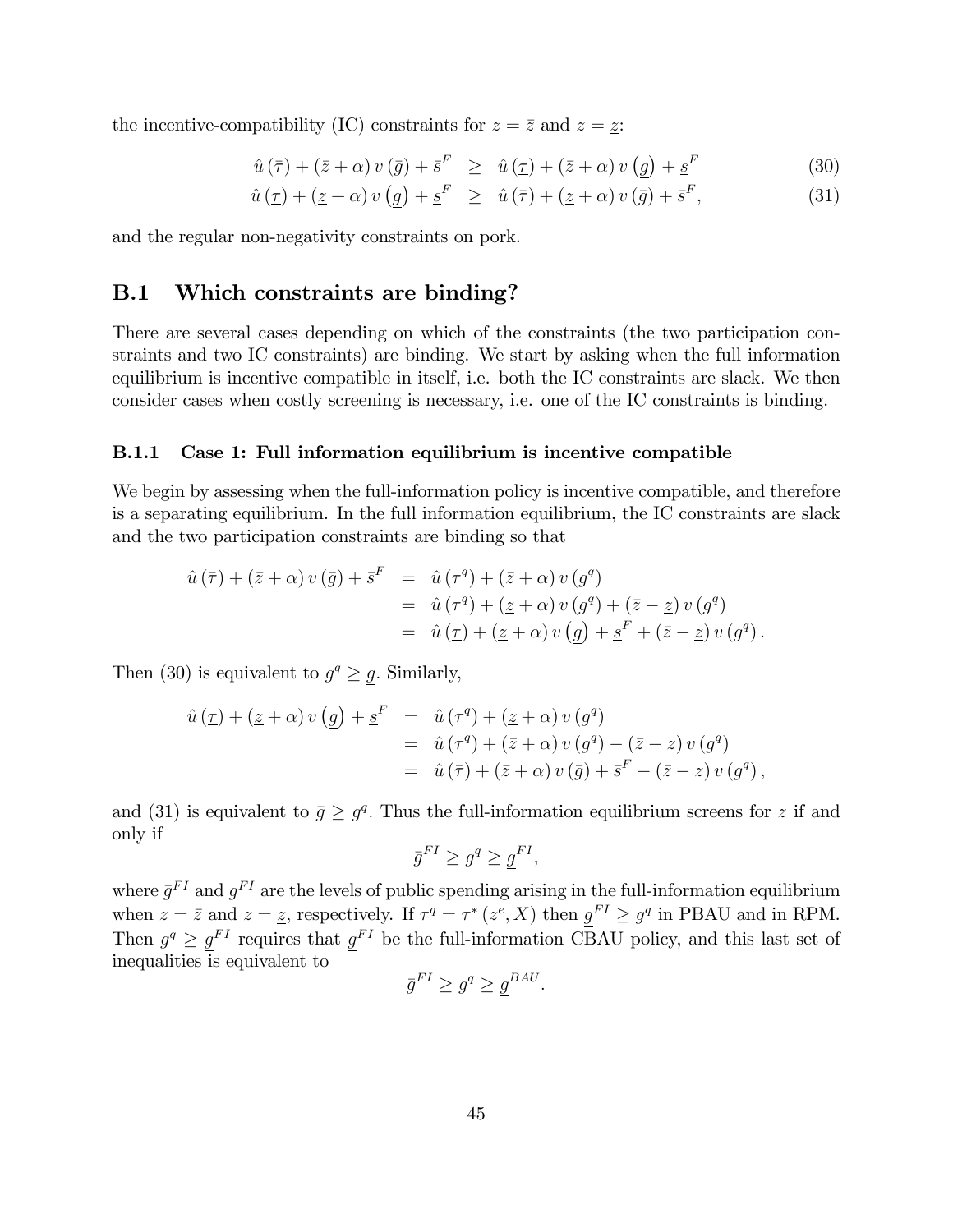#### B.1.2 Case 2: Costly screening

In the remainder of the state space (for the remaining values of  $X$ ) costly screening is necessary and one of the incentive-compatibility constraints must be binding.

First we show that one of the two participation constraints is slack when  $g^q \notin [g, \bar{g}]$ . If  $g^q > \bar{g}$ then the  $z = \underline{z}$  participation (29) is not binding as

$$
\hat{u}(\underline{\tau}) + (\underline{z} + \alpha) v(\underline{g}) + \underline{s}^{F} \geq \hat{u}(\overline{\tau}) + (\underline{z} + \alpha) v(\overline{g}) + \overline{s}^{F}
$$
\n
$$
= \hat{u}(\overline{\tau}) + (\overline{z} + \alpha) v(\overline{g}) + \overline{s}^{F} - (\overline{z} - \underline{z}) v(\overline{g})
$$
\n
$$
\geq \hat{u}(\tau^{q}) + (\overline{z} + \alpha) v(g^{q}) - (\overline{z} - \underline{z}) v(\overline{g})
$$
\n
$$
= \hat{u}(\tau^{q}) + (\underline{z} + \alpha) v(g^{q}) + (\overline{z} - \underline{z}) [v(g^{q}) - v(\overline{g})],
$$
\n(32)

with the first inequality following from the  $z = \underline{z}$  IC constraint (31) and the second from the participation constraint when  $z = \bar{z}$  (28). Comparing the first term with the last, if  $g^q > \bar{g}$ , (29) is slack.

Similarly, if  $g^q < g$  then (28) is slack, because

$$
\hat{u}(\bar{\tau}) + (\bar{z} + \alpha) v(\bar{g}) + \bar{s}^{F} \geq \hat{u}(\underline{\tau}) + (\bar{z} + \alpha) v(\underline{g}) + \underline{s}^{F}
$$
\n
$$
= \hat{u}(\underline{\tau}) + (\underline{z} + \alpha) v(\underline{g}) + \underline{s}^{F} + (\bar{z} - \underline{z}) v(\underline{g})
$$
\n
$$
\geq \hat{u}(\tau^{q}) + (\underline{z} + \alpha) v(g^{q}) + (\bar{z} - \underline{z}) v(\underline{g})
$$
\n
$$
= \hat{u}(\tau^{q}) + (\bar{z} + \alpha) v(g^{q}) + (\bar{z} - \underline{z}) [v(\underline{g}) - v(g^{q})],
$$

where the first inequality follows from the  $z = \bar{z}$  IC constraint (30) and the second from the  $z = \underline{z}$  participation constraint (29). Comparing the first and last terms we see that (28) is slack if  $g^q < g$ .

Next, we show that at least one incentive compatibility constraint must be slack. Writing (30) as

$$
\hat{u}(\bar{\tau}) + (\underline{z} + \alpha) v(\bar{g}) + \bar{s}^F + (\bar{z} - \underline{z}) [v(\bar{g}) - v(\underline{g})] \ge \hat{u}(\underline{\tau}) + (\underline{z} + \alpha) v(\underline{g}) + \underline{s}^F
$$

and combining with (31) gives

$$
\hat{u}(\bar{\tau}) + (\underline{z} + \alpha) v(\bar{g}) + \bar{s}^F + (\bar{z} - \underline{z}) [v(\bar{g}) - v(\underline{g})]
$$
\n
$$
\geq \hat{u}(\underline{\tau}) + (\underline{z} + \alpha) v(\underline{g}) + \underline{s}^F
$$
\n
$$
\geq \hat{u}(\bar{\tau}) + (\underline{z} + \alpha) v(\bar{g}) + \bar{s}^F.
$$

As  $\bar{g} > g$  in a separating equilibrium, at least one of the two incentive-compatibility constraints must be slack. (We have already considered the case when both are slack in the previous section.)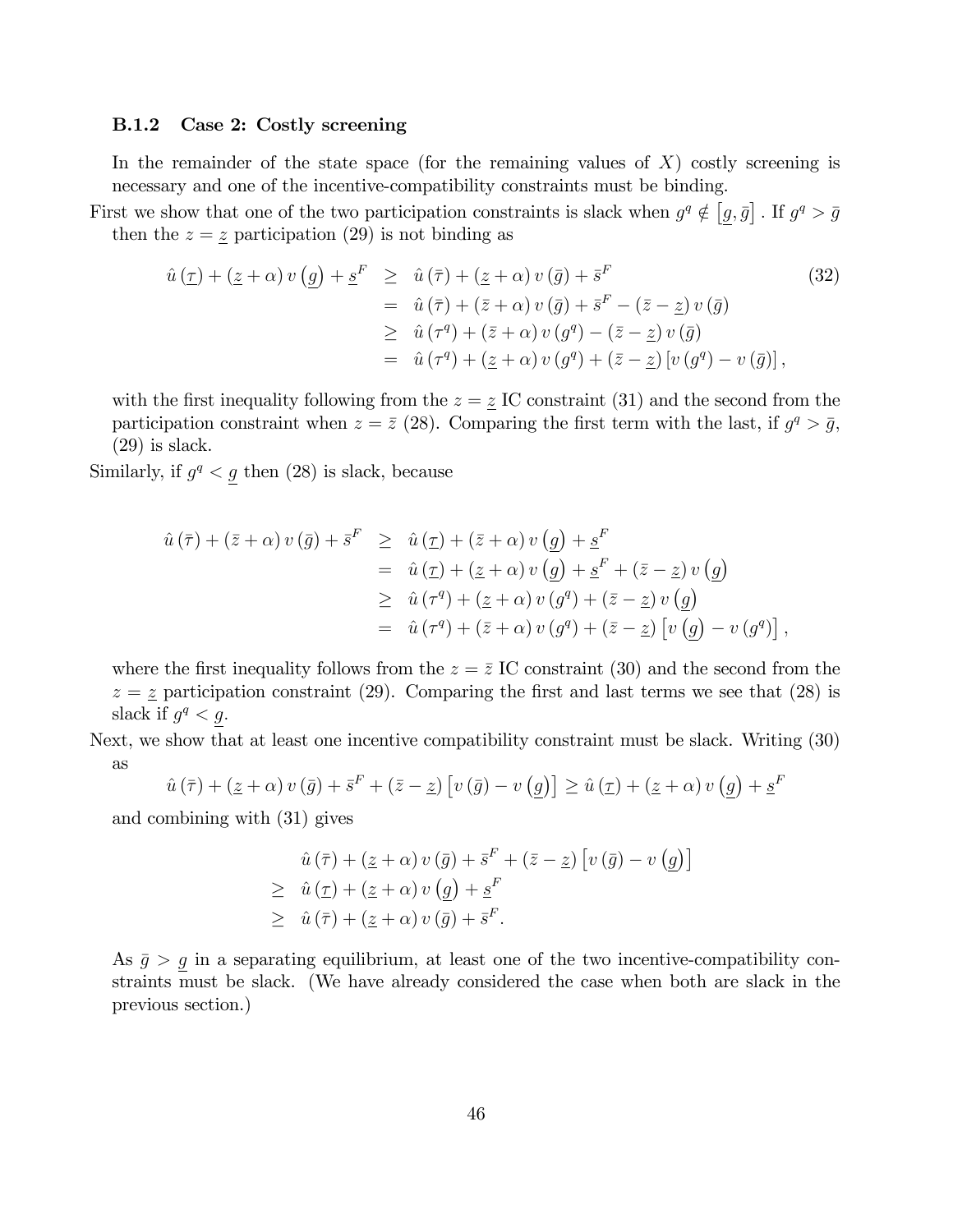#### B.2 Characterizing equilibrium

As in the full-information case, the state space can be partitioned into three regions, with increasing values of  $X$ . For the lowest values of  $X$ , equilibrium is CBAU, regardless of the value of z. Screening is then achieved by cutting the formateur's pork in favor of public goods (relative to the full-information equilibrium) to screen for  $z = \overline{z}$  or cutting public goods in favor of pork to the formateur to screen for  $z = \underline{z}$ . For intermediate values of X, equilibrium is PBAU for at least one value of z. Finally, for the highest levels of  $X$ , such that (23) no longer holds, equilibrium is RPM (pooling at the status quo).

Given the large number of cases that might arise, we do not provide a full characterization of the separating equilibrium. Such analysis is available upon request. Section 6.1 analyzes a particularly interesting case that arises for the highest values of X at which (23) still holds. There the equilibrium is RPM when  $z = \underline{z}$ , but PBAU when  $z = \overline{z}$ . For the sake of further illustration, we analyze the opposite extreme, when  $X$  is low enough that equilibrium is CBAU for both values of  $z$ .

### B.3 Analysis of CBAU

When X is sufficiently low, equilibrium is CBAU regardless of the value of  $z$ . Within this regime, three cases can emerge. For the lowest values of X, the formateur when  $z = \underline{z}$ is tempted to accept the full-information policy for the  $z = \bar{z}$  state.  $z = \bar{z}$  policy must therefore be altered to screen for the state, while the full-information levels of public goods and taxation arise when  $z = \underline{z}$ . For intermediate values of X, the full-information equilibrium is information revealing, as discussed above in Section B.1.1. For higher values of  $X$ , screening requires distorting the  $z = \overline{z}$  full-information policy, as it is now in the state  $z = \overline{z}$  that the formateur is tempted by the full-information policy of the other state.

#### B.3.1 Low X

When X is sufficiently low (implying that  $g^q$ , which is strictly decreasing in X, is high)  $g^q$  $\bar{g}^{BAU}$  and we concluded in Section B.1.2 that that the  $z = \bar{z}$  participation constraint and the  $z = \bar{z}$  IC constraint are both slack. The  $z = \bar{z}$  IC constraint (31) and the  $z = \bar{z}$  participation constraint are both binding. The first order conditions of the centrist's maximization problem then give  $\underline{\tau} = \tau^{BAU}$  and  $g = g^{BAU}$ .

When  $z = \overline{z}$ , policy is distorted due to screening. The first order conditions of the centrist's maximization problem are

$$
(p + \bar{\phi} - \underline{\psi}) \mu (\bar{\tau}) = \bar{\lambda}
$$

and

$$
\[p\bar{z} + \bar{\phi}\left(\bar{z} + \alpha\right) - \underline{\psi}\left(\underline{z} + \alpha\right)\]v_g\left(\bar{g}\right) = \bar{\lambda},\]
$$

where  $\bar{\lambda}$ ,  $\bar{\phi}$  and  $\psi$  are the Lagrange multipliers on the budget constraint when  $z = \bar{z}$ , the  $z = \overline{z}$  participation constraint, and the  $z = \underline{z}$  incentive-compatibility constraint, respectively.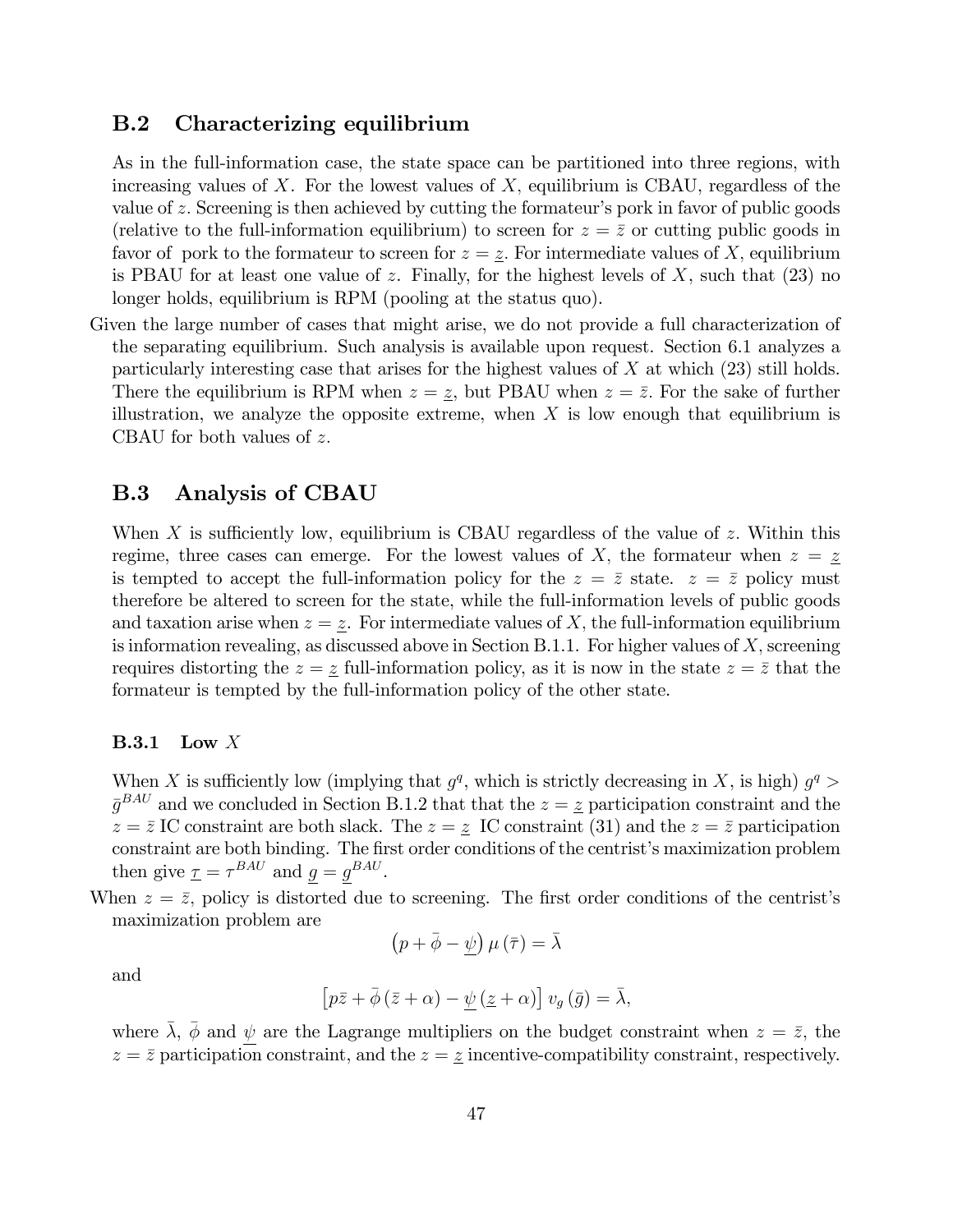As we are in CBAU, the first order conditions for pork give  $\psi = 1-p$ ,  $\bar{\lambda} = p$  and  $\bar{\phi} = \bar{\lambda} + \psi = 1$ . Together these give  $\bar{\tau} = \tau^{BAU}$  and

$$
\left[\bar{z} + \underline{z} + \alpha + \frac{\bar{z} - \underline{z}}{p}\right] v_g\left(\bar{g}\right) = 1.
$$
\n(33)

As

$$
\bar{z} + \underline{z} + \alpha + \frac{\bar{z} - \underline{z}}{p} > 2\bar{z} + \alpha,
$$

this reflects higher public good provision than would be the case under full information.

To summarize, when  $g^q > \bar{g}$ , the formateur when  $z = \bar{z}$  is tempted to accept the full information CBAU policy proposed for the  $z = \bar{z}$  state. The centrist screens by increasing public spending to  $g = \bar{g}$  as defined in (33), financed by the formateur's pork.

#### **B.3.2** High  $X$

We have seen in section B.1.1 that for intermediate values of X, where  $g^q \in \left[g^{BAU}, \bar{g}^{FI}\right]$ , the full information equilibrium is separating. We now turn to the case when  $g^q < g^{BAU}$ , but continue to consider the region where CBAU emerges as equilibrium for both values of z: As shown in section B.1.2, the  $z = \overline{z}$  participation constraint (28) and the  $z = z$  IC constraint must be slack in this region. The two binding constraints are therefore the participation constraint for  $z = \underline{z}$  (29) and the IC constraint for  $z = \overline{z}$  (30).

With these two remaining constraints, equilibrium when  $z = \overline{z}$  is characterized as in the full information case, with  $\bar{\tau} = \tau^{BAU}$  and  $\bar{g} = \bar{g}^{BAU}$ . The  $z = \bar{z}$  policy is distorted by the need to ensure that the  $z = \bar{z}$  formateur does not prefer the  $z = \bar{z}$  policy. The following first order conditions characterize the  $z = z$  policy:

$$
(1 - p + \underline{\phi} - \overline{\psi}) \mu(\underline{\tau}) = \underline{\lambda}
$$
\n(34)

and

$$
\left[ (1-p) \underline{z} + \underline{\phi} \left( \underline{z} + \alpha \right) - \overline{\psi} \left( \overline{z} + \alpha \right) \right] v_g \left( \underline{g} \right) = \underline{\lambda},\tag{35}
$$

where  $\Delta$ ,  $\phi$  and  $\bar{\psi}$  are the Lagrange multipliers on the budget constraint when  $z = z$ , the  $z = \underline{z}$  participation constraint, and the  $z = \overline{z}$  IC constraint, respectively.

In CBAU, the first order conditions for pork give  $\bar{\psi} = p$ ,  $\bar{\lambda} = 1 - p$  and  $\phi = 1$ . Using these values, the first order condition (34) gives  $\underline{\tau} = \tau^{BAU}$  and (35) gives

$$
\left[\bar{z} + \underline{z} + \alpha - \frac{\bar{z} - \underline{z}}{1 - p}\right] v_g\left(\underline{g}\right) = 1.
$$
\n(36)

Noting that

$$
\bar{z} + \underline{z} + \alpha - \frac{\bar{z} - \underline{z}}{1 - p} < 2\underline{z} + \alpha,
$$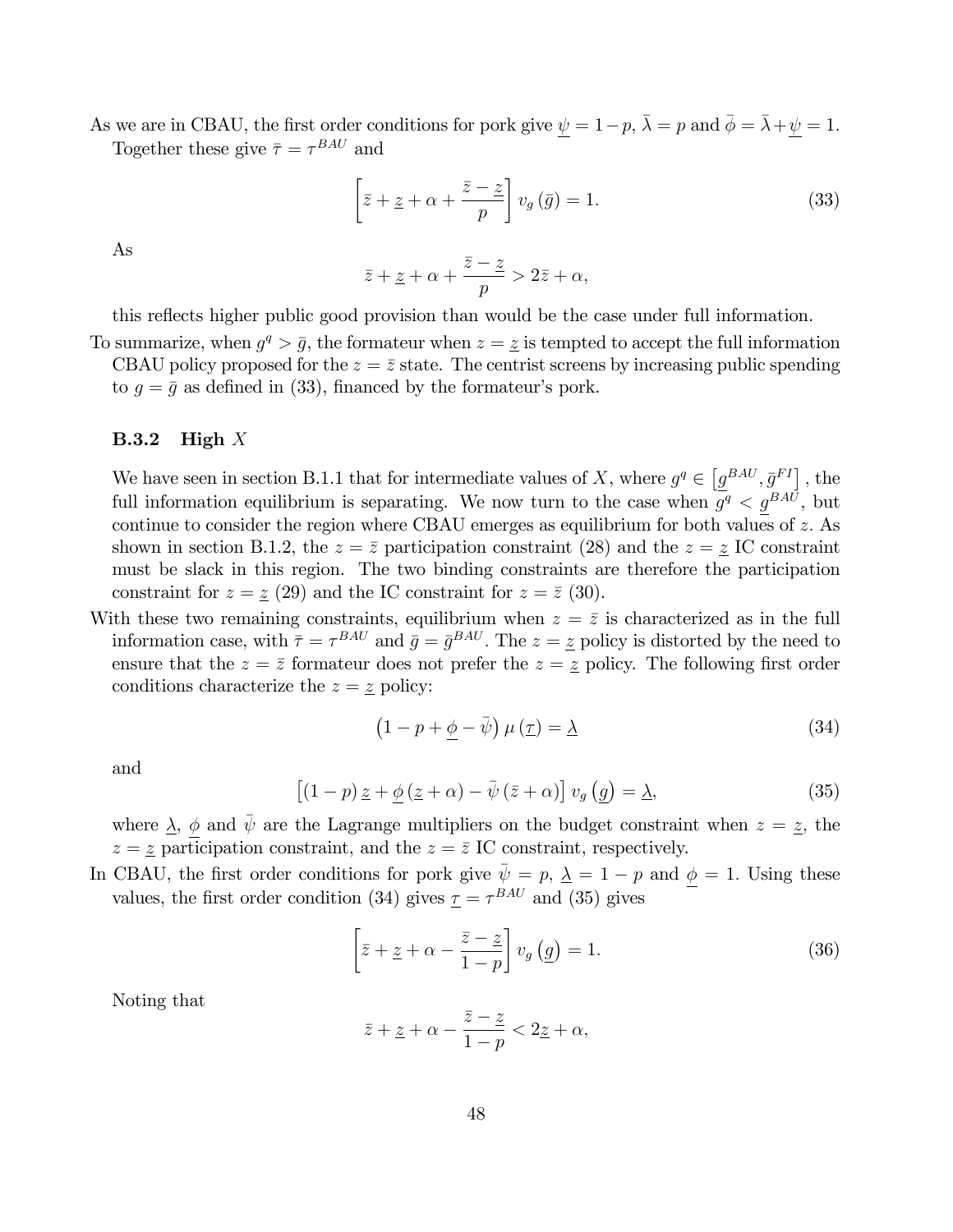this gives  $g < g^{BAU}$ .

This equilibrium is summarized as follows. In this region of the state space, the formateur when  $z = \overline{z}$  is tempted by the full-information proposal for  $z = \underline{z}$ . Screening for  $z = \underline{z}$  requires financing pork by cutting public expenditures to  $g = \underline{g} < \underline{g}^{BAU}$ : a level, which the formateur would not accept when  $z = \overline{z}$ .

# C Characterizing a candidate pooling equilibrium

We analyze a candidate pooling equilibrium in the amendment round, under the assumption that no information was revealed in the proposal round. The proof of proposition 5 then shows that even if the centrist arrived at the amendment round uninformed about the state z; the pooling subgame equilibrium analyzed here does not exist for most values of X: A pooling equilibrium for the amendment subgame exists only if the condition (23) does not hold, in which case the pooling equilibrium is the status quo. Appendix D then shows that the PBE of the legislative game is identical to the outcome of the amendment subgame.

In a pooling equilibrium the centrist does not attempt to screen for z, so that  $\tilde{z} = z^e$ . Accordingly, the centrist maximizes

$$
\max_{\breve{\tau},\breve{g},\breve{s}^C,\breve{s}^F} \hat{u}(\breve{\tau}) + z^e v(\breve{g}) + \breve{s}^C,
$$

(where we denote with  $\sim$ " variables in a pooling equilibrium) subject to the budget constraint

$$
R(\breve{\tau}) \ge \breve{g} + X + \breve{s}^C + \breve{s}^F; \tag{37}
$$

two participation constraints, ensuring that the proposal is accepted by the formateur in either state of the world,

$$
\hat{u}(\breve{\tau}) + (\bar{z} + \alpha) v(\breve{g}) + \breve{s}^F \geq \hat{u}(\tau^q) + (\bar{z} + \alpha) v(g^q) \n\hat{u}(\breve{\tau}) + (\underline{z} + \alpha) v(\breve{g}) + \breve{s}^F \geq \hat{u}(\tau^q) + (\underline{z} + \alpha) v(g^q) ;
$$
\n(38)

and the regular non-negativity constraints on  $\check{s}^C$  and  $\check{s}^F$ . Notice that the two participation constraints cannot both hold with equality unless  $\check{g} = g^q$ . The first constraint (for  $z = \bar{z}$ ) is binding if  $\breve{g} \leq g^q$ , while the latter (for  $z = \underline{z}$ ) is binding if  $\breve{g} \geq g^q$ . There are three possible regions of the state space, depending on which legislators obtain pork: CBAU, PBAU and RPM, arising for increasing levels of X. We analyze them in turn.

## C.1 CBAU

For the lowest values of  $X$ , we are in complete BAU and the first order conditions of the pooling problem imply  $\tilde{\tau} = \tau^{BAU}$  and  $\tilde{g} = \tilde{g}^{high}$  with

$$
(z^e + \bar{z} + \alpha) v_g \left(\breve{g}^{high}\right) = 1,\tag{39}
$$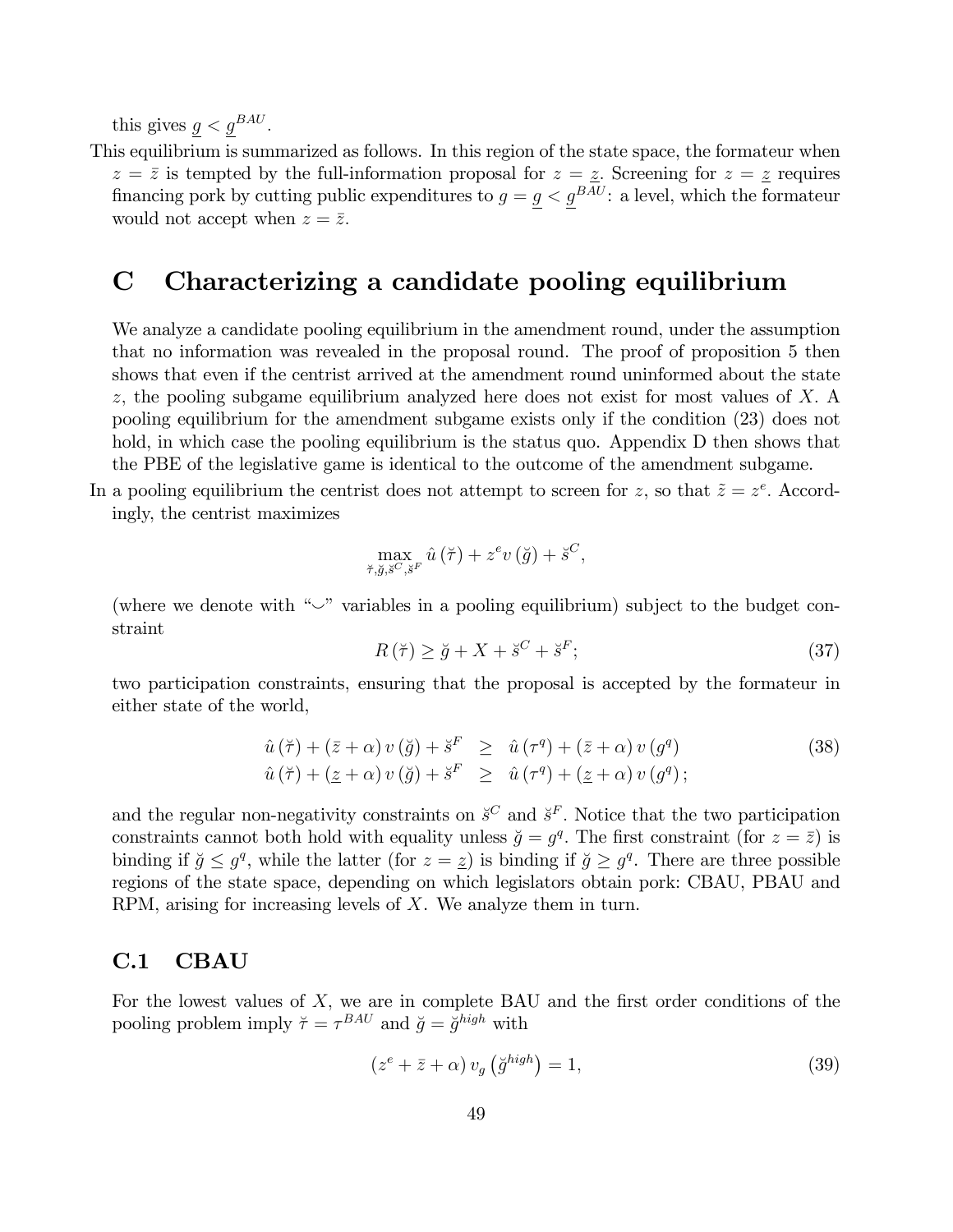if the  $\bar{z}$  participation constraint is binding; or  $\tilde{\tau} = \tau^{BAU}$  and  $\tilde{g} = \tilde{g}^{low}$  where

$$
(z^{e} + \underline{z} + \alpha) v_g \left(\breve{g}^{low}\right) = 1, \tag{40}
$$

if the z participation constraint is binding.

Noting that (a)  $\ddot{g}^{high} > \ddot{g}^{low}$  are both dependent only on parameter values other than X and (b)  $g<sup>q</sup>$  is decreasing in X, we can partition the CBAU state space into three regions based on increasing values of X.

- For the lowest values of X,  $g^q > \breve{g}^{high} > \breve{g}^{low}$  and accordingly the  $\bar{z}$  participation constraint is binding and  $\breve{g} = \breve{g}^{high}$ .
- For intermediate values of X,  $\breve{g}^{high} > g^q > \breve{g}^{low}$  and the two participation constraints cannot jointly hold for either value of  $\check{g}$ . No pooling equilibrium exists. (In this region, the full information CBAU equilibrium is information-revealing and constitutes the unique, separating, equilibrium.)
- For lower values of X,  $\ddot{g}^{high} > \ddot{g}^{low} > g^q$  and the z participation constraint is binding and  $\breve{g} = \breve{g}^{low}$ .

## C.2 PBAU

In PBAU, only the centrist obtains pork if  $\tau^q = \tau^* (z^e, X)$ . The status quo is closer (identical, in fact) to the no-pork policy most preferred by the centrist than that preferred by the formateur. A PBAU equilibrium constitutes a increase in public spending, desired by the formateur, in return for pork to the centrist.

As we have seen, with  $\tilde{g} > g^q$ , the z participation constraint is binding so that the PBAU equilibrium  $\{\breve{\tau}, \breve{g}, \breve{s}^C\}$  solves (37),

$$
\hat{u}(\breve{\tau}) + (\bar{z} + \alpha) v(\breve{g}) = \hat{u}(\tau^q) + (\bar{z} + \alpha) v(g^q)
$$

and

$$
\frac{1 - z^e v_g(\breve{g})}{(\breve{z} + \alpha) v_g(\breve{g})} = \frac{1 - \mu(\breve{\tau})}{\mu(\breve{\tau})}.
$$
\n(41)

## C.3 RPM

In RPM, the pooling equilibrium is trivially  $\breve{\tau} = \tau^q$  and  $\breve{g} = g^q$ , with  $\breve{s}^F = \breve{s}^C = 0$ .

# D Analyzing the proposal round

Taking into account the subgame equilibrium of the amendment round as analyzed in Appendix B, we now move back to the proposal round. We show that the Markov Perfect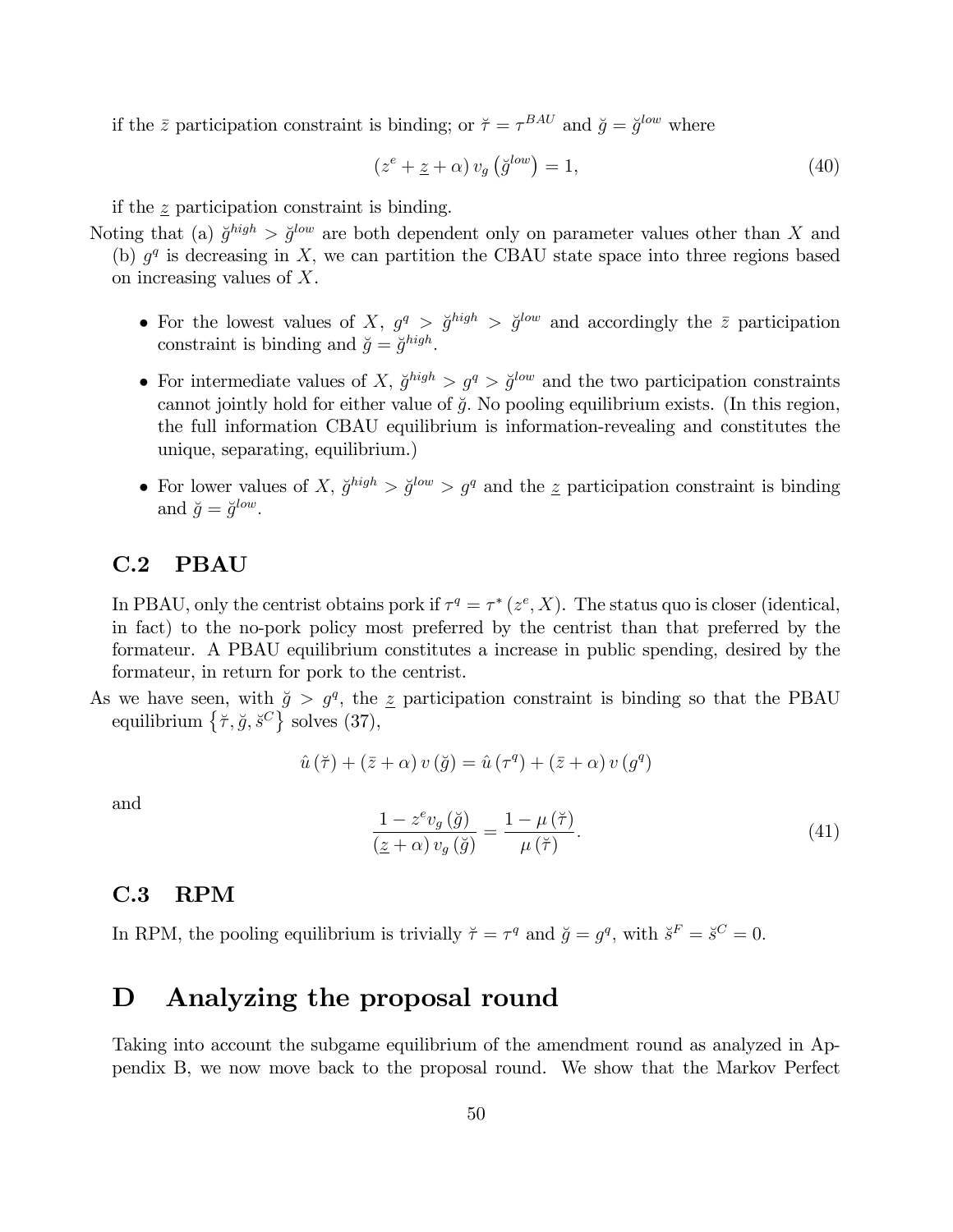Equilibrium of the entire legislative game is identical to the outcome of the amendment subgame. This occurs either because the game proceeds to the amendment round, or because a proposal identical to the amendment round subgame equilibrium is proposed and accepted in the proposal round.

- The formateur's proposal-round problem is described in Definition 1. She maximizes her own utility, subject to the budget constraint; the centrist's participation constraint—making him no worse off than he would be if the game proceeded to the amendment round-given the centrist's information set; and non-negativity constraints on pork. The participation constraint requires the centrist to be no worse off than his expected value in the amendment subgame. There are two candidate equilibria to the proposal subgame: pooling and separating (signalling).
- When (23) holds, the equilibrium of the amendment subgame is separating as shown in the proof of Proposition 5. In this case, we now show there is no way for the formateur to satisfy the centrist's participation constraint in the proposal round, without proposing the exact same legislation that would result in the amendment round. When (23) does not hold, the equilibrium of the amendment subgame is (pooling at) the status quo. We will show that in this second case, the status quo is also the best that the formateur can achieve in the proposal round as well. In both cases, the outcome of the game is identical to the outcome of the amendment round as analyzed earlier.
- First, let (23) hold. Equilibrium in the proposal round cannot be pooling. A pooling equilibrium in the proposal round would maximize the formateur's utility, subject to the same constraints faced by the centrist in the candidate pooling equilibrium described in Appendix C, with the added constraint that the centrist must obtain utility of at least  $U_{amend}^C$ : the centrist's actual expected utility in the amendment round. But this constraint cannot be satisfied. The equilibrium of the amendment subgame is separating, so that the centrist derives a higher expected utility  $(U_{amend}^C)$  from screening than he could in the candidate pooling equilibrium of the amendment subgame. Thus the constraint that the centrist obtain at least  $U_{amend}^C$  in the proposal round cannot be satisfied without making the formateur worse off than in the status quo.
- We now show that any separating proposal the formateur might offer in the proposal subgame will also be rejected by the centrist (without loss of generality). Assume via contradiction that the proposal subgame is separating, so that the formateur's proposal reveals the state  $z$ and the centrist accepts this proposal. This cannot be equilibrium as a profitable deviation can be found for the centrist, if the formateur's proposal is sufficient to reveal the state z. The centrist can reject the proposal and use his knowledge of the state  $z$  to offer the undistorted full-information proposal for the revealed value of  $z$ . This is better than accepting the formateur's proposal, because costly signalling requires a distorted policy that destroys surplus relative to the full information proposal. (Of course, such a sequence of events cannot occur in equilibrium. If the centrist rejects the formateur's proposal, no information could have been revealed in the first place.) Thus without loss of generality, we can think of the centrist rejecting the proposal, not updating his beliefs  $\tilde{z} = z^e$ , and proceeding to the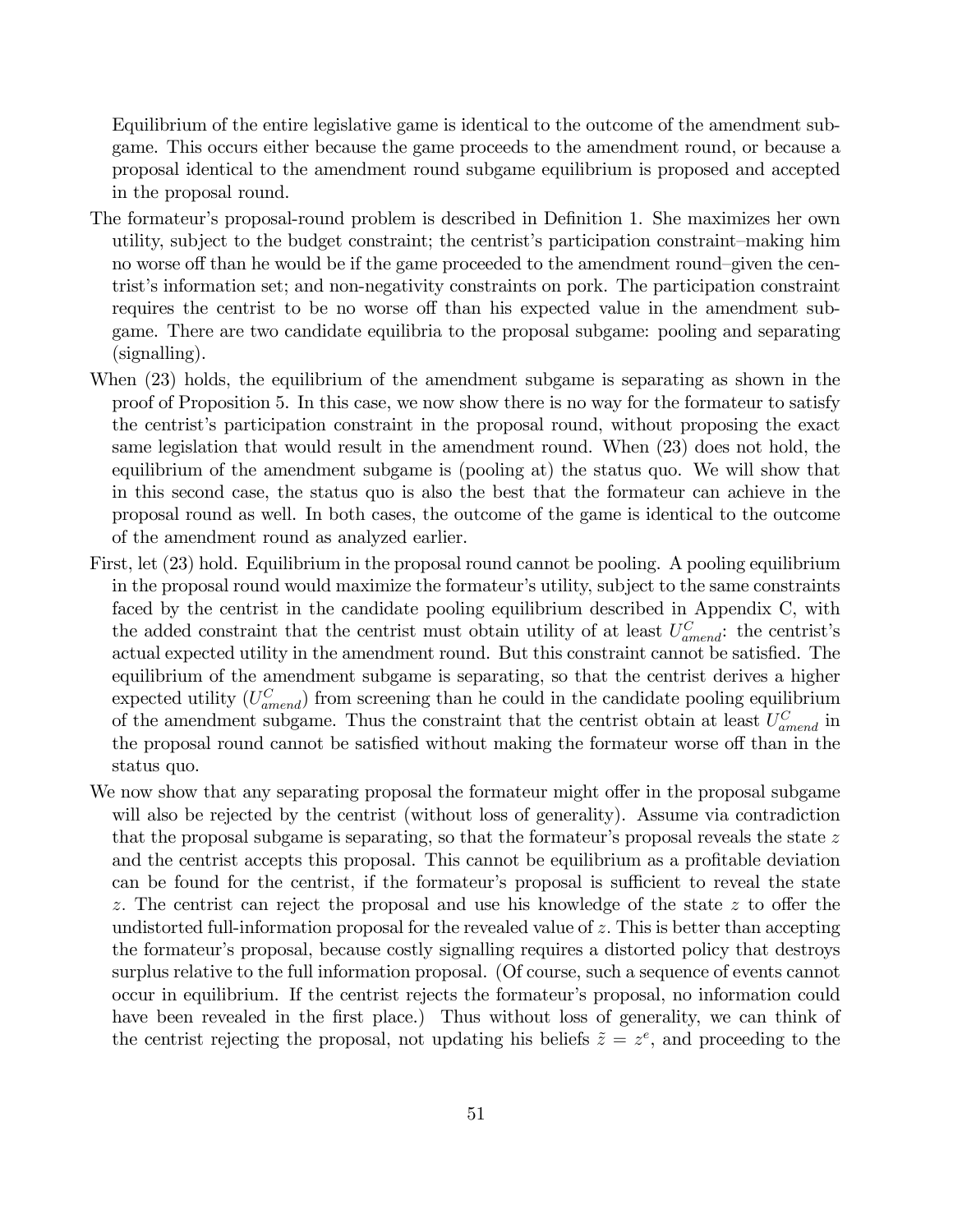amendment stage.<sup>25</sup>

If (23) does not hold, on the other hand, pooling at the status quo is the subgame equilibrium of the amendment round. In the proposal round, the formateur can do no better than the status quo for the same reason that the status quo arises as the outcome of the amendment round. As in the proof of Proposition 5, there is no deviation from the status quo that makes the centrist and the formateur better off when  $z = \bar{z}$ , while making the formateur worse off when  $z = \underline{z}$ , so as to reveal the state. (A similar argument shows that signalling  $z = \underline{z}$  is also impossible.) With no information revealed, pooling at the status quo is the unique equilibrium. We conclude that the outcome of the amendment subgame is the Markov Perfect Equilibrium of the legislative game.

# E Proof of Propositions

#### E.1 Proposition 1

The non-negativity constraints on pork (8c) and (8d) govern the nature of equilibrium. If neither is binding, we are in Complete BAU. If both are binding, we are in RPM. If only one of the two is binding we are in Partial BAU, with the binding constraint governing who receives pork in PBAU.

- We characterize the subgame equilibrium in the amendment legislative round. As discussed in the text, this same policy is the PBE of the entire game. We refer occasionally to the first order conditions of the centristís maximization problem in the amendment round. These are summarized in Appendix A.
- If equilibrium is CBAU, policy is  $\{\tau, g\} = \{\tau^{BAU}, \bar{g}^{BAU}\}\$ , as described in Appendix A, where  $\bar{g}^{BAU}$  is defined in the proposition. Pork is allocated to the formateur to satisfy her participation constraint

$$
s^{F} = \hat{u}(\tau^{q}) + (\bar{z} + \alpha) v_{g} (g^{q}) - \left[ \hat{u} (\tau^{BAU}) + (\bar{z} + \alpha) v_{g} (\bar{g}^{BAU}) \right] \geq 0.
$$

The centrist obtains all remaining budgetary resources as pork

$$
s^{C} = R(\tau^{BAU}) - \bar{g}^{BAU} - X - s^{F}
$$
  
=  $R(\tau^{BAU}) - \bar{g}^{BAU} - X - [\hat{u}(\tau^{q}) + (\bar{z} + \alpha) v_{g}(g^{q})] + \hat{u}(\tau^{BAU}) + (\bar{z} + \alpha) v_{g}(\bar{g}^{BAU}) \ge 0.$ 

The two inequalities above are required to satisfy the non-negativity constraints on pork. These hold if and only if equilibrium is CBAU and are identical to those in (12) and (13).

<sup>&</sup>lt;sup>25</sup>We qualify statements in this paragraph with "without loss of generality" because there are scenarios where the full-information policy is the subgame equilibrium of the amendment round. In these cases costly signalling/screening is not necessary. In these cases the agenda setter could make a proposal that is as good for the centrist as proceeding to the amendment round. But in this case too, the centrist is no worse off rejecting the agenda setter's proposal and proceeding to the amendment round, where he makes an identical counterproposal.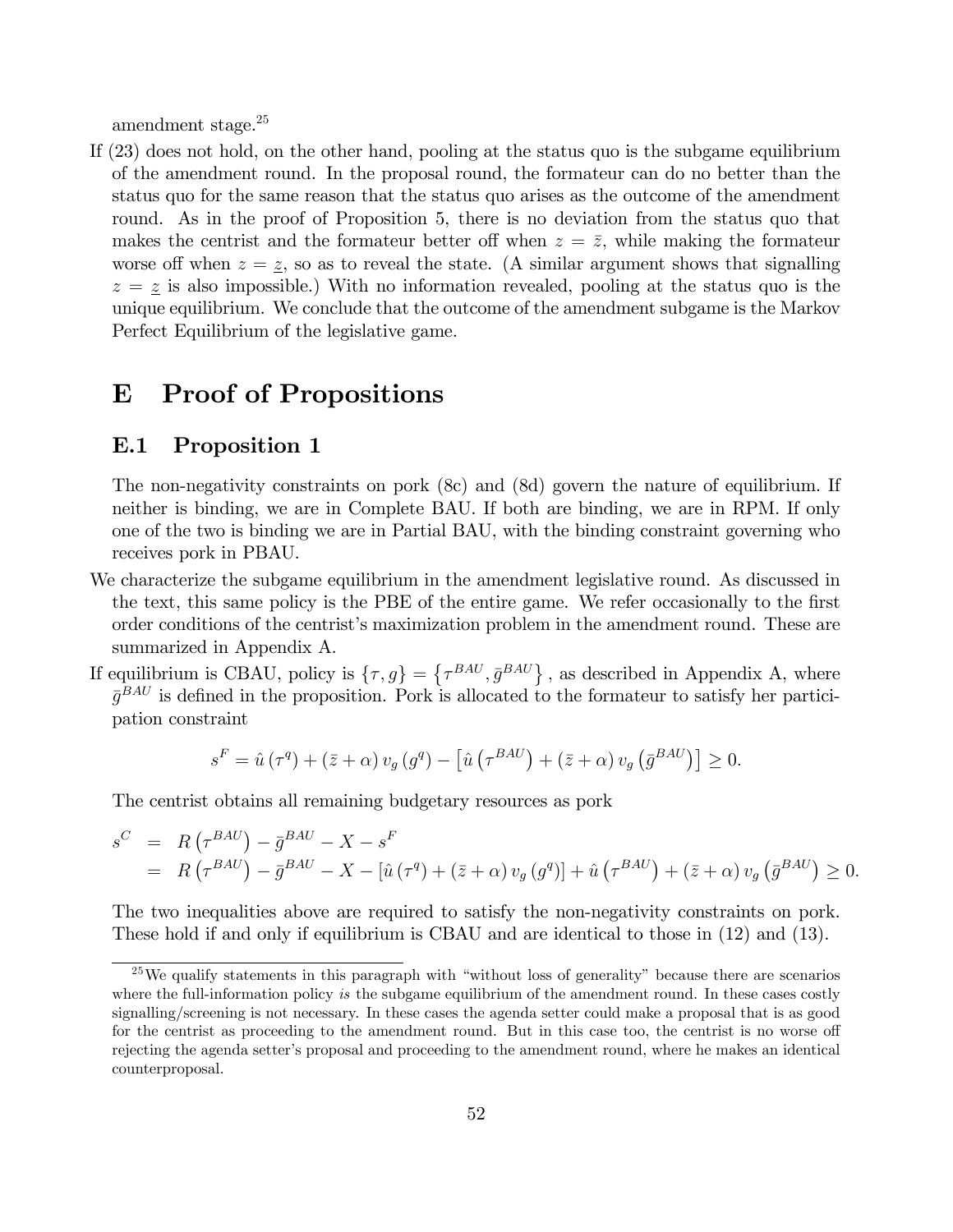- The cutoff between PBAU and RPM is determined as follows. Think of the centrist as shifting policy from the status quo to equilibrium in two steps. First, he shifts tax and public good policy alone to the extent that he desires and that is feasible, without allocating pork. Second, pork may be allocated. In the first stage, the centrist's preferred no-pork policy  $\{\tau, g\} = \{\tau^*(\bar{z}, X), R(\tau^*(\bar{z}, X)) - X\}$  is feasible and leaves the formateur's participation constraint slack. At this point, the centrist does not wish to change the mix of public goods and taxes, and with the formateur's participation constraint slack, has no reason to allocate pork to the formateur. Thus  $\{\tau^*(\bar{z}, X), R(\tau^*(\bar{z}, X)) - X\}$  is equilibrium if and only if  $\mu(\tau^*(\bar{z},X)) = \bar{z}v_g(R(\tau^*(\bar{z},X)) - X) < 1.$
- To see this last point, if  $\mu(\tau^*(\bar{z},X)) < 1$ , the formateur is willing (and able, due to the slack in the formateur's participation constraint,) to increase taxes and forgo public goods in favor of pork. If, on the other hand  $\mu(\tau^*(\bar{z}, X)) = \bar{z}v_g(R(\tau^*(\bar{z}, X)) - X) > 1$ , the centrist is not willing to increase taxes or forgo public goods in favor of pork, even if he is the sole recipient, and the no-pork policy is equilibrium.
- If equilibrium is PBAU, it is only the centrist that obtains pork. Once the preferred nopork policy of the centrist is reached (in the first step) the participation constraint of the formateur is slack and the centrist will never allocate pork to the formateur before this slack is exhausted by extracting pork for his own district.

### E.2 Proposition 2

We focus again on the subgame equilibrium of the amendment stage. As discussed in the text, the PBE equilibrium of the entire legislative game will be the same. The non-negativity constraints on pork (8c) and (8d) govern the nature of equilibrium. If neither is binding, we are in Complete BAU. If both are binding, we are in RPM. If only one of the two is binding we are in Partial BAU, with the binding constraint governing who receives pork in PBAU. Our proof is in three steps, corresponding to the three possible regimes. We refer occasionally to the first order conditions of the centrist's maximization problem in the amendment round. These are summarized in Appendix A.

Step 1: Complete BAU If neither of the non-negativity constraints is binding, the first order conditions arising from the centrist's maximization problem imply that taxes and public expenditures are set at  $\{\tau^{BAU}, g^{BAU}\}\$ , as defined in the proposition. Pork to the formateur follows from her participation constraint:

$$
s^{F} = \hat{u}(\tau^{q}) + (\underline{z} + \alpha) v(g^{q}) - [\hat{u}(\tau^{BAU}) + (\underline{z} + \alpha) v(\underline{g}^{BAU})] \ge 0,
$$

while all residual resources are devoted to pork to the centrist, given by the budget constraint:

$$
s^{C} = R(\tau^{BAU}) - \underline{g}^{BAU} - X - s^{F}
$$
  
=  $R(\tau^{BAU}) - \underline{g}^{BAU} - X - [\hat{u}(\tau^{q}) + (\underline{z} + \alpha) v(g^{q})] + \hat{u}(\tau^{BAU}) + (\underline{z} + \alpha) v(\underline{g}^{BAU}) \ge 0.$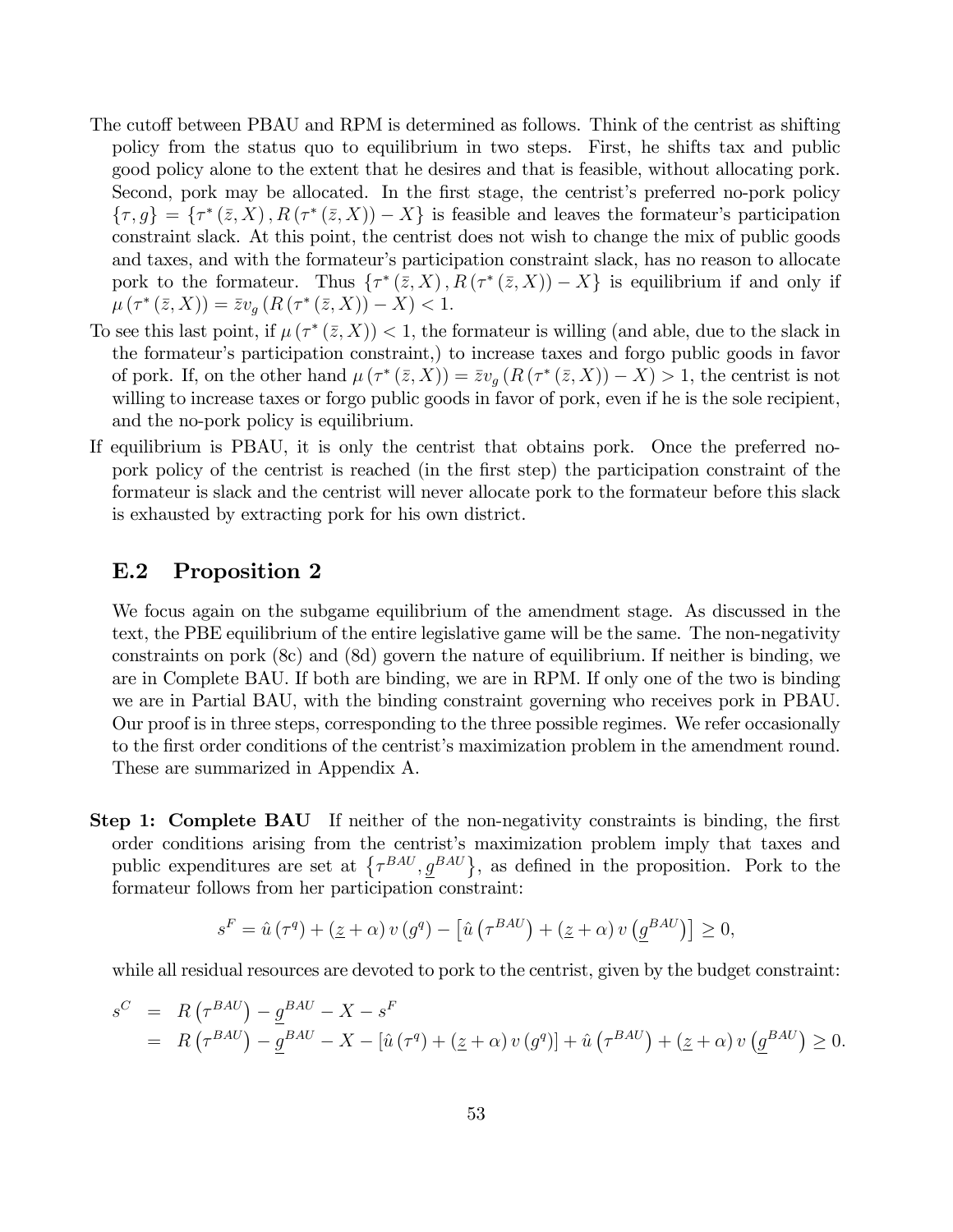- The inequalities in the two last equations are the non-negativity constraints on pork. If they are not binding, equilibrium is unconstrained by the non-negativity constraints on pork and is CBAU. If either of the constraints if binding, CBAU is not feasible. These two conditions are identical to those in (16).
- **Step 2: Partial BAU** Now consider cases when CBAU is not feasible and explore conditions for a partial BAU. Note that the centrist obtains pork in PBAU if  $\tau^q < \tau^*$  ( $\underline{z} + \frac{\alpha}{2}$ )  $\frac{\alpha}{2}$ , X), while formateur obtains pork if  $\tau^q > \tau^* \left(\underline{z} + \frac{\alpha}{2}\right)$  $(\frac{\alpha}{2}, X)$ . A policy shift towards higher taxes and public goods increases the coalitionís surplus by more than a decrease in taxes and public goods if and only if  $\tau^q < \tau^* \left(\underline{z} + \frac{\alpha}{2}\right)$  $(\frac{\alpha}{2}, X)$ . The centrist must be compensated (with pork) for these higher taxes, even if these are used to finance public goods, as the centrist prefers a policy mix with lower taxes and public spending. This yields PBAU with pork to the centrist. Similarly if  $\tau^q > \tau^* \left(\frac{z}{z} + \frac{\alpha}{2}\right)$  $(\frac{\alpha}{2}, X)$ , shifting to lower taxes and public goods is more beneficial for the coalitions surplus. The formateur is compensated for this with pork and is the recipient of pork in PBAU.
- Consider first the possibility that the centrist obtains pork in equilibrium. i.e.  $\tau^q < \tau^* (\underline{z} + \frac{\alpha}{2})$  $\frac{\alpha}{2}, X$ ). If the formateur does not receive pork, her participation constraint requires that she prefer the equilibrium mix of tax and public good policy to the status quo. This necessary condition for PBAU with pork to the centrist is equivalent to

$$
\frac{\left(\underline{z}+\alpha\right)v_g\left(g^q\right)}{1-\underline{z}v_g\left(g^q\right)} > \frac{\mu\left(\tau^q\right)}{1-\mu\left(\tau^q\right)},
$$

as the left hand size of the PBAU equilibrium condition  $(26)$  is decreasing in q and its right hand side is increasing in  $\tau$ .

Having found a necessary condition for PBAU with the centrist receiving pork, we now show that this condition and  $\mu(\tau^q) < 1$  are together sufficient to ensure that the economy is not in RPM. RPM equilibrium is at the status quo, from which a profitable deviation exists, if these conditions hold. An example of such a deviation entails an increase in taxation by one unit of revenues used to Önance the minimal amount of public spending that the formateur would accept

$$
\Delta g = \frac{\mu(\tau^q)}{(\underline{z} + \alpha) v_g(g^q)} < 1,
$$

and the remaining  $1-\Delta g$  in revenues finance pork to the centrist. This increases the centrist's utility by

$$
\underline{z}v_g\left(g^q\right)\Delta g - \mu\left(\tau^q\right) + 1 - \Delta g = 1 - \mu\left(\tau^q\right) - \mu\left(\tau^q\right)\frac{1 - \underline{z}v_g\left(g^q\right)}{\left(\underline{z} + \alpha\right)v_g\left(g^q\right)}.
$$

This is positive whenever the above sufficient conditions hold, which are precisely the conditions described in the proposition.

Whenever  $\tau^q < \tau^* \left(\underline{z} + \frac{\alpha}{2}\right)$  $(\frac{\alpha}{2}, X)$ , PBAU entails pork to the formateur only. A similar necessary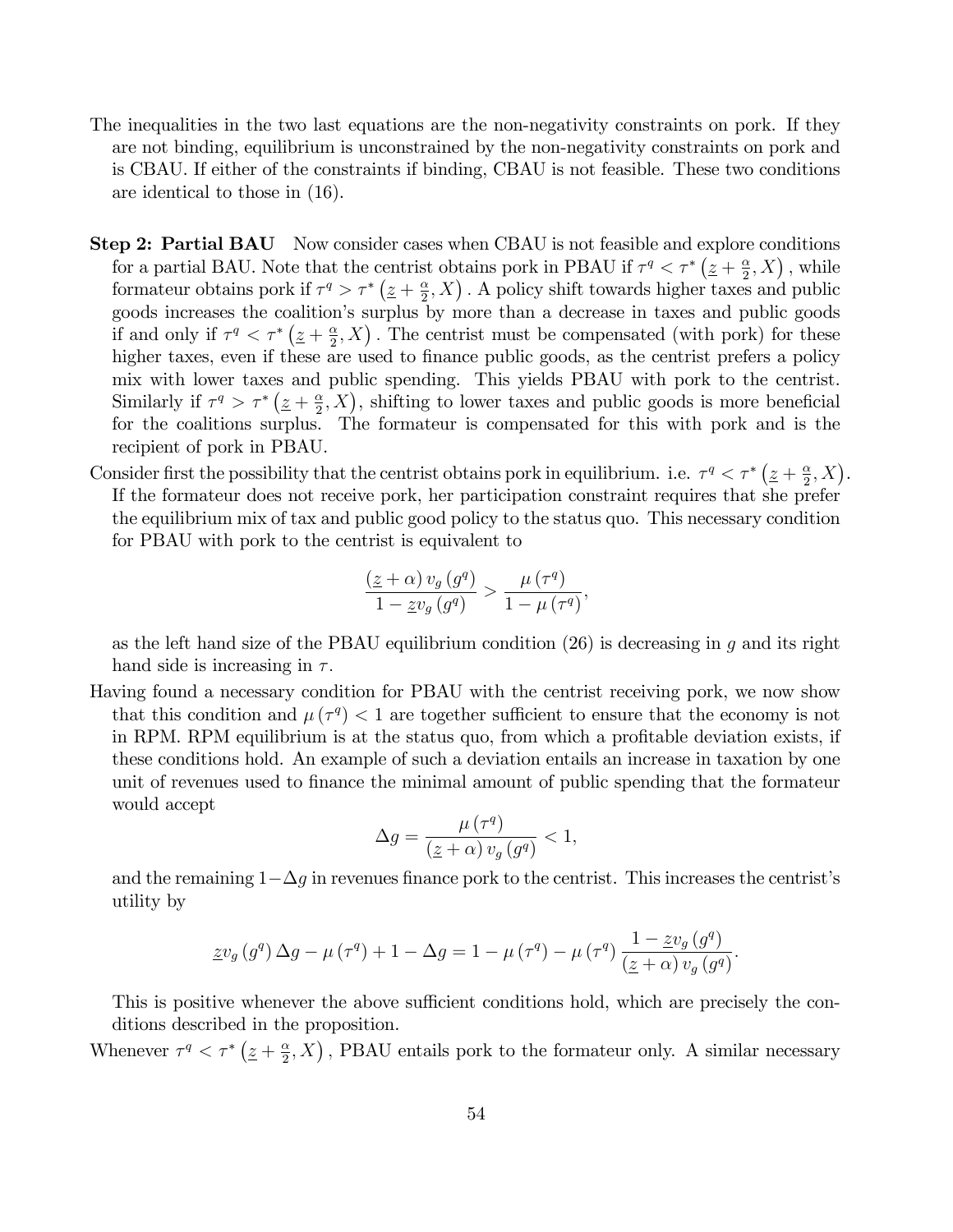condition for PBAU is then

$$
\frac{\underline{z}v_g(g)}{1 - (\underline{z} + \alpha)v_g(g)} > \frac{\mu(\tau^q)}{1 - \mu(\tau^q)},
$$

which follows the same logic. If the centrist obtains no pork in equilibrium, policy must have shifted to a lower mix of taxes and public goods. This last inequality then follows from the equilibrium condition (27).

Again, we can show that this condition, together with  $\mu(\tau^q) < 1$ , is sufficient to ensure that we are not in RPM. When these sufficient conditions hold a profitable deviation from the status quo exists wherein taxes are cut-by one unit of revenues, for example–financed by the smallest cut in public expenditures  $\Delta g$  that would leave the formateur indifferent, if all remaining resources  $1 - \Delta g$  are used to finance pork to the formateur alone. This gives

$$
\mu\left(\tau^{q}\right) + \Delta g - 1 = \left(\underline{z} + \alpha\right)v_{g}\left(g^{q}\right)
$$

or

$$
\Delta g = \frac{1 - \mu(\tau^q)}{1 - (\underline{z} + \alpha) v_g(g^q)}.
$$

This makes the centrist better off if

$$
\mu\left(\tau^{q}\right) - \frac{1 - \mu\left(\tau^{q}\right)}{1 - \left(\underline{z} + \alpha\right)v_{g}\left(g^{q}\right)} \underline{z}v_{g}\left(g^{q}\right) > 0,
$$

which is equivalent to the sufficient condition described above that is precisely the condition in the proposition.

Step 3: RPM If none of the conditions for CBAU or PBAU hold, we are in RPM.

### E.3 Proposition 3

We divide the proof into two parts, depending on the value of z. As a preliminary, notice that the welfare function is  $\hat{u}(\tau) + zv (g) + \frac{s^{C} + s^{F}}{3}$  $\frac{+s^{2}}{3}$ . The average district has the same policy preferences as the centrist, and values aggregate per-capita pork, regardless of the recipient.

- z=z First, consider RPM. Here the status quo is adopted both with or without pork, so that welfare is no better with pork. Now consider either PBAU or CBAU. If  $\tau^q < \tau^*$   $(\underline{z} + \frac{\alpha}{2})$  $\frac{\alpha}{2}, X$ ), the equilibrium policy mix  $\{\tau, g\}$  is a movement in favor of the formateur relative to the status quo. This means that the  $\{\tau, g\}$  policy mix makes social welfare worse, relative to the status quo, which is equivalent to the no-pork equilibrium. In addition, equilibrium policy involves pork, which is welfare reducing, because  $\mu(\tau^q) > \frac{1}{3}$  $\frac{1}{3}$  (pork is not socially desirable). Thus in all three regimes pork (weakly) reduces welfare.
- If, however,  $\tau^q > \tau^* \left(\underline{z} + \frac{\alpha}{2}\right)$  $(\frac{\alpha}{2}, X)$ , pork always increases welfare in PBAU (and may increase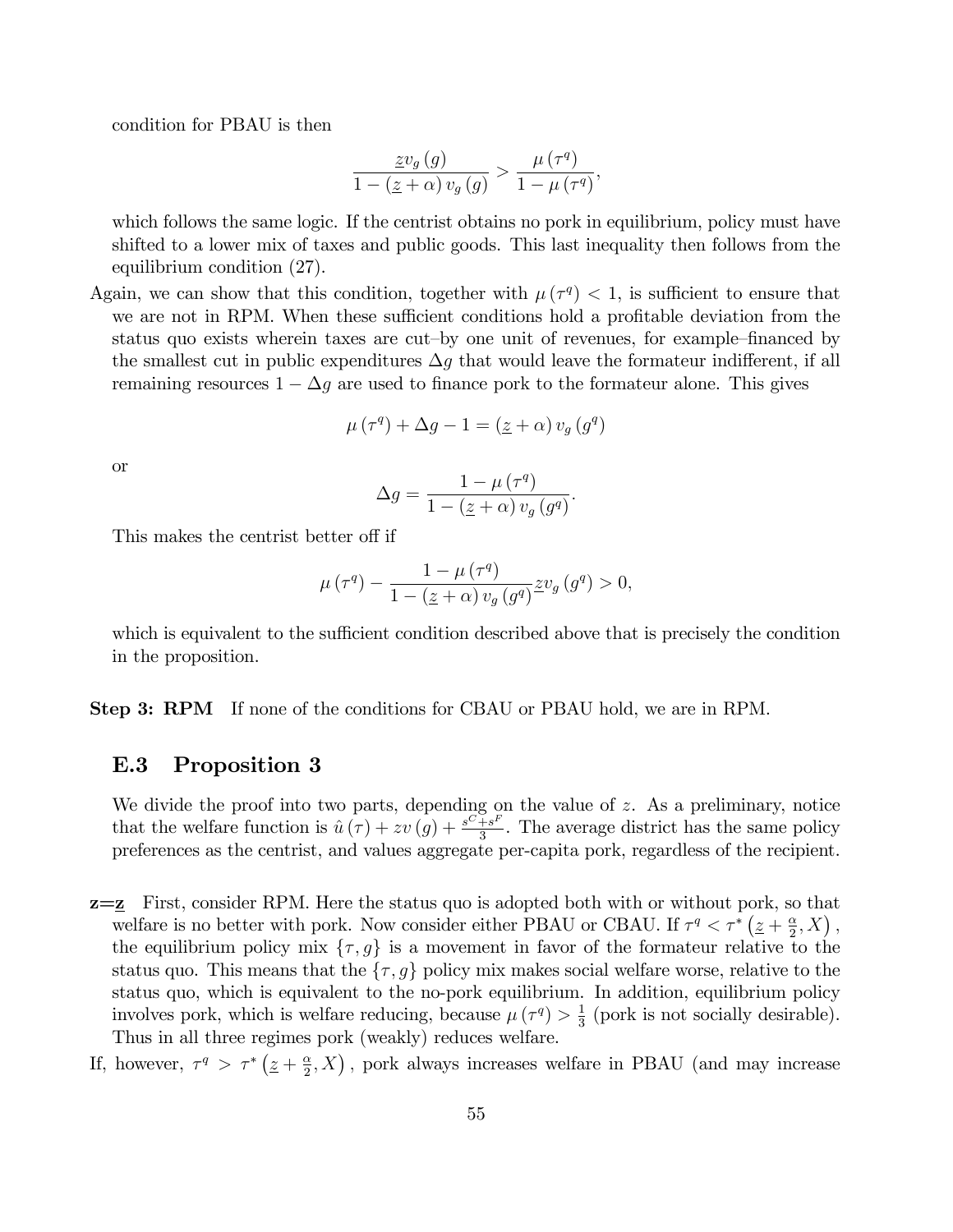welfare in CBAU). To see this, consider the PBAU regime. The centrist is better off in equilibrium than at the status quo, with no pork allocated to his district, so that in equilibrium  $\hat{u}(\tau) + zv (g) \geq \hat{u}(\tau^q) + zv (g^q)$ . But as welfare is given by  $\hat{u}(\tau) + zv (g) + \frac{s^F}{3}$  $\frac{3}{3}$ , this must exceed welfare in an equilibrium with no pork,  $\hat{u}(\tau^q) + \underline{z}v (g^q)$ . By continuity, welfare must be higher with than without pork for the highest levels of  $X$  that are still consistent with the CBAU regime.

 $\mathbf{z} = \mathbf{\bar{z}}$  Without pork, equilibrium when  $z = \bar{z}$  is  $\tau = \tau^* (\bar{z}, X)$ . As  $\mu (\tau^q) > \frac{1}{3}$  $\frac{1}{3}$ , this policy is welfare-maximizing even when pork is available as an instrument. Thus the pork equilibrium can be no better for social welfare.

#### E.4 Proposition 5

We show that a pooling equilibrium exists for the amendment subgame, only if condition  $(23)$ does not hold. We do so by constructing a profitable deviation from the candidate pooling equilibrium. Appendix D then demonstrates that PBE is the same as the equilibrium of the amendment round subgame.

Appendix C solves for a candidate pooling equilibrium and shows that the centrist receives pork unless the regime is RPM. Consider first CBAU or PBAU, where the centrist obtains pork and consider the following deviation from a candidate pooling equilibrium. The deviation entails a (one-unit) cut in tax revenues, financed by a cut in public spending of the largest amount that is acceptable to the formateur when  $z = \underline{z}$ :

$$
\Delta g = \frac{\mu\left(\breve{\tau}\right)}{\left(\underline{z} + \alpha\right)v_g\left(\breve{g}\right)} < 1,\tag{42}
$$

:

and the remaining  $1 - \Delta g$  is financed by cuts in pork to the centrist's district. We denote with  $\sim$ " variables for the candidate pooling equilibrium. This deviation is unacceptable to the formateur when  $z = \overline{z}$  because

$$
\mu(\breve{\tau}) - \Delta g(\bar{z} + \alpha) v_g(\breve{g}) = \mu(\breve{\tau}) \left[ 1 - \frac{\bar{z} + \alpha}{\underline{z} + \alpha} \right] < 0.
$$

The deviation is profitable for the centrist when  $z = \underline{z}$  if

$$
\mu(\breve{\tau}) - \Delta g \underline{z} v_g(\breve{g}) - (1 - \Delta g) \geq 0 \iff
$$
  

$$
\frac{1 - \underline{z} v_g(\breve{g})}{(\underline{z} + \alpha) v_g(\breve{g})} \geq \frac{1 - \mu(\breve{\tau})}{\mu(\breve{\tau})}
$$

We show in Appendix C that  $\mu(\tau) = \frac{1}{2}$  and  $\tilde{g} \in \{\tilde{g}^{low}, \tilde{g}^{high}\}\$  in CBAU, where  $\tilde{g}^{high}$  and  $\tilde{g}^{low}$ are defined by (39) and (40), respectively. With  $\mu(\tau) = \frac{1}{2}$  this last inequality becomes

$$
(2\underline{z} + \alpha) v_g(\check{g}) \le 1,
$$